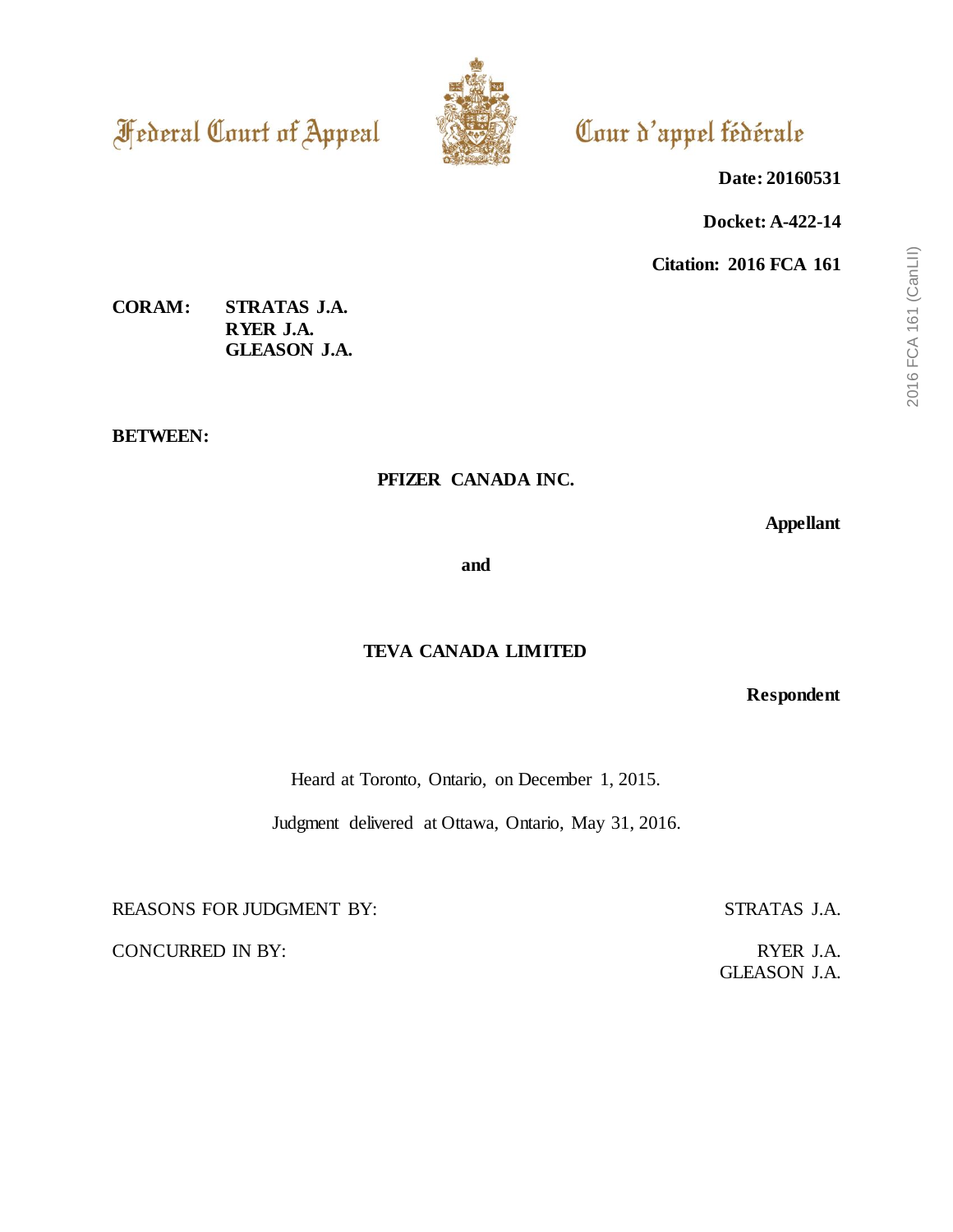**Federal Court of Appeal** 



# Cour d'appel fédérale

**Date: 20160531**

**Docket: A-422-14**

**Citation: 2016 FCA 161**

# **CORAM: STRATAS J.A. RYER J.A. GLEASON J.A.**

**BETWEEN:**

# **PFIZER CANADA INC.**

**Appellant**

**and**

# **TEVA CANADA LIMITED**

**Respondent**

# **REASONS FOR JUDGMENT**

# **STRATAS J.A.**

## **A. Introduction**

[1] Pfizer appeals from the judgment dated June 30, 2014 of the Federal Court (*per* Zinn J.). The judgment is based on reasons dated April 3, 2014 (2014 FC 248) and subsequent reasons dated June 30, 2014 (2014 FC 634).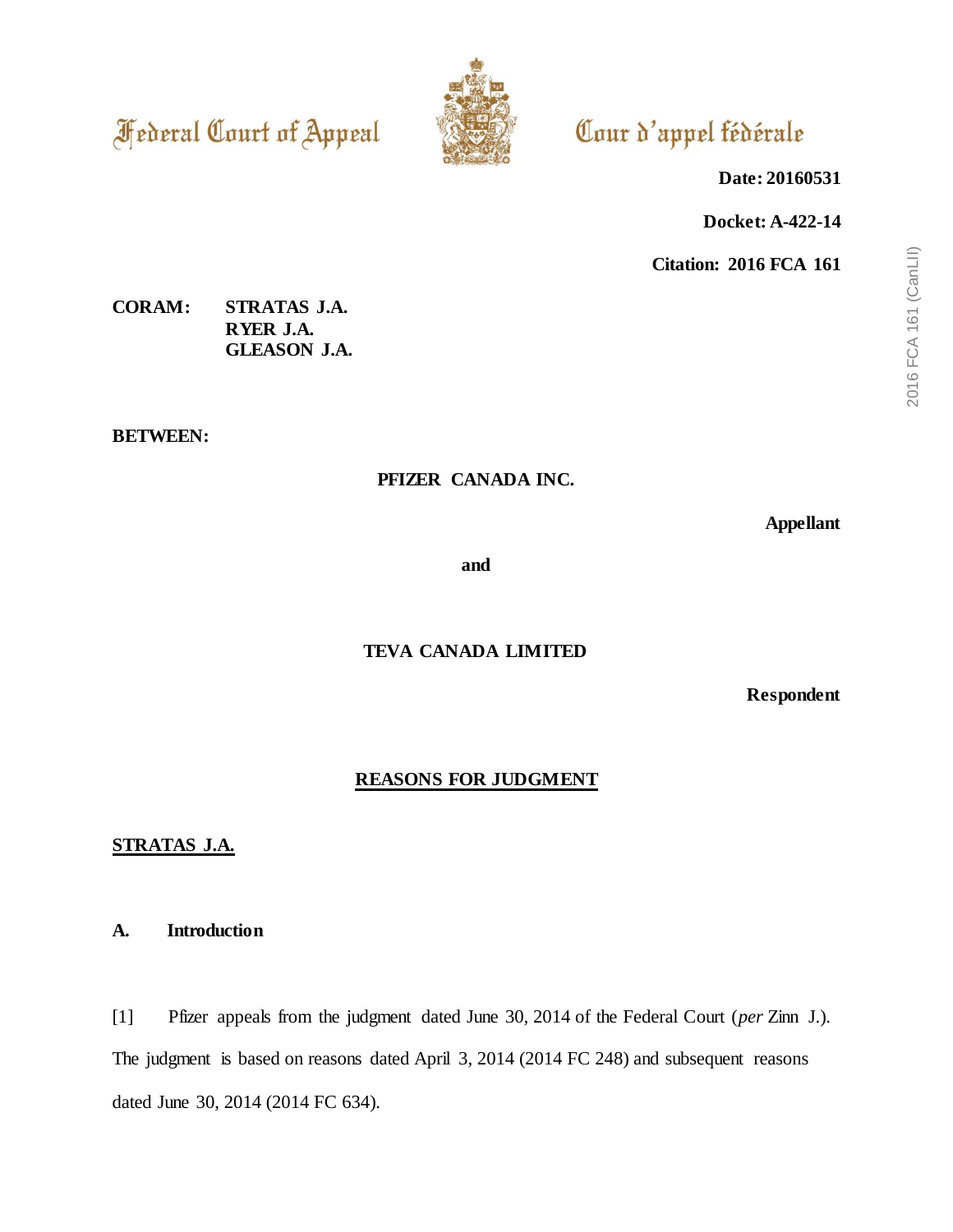[2] Following fifteen days of trial, the Federal Court found Pfizer liable for damages under section 8 of the *Patented Medicines (Notice of Compliance) Regulations*, S.O.R. 93-133 in the amount of \$92,228,000.00, pre-judgment interest in the amount of \$32,539,550.36, postjudgment interest at the rate of 3.0% on \$124,766,550.36 (the sum of the damages and prejudgment interest) from the date of judgment until payment, and costs.

[3] Pfizer appeals. It alleges that the Federal Court committed reversible error in a number of ways.

[4] I agree with Pfizer on one of the issues it raises, namely the Federal Court's admission of and reliance upon hearsay evidence in the trial. While this Court has the power to consider the matter without the hearsay evidence and make the judgment the Federal Court should have made, I would not exercise that power in this factually-complex circumstance where the result is unclear. Rather, I would remit the matter to the Federal Court for redetermination.

[5] Therefore, for the reasons that follow, I would allow the appeal, set aside the judgment of the Federal Court, and remit the matter to the Federal Court for redetermination on this record, excluding the hearsay evidence. I would grant Pfizer its costs of the appeal.

#### **B. Background facts**

[6] In the Federal Court, Teva sued Pfizer for damages arising from Pfizer's conduct under the *PMNOC Regulations* that improperly kept one of its corporate predecessors from selling its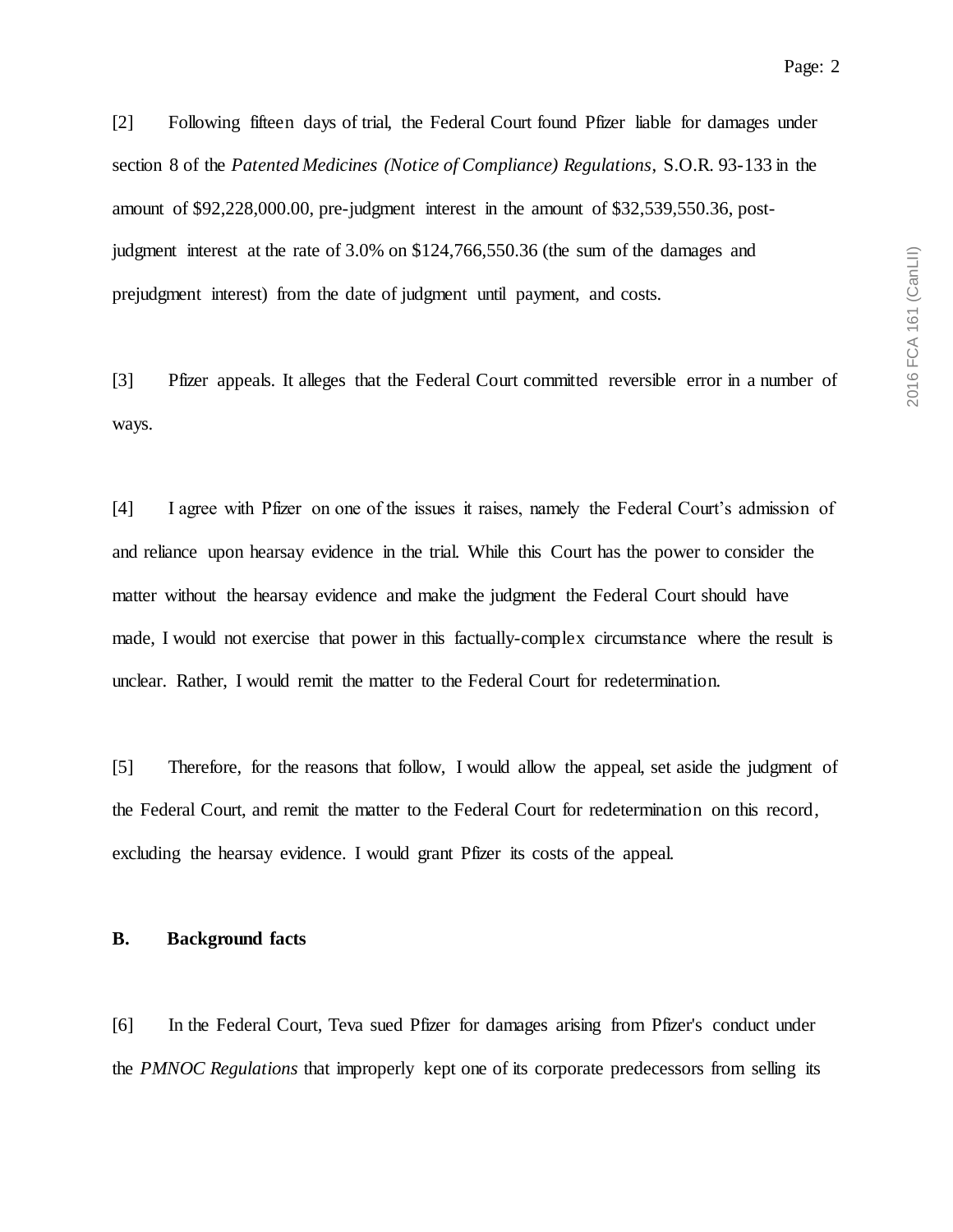drug on the market. This suit was founded upon the legislative cause of action in section 8 of the *PMNOC Regulations*.

[7] In this summary of background facts, I shall describe the relevant drugs and the relevant parties and then review the portions of the *PMNOC Regulations* that relate to this appeal. Then I shall review what the parties did under those portions of the *PMNOC Regulations* that gave rise to Teva's action for damages under section 8 of the *PMNOC Regulations*. Finally, I shall review the Federal Court's reasons.

[8] Throughout these reasons, when I refer to a paragraph number in the Federal Court's reasons, the relevant reasons are the first set of reasons dated April 3, 2014 (2014 FC 248).

#### **(1) The relevant drug and the relevant parties**

[9] The innovative drug at issue in this matter is venlafaxine hydrochloride ("venlafaxine") marketed under the name Effexor XR.

[10] The appellant, Pfizer, is the corporate successor to Wyeth and Wyeth Canada. Wyeth was the innovative manufacturer of venlafaxine. In these reasons, for the purposes of describing Wyeth's conduct before it became part of Pfizer, I shall refer to Wyeth as "Wyeth (Pfizer)."

[11] The respondent, Teva, is the corporate successor to ratiopharm inc. During many of the events giving rise to its claim for damages under section 8 of the *PMNOC Regulations*,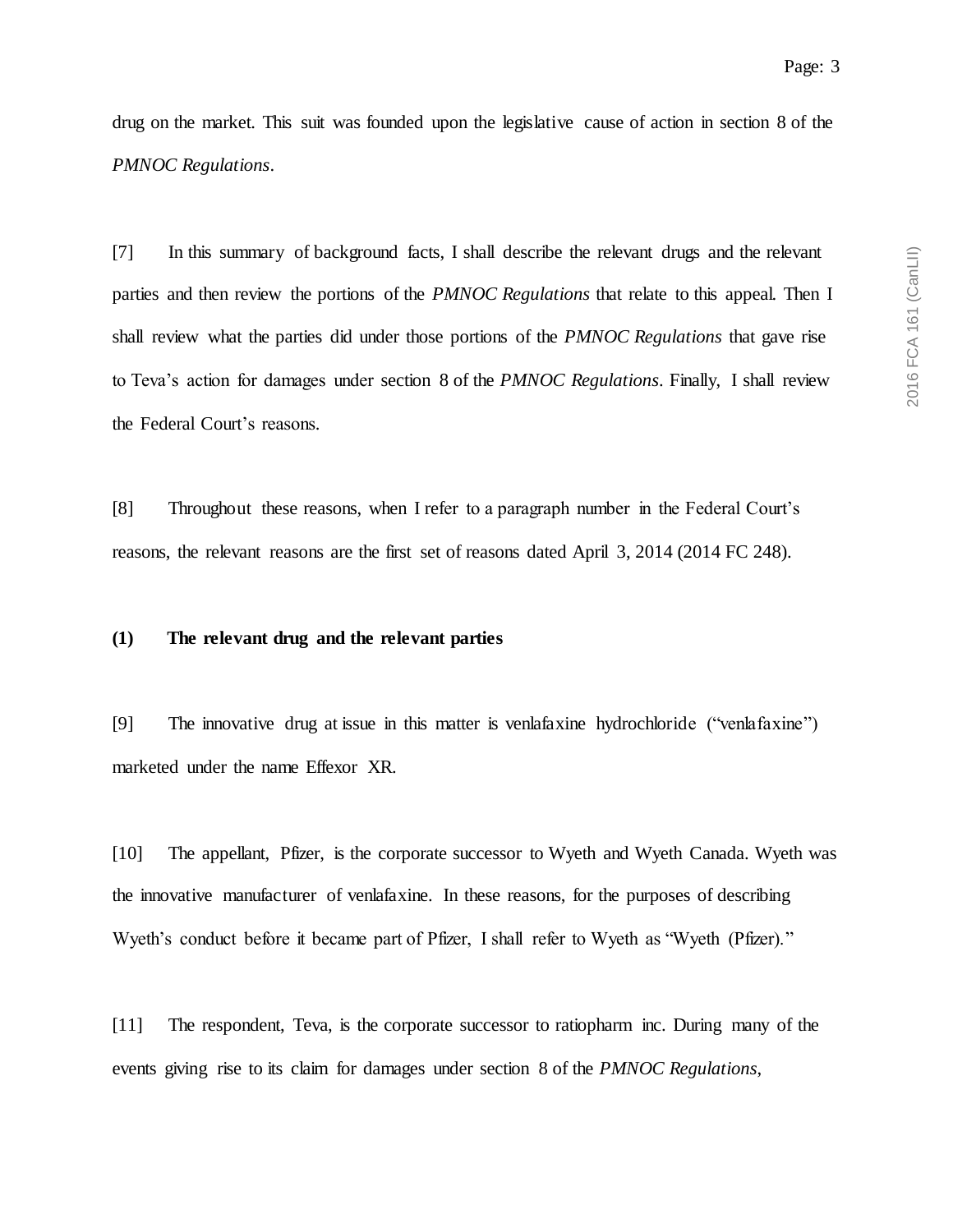Ratiopharm sought to be a generic manufacturer of venlafaxine. In these reasons, for the purposes of describing Ratiopharm's conduct before it became part of Teva, I shall refer to Ratiopharm as "Ratiopharm (Teva)."

[12] As the Federal Court noted in its reasons, Novopharm Limited and Pharmascience Inc. played a role as generic entrants into the market for venlafaxine. I shall refer to them as Novopharm and Pharmascience. Novopharm is now part of Teva. But in the interests of clarity and due to their less significant role in these reasons, it is not necessary to acknowledge their current status, as I have for Ratiopharm (Teva) and Wyeth (Pfizer).

### **(2) The** *PMNOC Regulations* **as they relate to this appeal**

[13] In order to market a new drug in Canada, an innovative drug manufacturer must, among other things, file a new drug submission and receive approval in the form of a notice of compliance from the Minister of Health. As part of that process, the *PMNOC Regulations* permit the manufacturer to list in a patent register all of the relevant patents pertaining to the submission.

[14] Later, a generic drug manufacturer wishing to make and market a generic version of the innovator's drug may submit an abbreviated new drug submission demonstrating, among other things, that the generic formulation is bioequivalent to the innovator's drug by cross-referencing clinical trials regarding safety and effectiveness undertaken by the innovator. This dispenses with the need for the generic manufacturer to undertake its own clinical trials.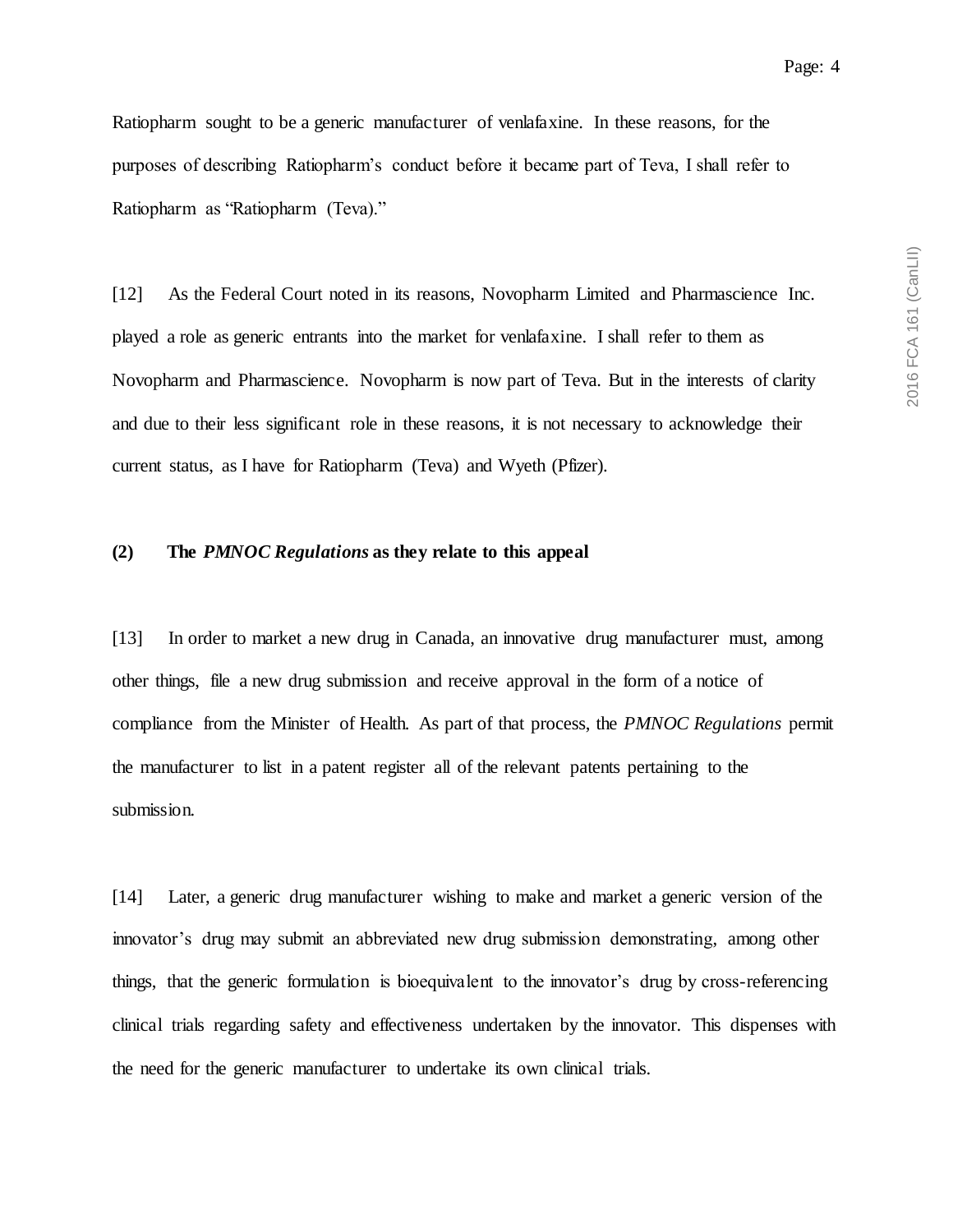[15] The generic drug manufacturer must address any patent listed in the patent register concerning the innovator drug: *PMNOC Regulations*, s. 5. It does so either by stating that it is not seeking the issuance of a notice of compliance until the patent expires or by alleging that the patent is not valid or will not be infringed by the making, using or selling of the generic drug. In furtherance of the allegation, it must serve a notice of allegation which contains a detailed statement of the factual and legal bases for the allegation.

[16] An innovator who wishes to challenge the allegation of invalidity or non-infringement in the notice of allegation must apply to the Federal Court within 45 days for an order prohibiting the Minister of Health from issuing a notice of compliance for the generic product before the expiry of the patent(s) that are the subject of the notice of allegation. If the innovator does that, the Minister of Health is precluded from issuing a notice of compliance to the generic manufacturer in most cases for twenty-four months or until the prohibition application has been dismissed: *PMNOC Regulations*, s. 7(1).

[17] A generic manufacturer may seek an order dismissing all or part of the prohibition application concerning patents it says are not eligible for inclusion on the patent register: *PMNOC Regulations*, para.  $6(5)(a)$ . If the motion is successful, the prohibition application is dismissed as against any improperly listed patents.

[18] If a prohibition application is ultimately unsuccessful either at first instance or on appeal, or if it is discontinued or withdrawn, the innovator may be liable for damages for "any loss

Page: 5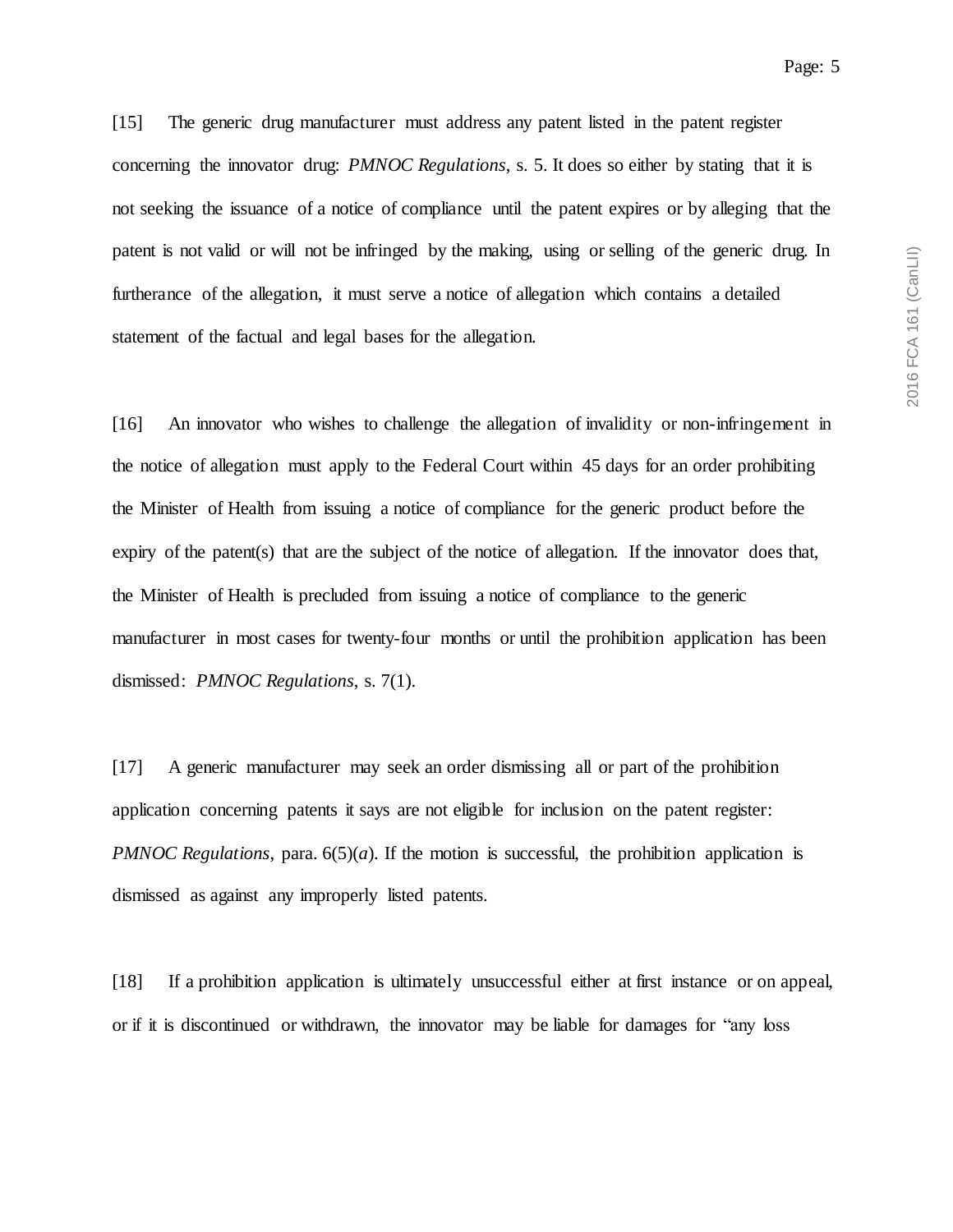suffered during the period": *PMNOC Regulations*, s. 8(1). In assessing damages, a court is to take into account "all matters that it considers relevant": *PMNOC Regulations*, s. 8(5).

#### **(3) What happened under the** *PMNOC Regulations***in this case**

[19] In this case, Wyeth (Pfizer) marketed an extended release version of venlafaxine hydrochloride under the name Effexor XR. Related to it is Canadian Patent 1,248,540, a patent that was to expire on January 10, 2006. It was listed on the Patent Register against Effexor XR.

[20] In 2005, Ratiopharm (Teva) wanted to market its generic version of venlafaxine hydrochloride and filed an abbreviated new drug submission on February 24, 2005. On December 9, 2005, Health Canada informed Ratiopharm (Teva) that it had completed its review of its abbreviated new drug submission but that it would not issue a notice of compliance until the requirements under the *PMNOC Regulations* were met.

[21] On December 20, 2005, on the eve of the expiry of the '540 Patent, Canadian Patent 2,199,778, covering the extended release formulation of venlafaxine was issued. On December 23, 2005, Wyeth (Pfizer) listed it on the Patent Register against Effexor XR.

[22] In response, on the same day, Ratiopharm (Teva) served a notice of allegation. In its notice of allegation, Ratiopharm (Teva) accepted that its notice of compliance for its version of venlafaxine would not issue until the expiry of the '540 Patent, namely January 10, 2006. Ratiopharm (Teva) also alleged that the newly-listed '778 Patent was invalid or would not be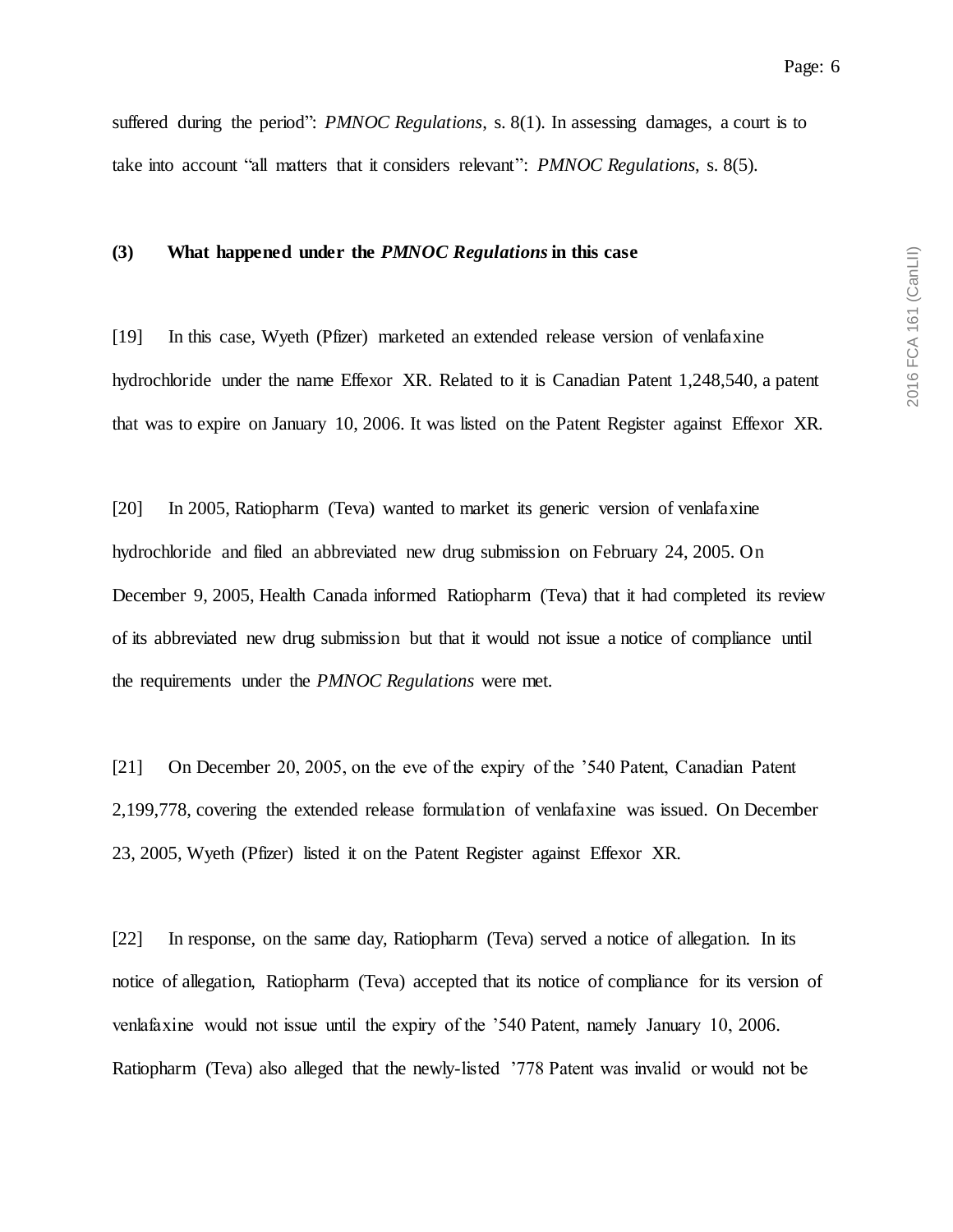infringed by its version of venlafaxine. On February 10, 2006, Wyeth (Pfizer) applied for prohibition preventing the Minister from issuing a notice of compliance to Ratiopharm (Teva). This triggered the automatic twenty-four month stay of the Minister's ability to grant a notice of compliance to Ratiopharm (Teva) for its version of venlafaxine.

[23] Some time passed. Then, on December 18, 2006, Ratiopharm (Teva) filed a motion to dismiss Pfizer's prohibition application. It submitted that the '778 Patent was not eligible for listing on the Patent Register for Effexor XR.

[24] Following litigation of the motion in the Federal Court, the matter arrived in this Court. This Court agreed that the '778 Patent was not eligible for listing on the patent register for Effexor XR. So it granted Ratiopharm (Teva)'s motion and dismissed Wyeth (Pfizer)'s prohibition application: *Ratiopharm Inc. v. Wyeth*, 2007 FCA 264, [2008] 1 F.C.R. 447, rev'g 2007 FC 340, 58 C.P.R. (4th) 154. This Court released its judgment on August 1, 2007.

[25] This removed the obstacles that stood in the way of Ratiopharm (Teva) receiving a notice of compliance to launch its version of venlafaxine. On August 2, 2007, the Minister granted Ratiopharm (Teva) its notice of compliance for its version of venlafaxine. Ratiopharm (Teva) launched its product into the Canadian market on September 18, 2007.

[26] Looking at this history with the benefit of hindsight, it can be said Wyeth (Pfizer) should not have listed its '778 Patent on the patent register for Effexor XR and should not have brought a prohibition application. Put another way, Wyeth (Pfizer) improperly kept Ratiopharm (Teva)'s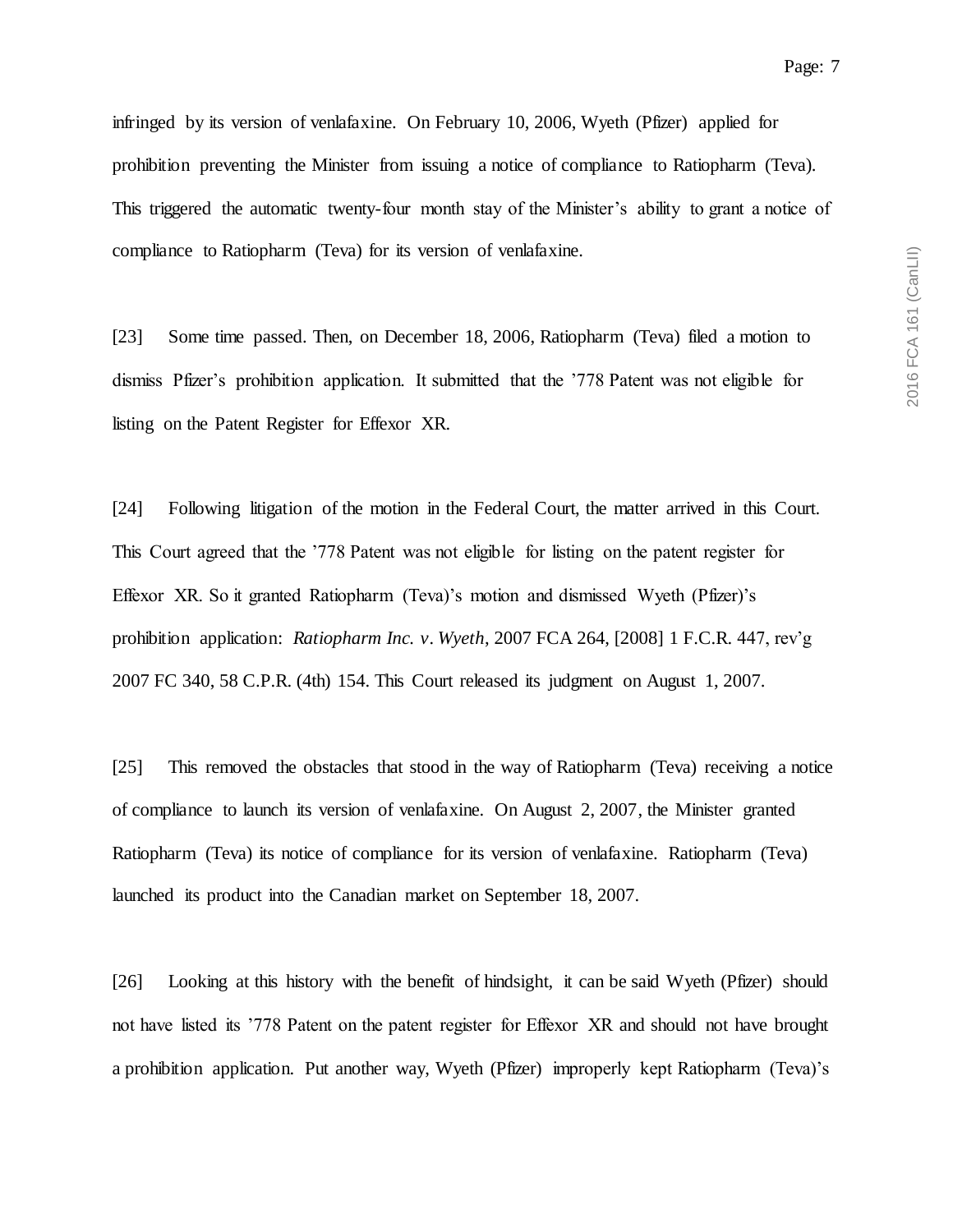version of venlafaxine off the market. Under section 8 of the *PMNOC Regulations*, Ratiopharm (Teva) could seek damages for that.

[27] So Ratiopharm (Teva) did just that and started an action for damages in the Federal Court. Wyeth (Pfizer) counterclaimed on the ground that Ratiopharm (Teva)'s venlafaxine product infringed the '778 Patent. Later, it discontinued that counterclaim.

## **(4) The Federal Court's consideration of the damages claim**

[28] The Federal Court first considered the period of loss suffered that is compensable under section 8 of the *PMNOC Regulations*.

[29] The parties did not dispute the end date of that period of loss. Both agreed that under paragraph 8(1)(*b*) of the *PMNOC Regulations*, the end date is the date the prohibition application is withdrawn, discontinued, dismissed or reversed. Here, that date was August 1, 2007, the date this Court dismissed Wyeth (Pfizer)'s prohibition application.

[30] However, the parties disputed the start date of the period of loss. Teva submitted that the start date was January 10, 2006, the date the '540 Patent expired. Pfizer, on the other hand, submitted that the start date could not be earlier than February 13, 2006, the date the Minister would have issued a notice of compliance to Ratiopharm (Teva) if it had served Pfizer with a notice of allegation relating to the '778 Patent and Pfizer had not started a prohibition application.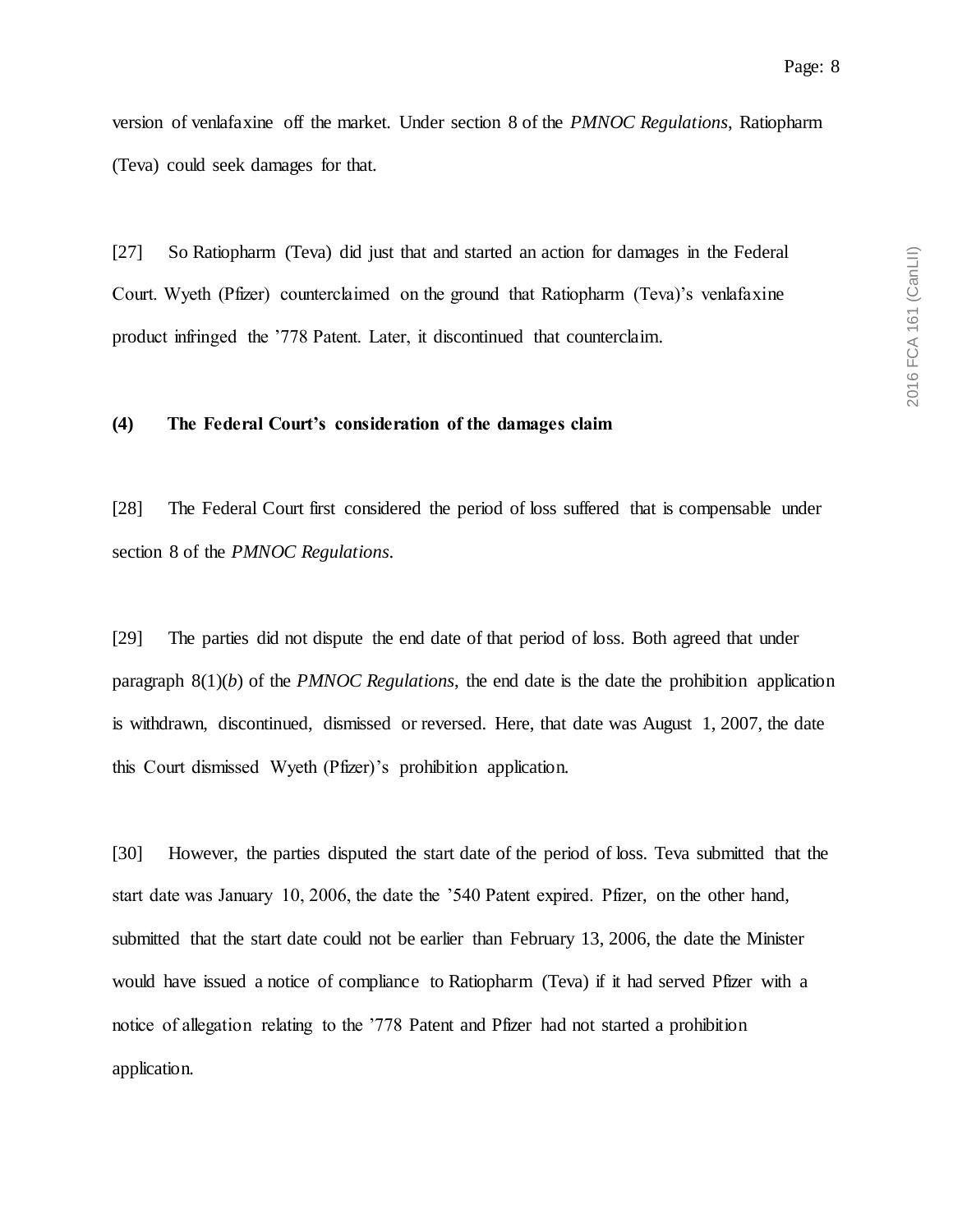[31] The Federal Court rejected Pfizer's submission based on the wording of paragraph 8(1)(*a*) of the *PMNOC Regulations*. In its view, that paragraph governed the start date. Paragraph  $8(1)(a)$  provides that the period starts "on the date, as certified by the Minister, on which a notice of compliance would have been issued in the absence of these Regulations, unless the court concludes that…a date other than the certified date is more appropriate." The Minister certified the date as December 7, 2005. That date, in *PMNOC Regulations* parlance, is the patent hold date.

[32] Paragraph 8(1)(*a*), quoted above, by default sets the start date as the date the Minister certifies a notice of compliance would have been issued in the absence of the Regulations "unless the court concludes that…a date other than the certified date is more appropriate." Here, the Federal Court found that there was a more appropriate date, namely the date of expiry of the '540 Patent, January 10, 2006. It will be recalled that in its notice of allegation, Ratiopharm (Teva) accepted that its notice of compliance for its version of venlafaxine would not issue until the expiry of the '540 Patent.

[33] On this point, the Federal Court concluded as follows (at paras. 64-65):

[64] In short, based on the evidence, [Wyeth (Pfizer)] knew that [Ratiopharm (Teva)] or another generic would be entering the market in January 2006 or very shortly thereafter and it chose to list the '778 Patent in an attempt to evergreen its drug and prevent generic competition. It knew or ought to have known that a generic ready to enter the market in January 2006 would very likely serve it with a [notice of allegation], rather than wait many more years to gain entry into the venlafaxine market.

[65] In this case, but for the improper listing of the '778 Patent on the Patent Register, all things being equal, [Ratiopharm (Teva)] would have received its [notice of compliance] and been in a position to launch its product on January 10, 2006. The earlier Patent Hold date [December 7, 2005] is an appropriate date to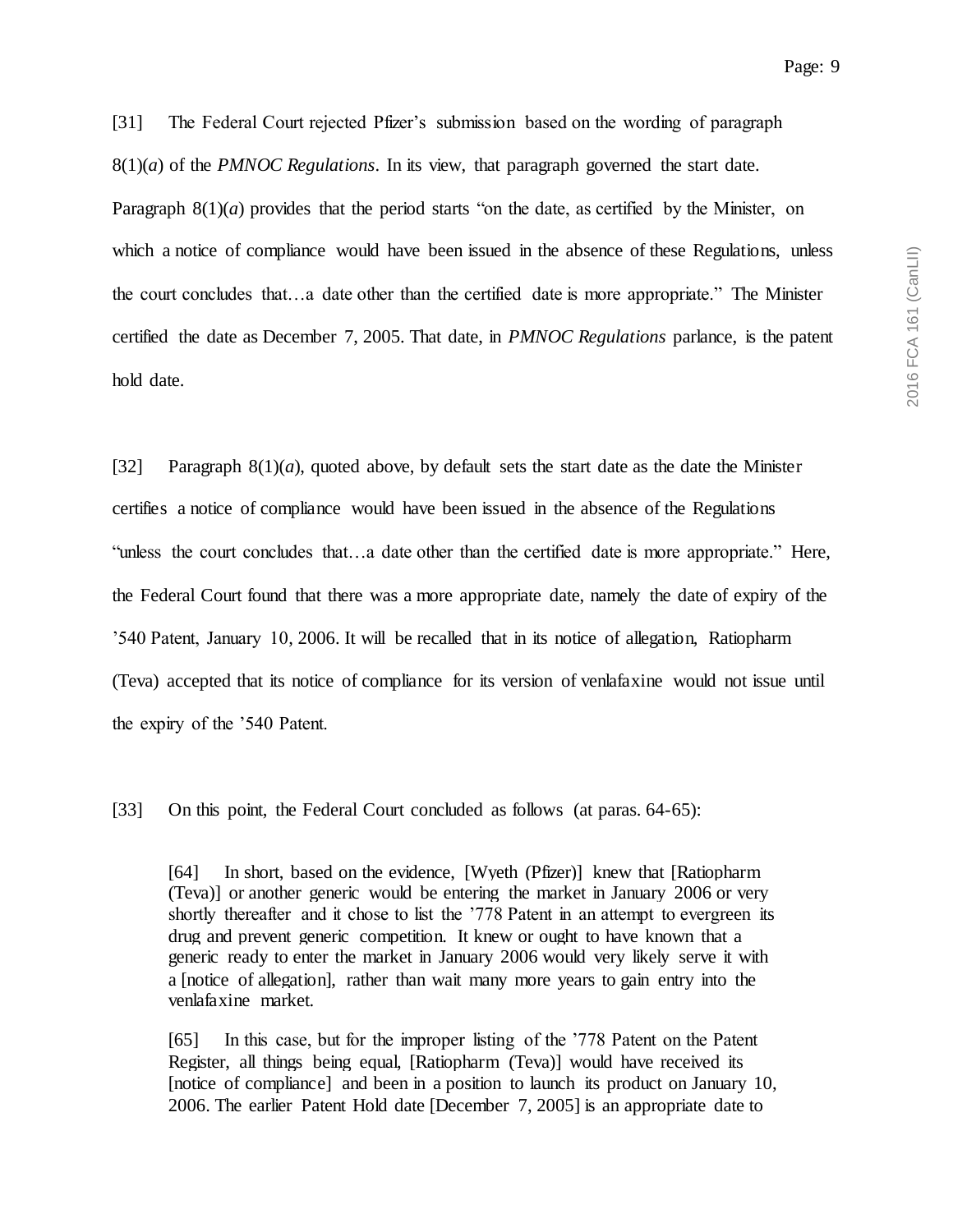commence the [period of loss]; however, because no loss is claimed by [Ratiopharm (Teva)] prior to January 10, 2006, I accept [Ratiopharm (Teva)'s] submission that January 10, 2006, is a more appropriate commencement for the [period of loss] than the Patent Hold Date [December 7, 2005].

[34] Having determined the start date and the end date for the period of loss, the Federal Court then determined a number of issues: the size of the overall market for venlafaxine, the size of the generic venlafaxine market and Ratiopharm (Teva)'s market share, the time when Ratiopharm (Teva) and its competitors' generic products would have been listed on the provincial formularies and the entry of competitors into the generic market, the overall value of Ratiopharm (Teva)'s lost sales in the relevant period, and whether any deductions should be made under subsection 8(5) of the *PMNOC Regulations*. Below, in the context of submissions made by Pfizer in this Court, I shall review in more detail the Federal Court's reasons on the entry of Ratiopharm (Teva)'s competitors into the generic market.

[35] The Federal Court then considered the central issues in this appeal: the time when Ratiopharm (Teva) would have launched its venlafaxine product and the existence of any impediments to Ratiopharm (Teva) being able to supply the market. Teva submitted that it would have launched its product as soon as it could, on January 10, 2006, and there were no impediments to it obtaining the necessary product and supplying the full generic market. Pfizer disagreed.

[36] At the outset of its reasons on this point, the Federal Court held (at para. 148) that on the authorities Teva had to show "on a balance of probabilities that [Ratiopharm (Teva)] was able to supply the market." In this case, that meant that Teva had to identify a supplier of the active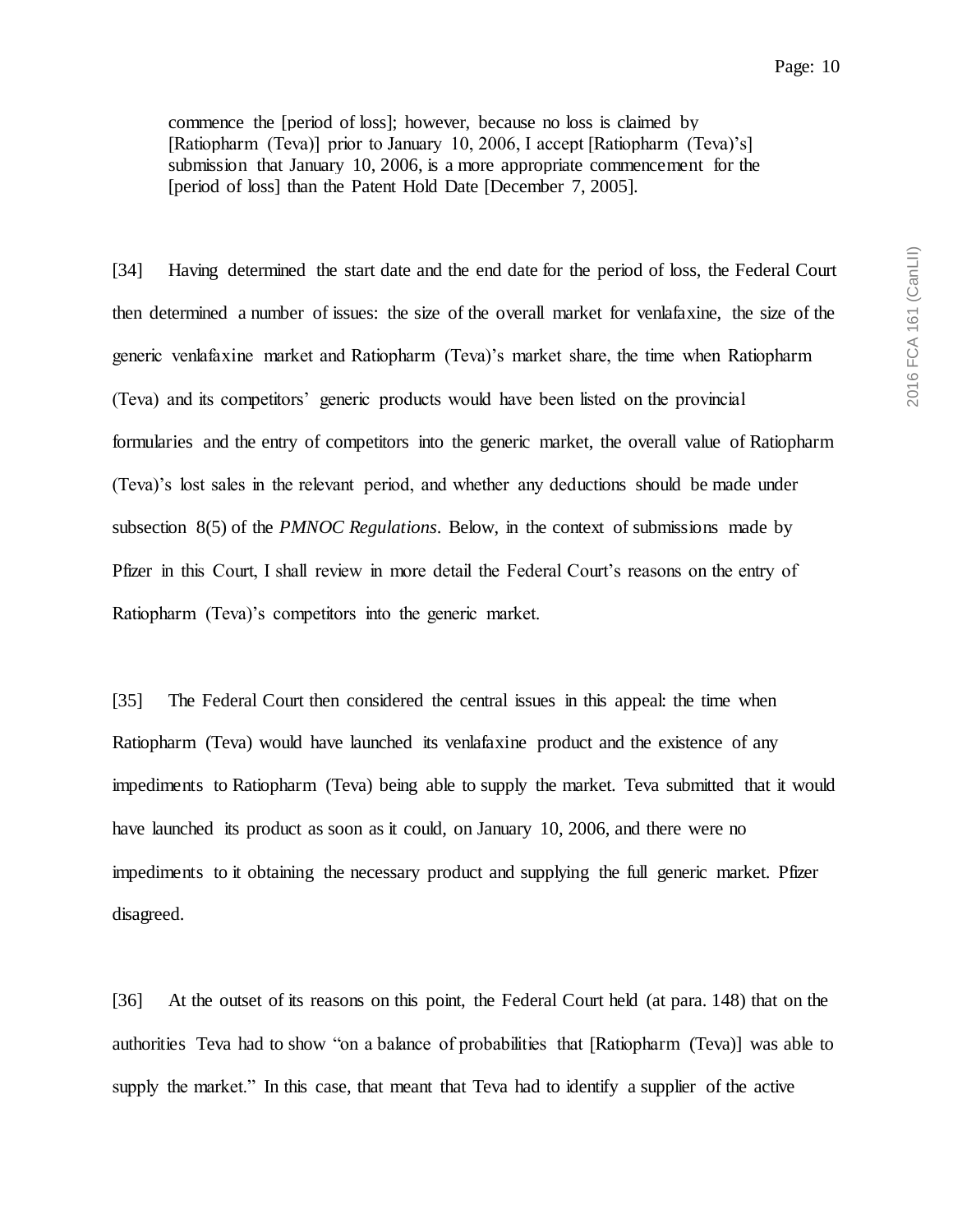pharmaceutical ingredient and show that that supplier had the capacity to supply the market over the relevant period. It noted (at paras. 149-152) that the only evidence offered on this point was that of Mr. Major, a witness called by Teva. Mr. Major was a former executive of Ratiopharm (Teva) and acted in that position at all material times.

[37] Mr. Major testified that Ratiopharm (Teva) relied upon a separate company, Alembic Pharmaceuticals, to manufacture its venlafaxine product. He testified that on a site visit over two weeks in 2004, he thoroughly inspected Alembic's facility. From that, he formed the view that Alembic had sufficient capacity to produce Ratiopharm (Teva)'s venlafaxine product in the necessary quantities. Ratiopharm (Teva) had worked with Alembic before and Alembic was an eager and enthusiastic business partner of Ratiopharm (Teva) in such matters.

[38] In support of his testimony that Alembic had sufficient capacity to produce Ratiopharm (Teva)'s venlafaxine product in sufficient quantities at the relevant time, Mr. Major also relied on emails between Ratiopharm (Teva) personnel and Alembic personnel, most of which he was not copied upon. He also relied on what some colleagues at Ratiopharm (Teva) told him about Alembic's ability to supply and on documents prepared by others. During my analysis, below, I shall review Mr. Major's testimony in more detail.

[39] During Mr. Major's testimony, Pfizer repeatedly objected on the ground that some of the evidence offered was inadmissible hearsay. In response to the objections, the Federal Court ruled that it would consider what weight to give to the evidence.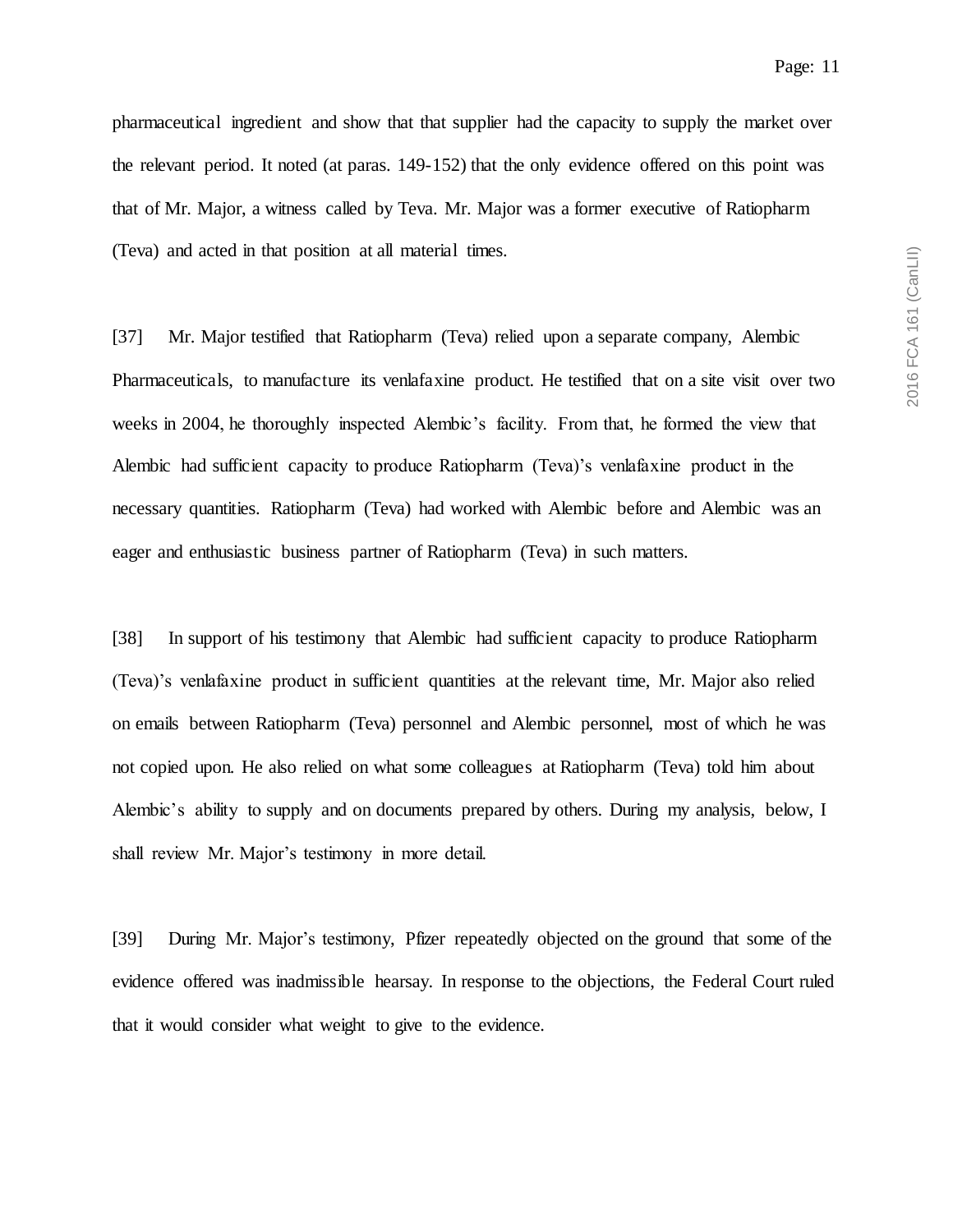[40] Ultimately, the Federal Court released two reasons for judgment. In the first, on April 3, 2014 (reported at 2014 FC 248), the Federal Court found Pfizer liable and set out certain principles for the calculation of damages. In the second, on June 30, 2014 (reported at 2014 FC 634), the Federal Court quantified the damages award and calculated pre-judgment and postjudgment interest and costs. It then released its formal judgment.

[41] Overall, in its first set of reasons (2014 FC 248), the Federal Court found that Alembic would have been able to supply adequate quantities of Ratiopharm (Teva)'s venlafaxine product at the relevant time. It took into account all of the evidence offered by Mr. Major, holding (at para. 153) that "[a]lthough Mr. Major speaks as an observer rather than as an employee of Alembic, I find that his evidence is reliable." It found that Teva had established loss under section 8 of the *PMNOC Regulations* and, thus, was entitled to damages.

[42] In its second set of reasons (2014 FC 634), the Federal Court quantified Teva's damages and awarded pre-judgment and post-judgment interest and costs.

#### **C. Issues on appeal**

[43] Pfizer appeals to this Court. In light of the submissions the parties have advanced, these reasons address six issues: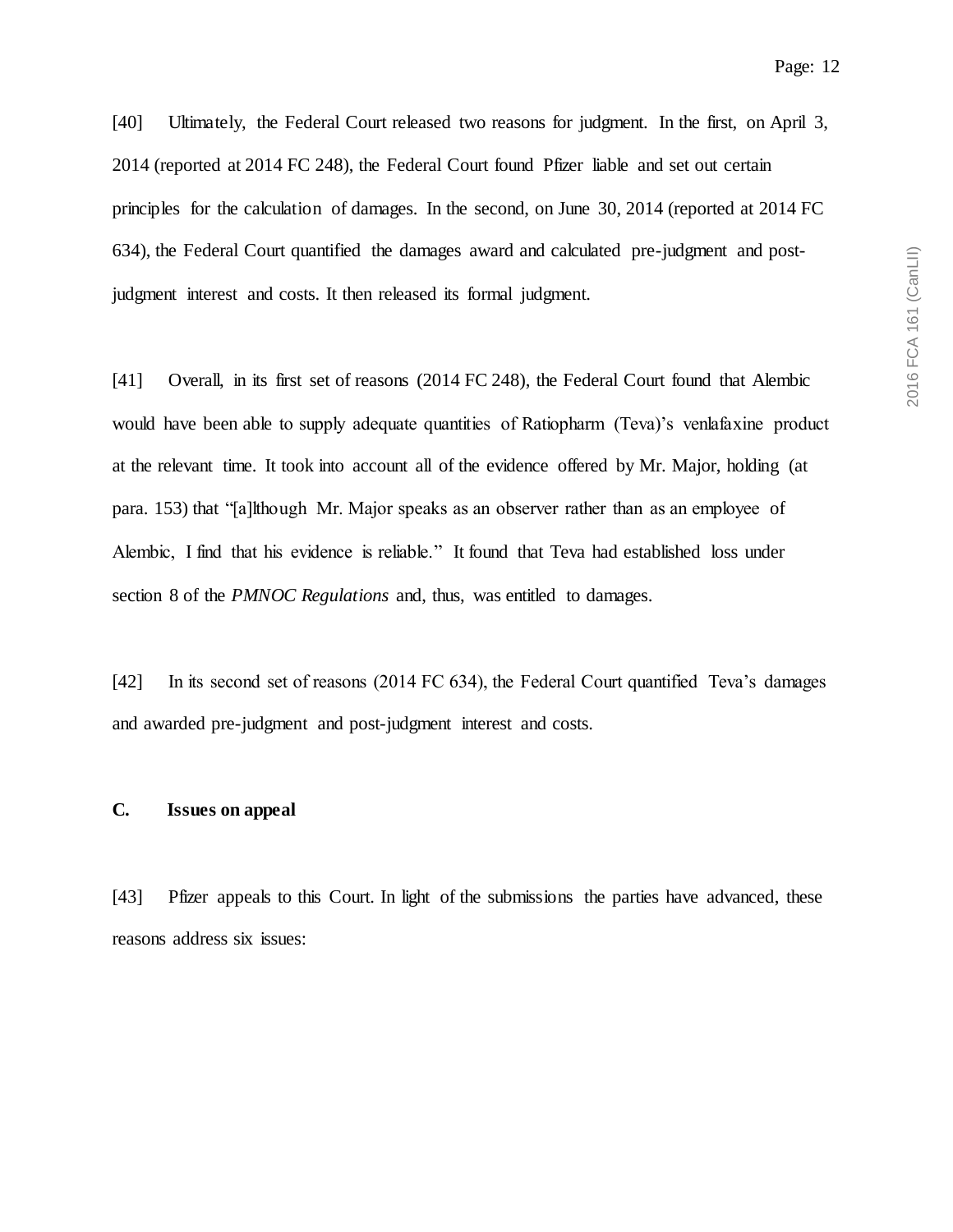- (1) *Some basic issues concerning section 8 damages claims.* Before us, the parties disagree on what must be proven and who bears the burden of proof in a claim under section 8 of the *PMNOC Regulations*.
- (2) *The hearsay issue.* Pfizer submits that the Federal Court wrongly admitted and relied upon hearsay evidence in determining whether Ratiopharm (Teva) could have supplied the market with its venlafaxine product at the relevant time in sufficient quantities.
- (3) *The issue whether there was palpable and overriding error on a factual finding.* Pfizer attacks one of the key factual findings the Federal Court made in support of its conclusion that Ratiopharm (Teva) could have supplied the market with its venlafaxine product at the relevant time in sufficient quantities.
- (4) *Other section 8 damages issues.* Here Pfizer raises a number of issues. It submits that the Federal Court chose the wrong starting date for the period of Ratiopharm (Teva)'s loss and another generic drug manufacturer, Pharmascience, would have entered the hypothetical market and competed with Ratiopharm (Teva). Also it says that the Federal Court failed to attribute Novopharm's rebates to Ratiopharm (Teva).
- (5) *Pre-judgment interest.* Pfizer submits that the Federal Court calculated prejudgment interest improperly.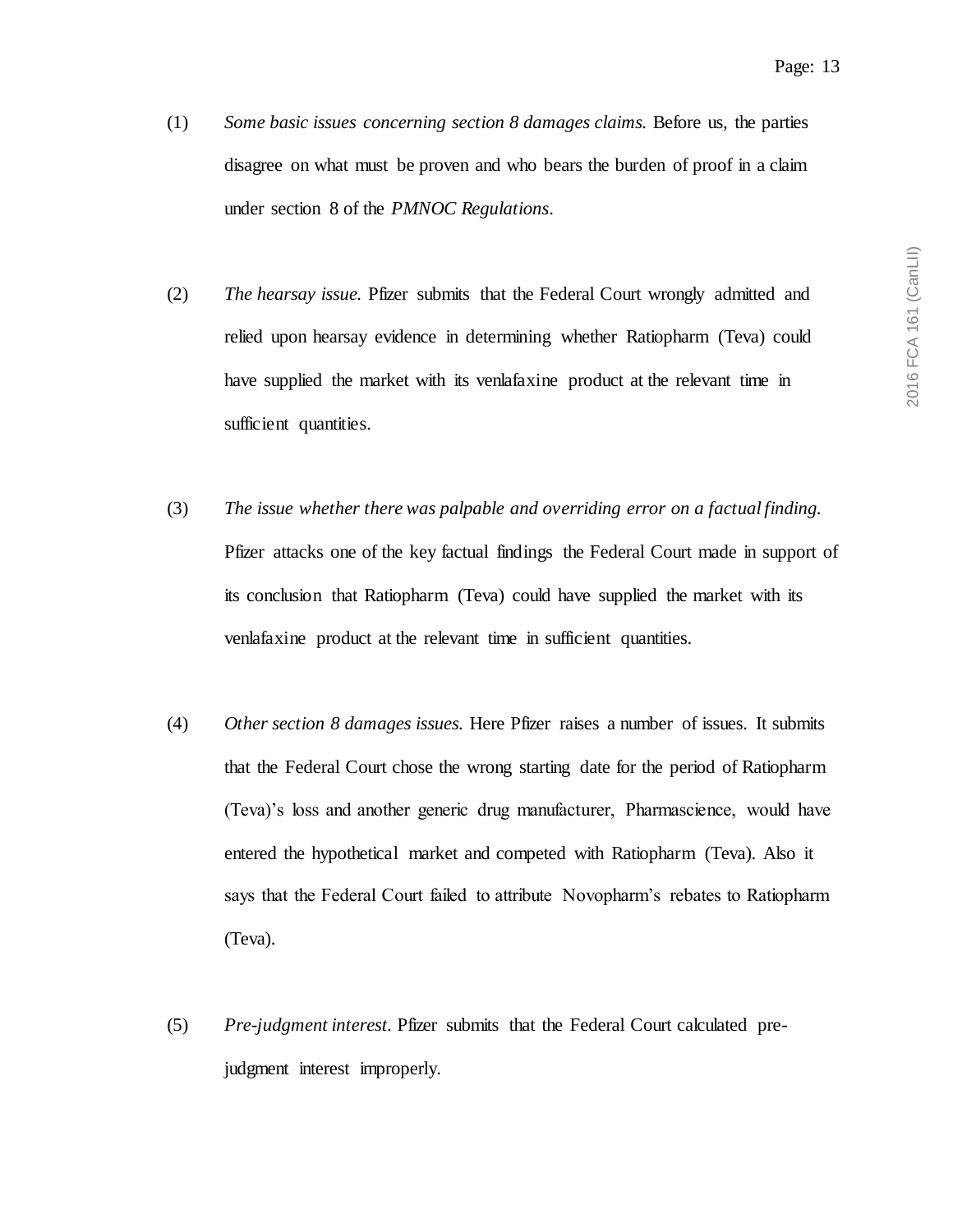(6) *The disposition of this appeal: what should happen now?* Pfizer primarily submits that if the Federal Court wrongly admitted and relied upon hearsay evidence, the remaining admissible evidence is insufficient to support a finding that Ratiopharm (Teva) could have supplied the market with venlafaxine. Thus, Ratiopharm (Teva) suffered no loss and so this Court, making the judgment the Federal Court should have made, should now allow the appeal and dismiss Teva's action. Teva primarily submits that Pfizer is just asking for a reweighing of the factuallysuffused findings of the Federal Court and so its appeal should be dismissed.

**D. Analysis**

## **(1) Some basic issues concerning section 8 damages claims**

### **(a) General principles**

[44] A plaintiff suing for damages under section 8 of the *PMNOC Regulations* must show that it did in fact suffer a loss caused by the failed proceedings under the *PMNOC Regulations*. Section 8 provides that compensation is available for "any loss suffered" during the relevant period—usually starting from the date on which a notice of compliance would have been issued in the absence of the Regulations as certified by the Minister of Health and ending on the date of the termination of the prohibition application.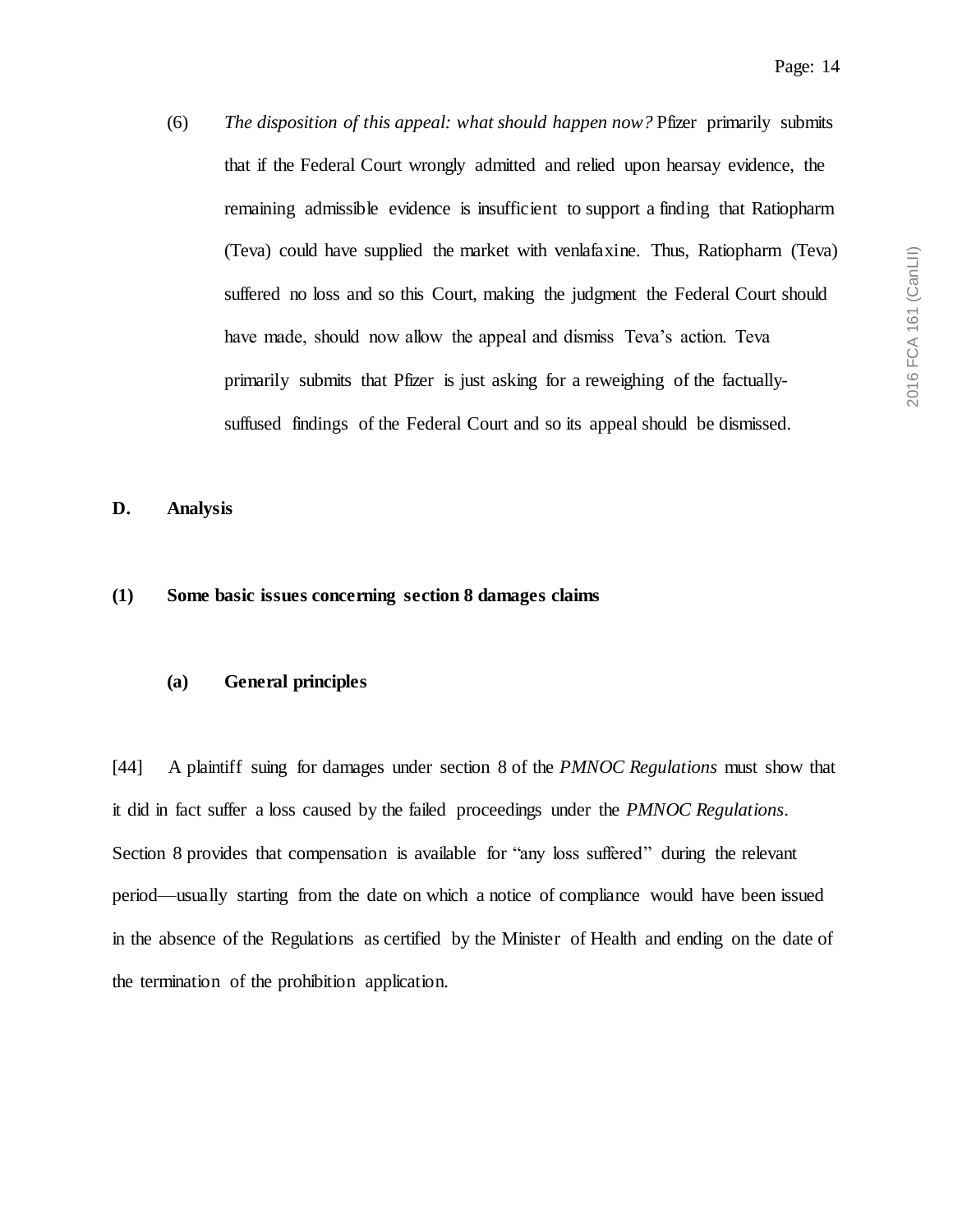[45] If a plaintiff cannot prove a loss caused by the failed proceedings under the *PMNOC Regulations* during that period, it cannot recover section 8 damages. Typically most of the plaintiff's loss will be its inability to sell its version of a drug during that period, in other words, the financial impact of lost sales. To assess that, the court must examine what would have happened had the defendant's triggering conduct for section 8 damages not taken place.

[46] In effect, the court is examining a hypothetical world. What would have happened in that hypothetical world must be proven by admissible evidence and any permissible inferences from that evidence.

#### **(b) Determining lost sales in the hypothetical world**

[47] This Court offered much guidance on how to go about assessing the hypothetical world in *Apotex Inc. v. Merck & Co., Inc.*, 2015 FCA 171, 387 D.L.R. (4th) 552 (*Lovastatin*). I acknowledge that *Lovastatin* concerned a claim for compensatory damages for patent infringement, not a claim for damages under section 8 of the *PMNOC Regulations*. But in both types of claims the court's task is the same: to assess a hypothetical world where the defendant's impugned conduct did not take place. And in both the overriding principle is the same: a plaintiff is to be compensated, no more, no less: *AstraZeneca Canada Inc. v. Apotex Inc.*, 2013 FCA 77, 444 N.R. 254 at para. 7.

[48] In *Lovastatin*, the plaintiff claimed that the defendant, by making and selling infringing product, caused it to lose sales it could have made. The defendant submitted, among other things,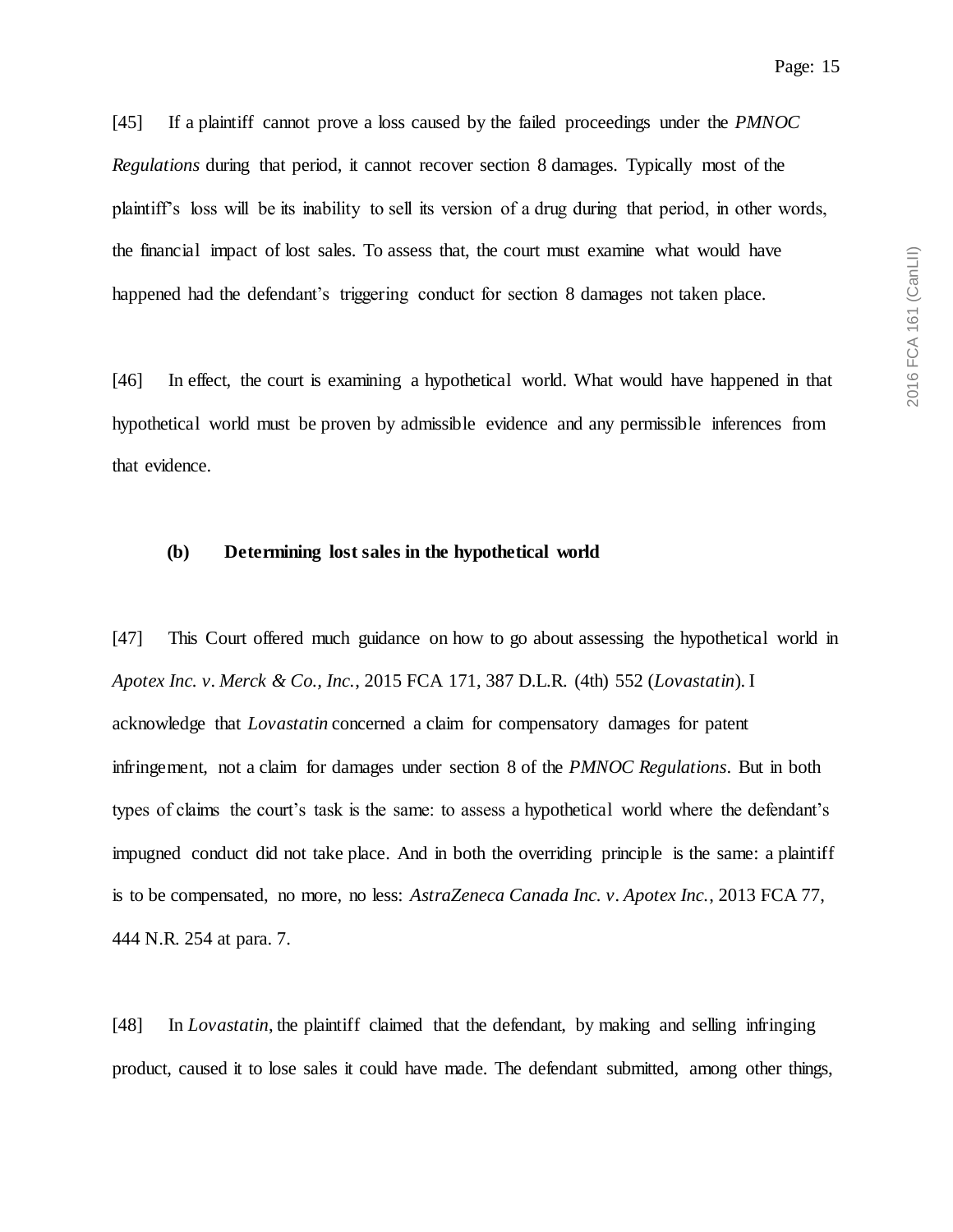that in the hypothetical world it would have been able to make the product in a non-infringing way. The sales would still have happened, cutting into the defendant's sales just as actually happened.

[49] This Court held that to make out that argument, the defendant would have had to show, on the evidence, that in the hypothetical world it would have and could have had access to sufficient quantities of non-infringing product and would have and could have used it: *Lovastatin*, at paras. 32, 53, 55, 70, 77 and 78.

[50] Both "would have" and "could have" are key. Compensatory damages are to place plaintiffs in the position they would have been in had a wrong not been committed. Proof of that first requires demonstration that nothing made it impossible for them to be in that position—*i.e.*, they *could* have been in that position. And proof that plaintiffs would have been in a particular position also requires demonstration that events would transpire in such a way as to put them in that position—*i.e.*, they *would* have been in that position.

[51] Both elements have to be present. "Could have" does not prove "would have"; "would have" does not prove "could have":

 Evidence that a party would have done something does not prove that it could have done something. I might swear up and down that I would have run in a marathon in Toronto on April 1 aiming to complete it, but that says nothing about whether I could have completed it. Maybe I am not fit enough to complete it.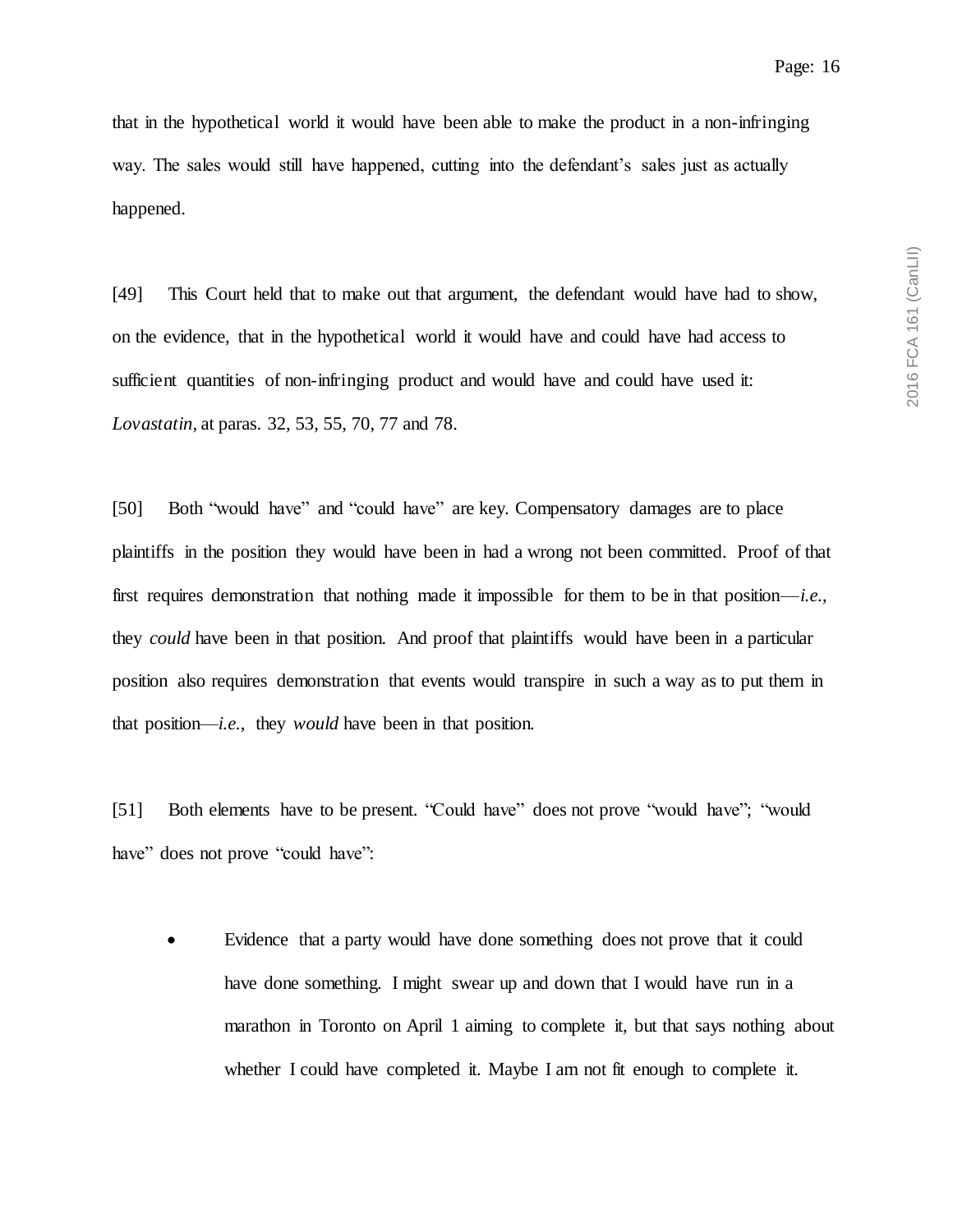Evidence that a party could have done something does not prove that it would have done something. A trainer might testify that I was fit enough to complete a marathon race in Toronto on April 1, but that says nothing about whether I would have completed it. Perhaps on April 1 I would have skipped the marathon and gone to a baseball game instead.

[52] There must be evidence that the parties "would have" and "could have" ordered and supplied material at the relevant time. Evidence that a manufacturing plant had capacity at some time other than the relevant time for the assessment of loss under section 8 does not necessarily mean that the plant could have and would have had capacity in the hypothetical world at the relevant time. In the words of *Lovastatin*, without more it is an error to "[jump] from a statement as to manufacturing capacity to conclusions as to what [a generic] could and would do in the 'but for' [hypothetical] world" (at para. 77).

## **(c) The burden of proof concerning the hypothetical world**

[53] In the case at bar, Teva submits that it did not bear the burden of proof concerning what would and could have happened in the hypothetical world had its venlafaxine product not been kept off the market. It submits that Pfizer bore this burden of proof. It says that if evidence of what Alembic would have and could have done in the hypothetical world were needed from Alembic, Pfizer had to call that evidence.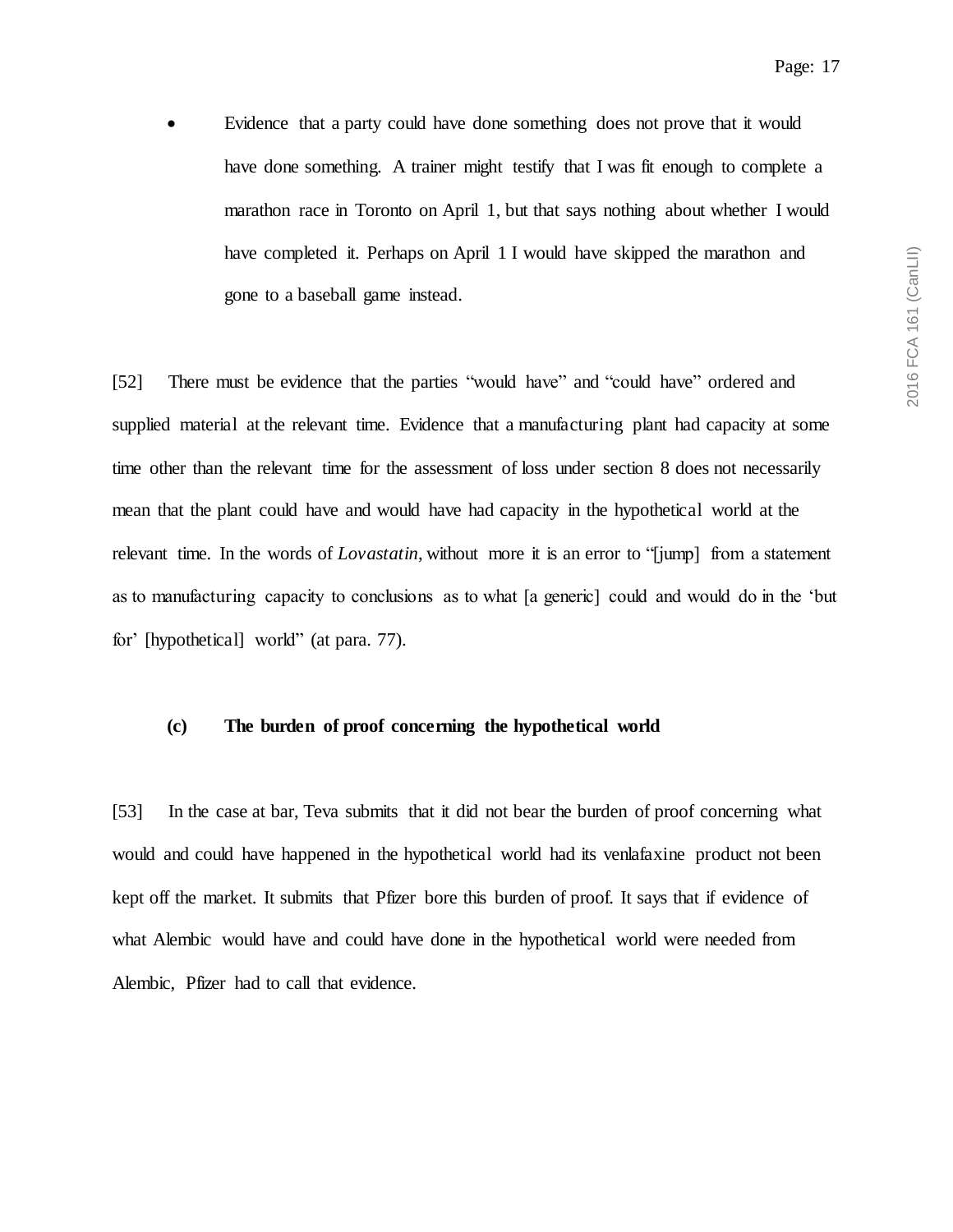[54] I disagree. Here too, *Lovastatin*, above, is instructive. In that case, this Court held that the plaintiffs bear the burden of proving the hypothetical world on the balance of probabilities as part of their damages claim (at para. 45).

[55] This is no surprise: in suits for breach of contract or for damages caused by a wrong, such as tort cases, the plaintiff usually bears the burden to prove what would have transpired had the breach or wrong not been committed, *i.e.*, the persuasive burden to show what would have transpired in the hypothetical world: *Red Deer College v. Michaels*, [1976] 2 S.C.R. 324 at p. 330, 57 D.L.R. (3d) 386; *Janiak v. Ippolito*, [1985] 1 S.C.R. 146, 16 D.L.R. (4th) 1 at para. 32. The task of constructing the hypothetical world for the purposes of assessing compensatory damages is a factual inquiry using "robust common sense": *Clements v. Clements*, 2012 SCC 32, [2012] 2 S.C.R. 181, at paras. 8 and 9.

[56] The analytical exercise of constructing a hypothetical world exists elsewhere in our law and the burden of proof remains upon the plaintiff/complainant. For example, in some competition cases, the decision-maker must examine the state of competition in a hypothetical world. There, the party alleging anti-competitive conduct bears the burden of proving on the basis of admissible evidence what would have transpired in the hypothetical world on the balance of probabilities. Mere possibilities short of probabilities do not suffice. See generally *Tervita Corp. v. Canada (Commissioner of Competition)*, 2015 SCC 3, [2015] 1 S.C.R. 161 at paras. 49-51 and 66, citing *F.H. v. McDougall*, 2008 SCC 53, [2008] 3 S.C.R. 41 at paras. 40 and 49.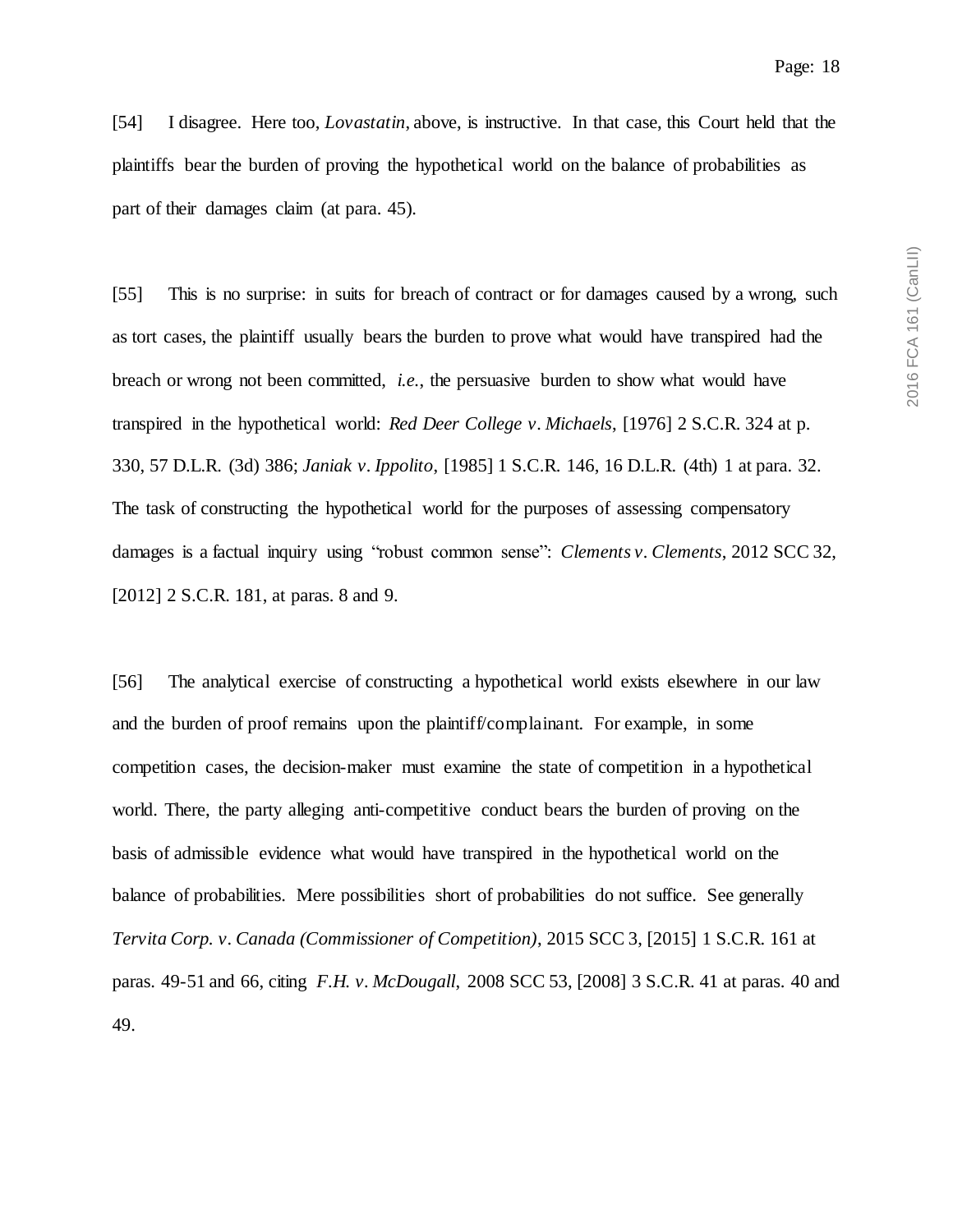[57] There is nothing in section 8 of the *PMNOC Regulations* that would suggest a different conclusion on the burden of proof.

[58] Teva also offers the Supreme Court's decision in *Rainbow Industrial Caterers Ltd. v. Canadian National Railway Co.*, [1991] 3 S.C.R. 3, 84 D.L.R. (4th) 291 in support of its submission on the burden of proof. *Rainbow Industrial Caterers* does not assist Teva.

[59] The plaintiff, Rainbow, was a caterer bidding on a catering contract for CN. The defendant, CN, advised Rainbow of the number of meals it would have to prepare. Rainbow set its bid based on that estimate. CN awarded Rainbow the contract. But CN's estimate was way too high and Rainbow lost money on the contract.

[60] Rainbow sued for damages caused by the estimate. Rainbow bore the burden of proving on the balance of probabilities what would have and could have happened in the hypothetical world where CN gave a proper estimate. See *Rainbow Industrial Caterers* at p. 14, citing D.W. McLauchlan, "Assessment of Damages for Misrepresentations Inducing Contracts" (1987), 6 Otago L.R. 370 at p. 388. In discharge of that burden, among other things, Rainbow presented evidence concerning what bid it would have made had the estimate not been faulty.

[61] In response, CN could have worked within the hypothetical world proposed by Rainbow and defended on the basis that Rainbow did not prove that certain events in that hypothetical world could have and would have happened. For example, CN could have argued that Rainbow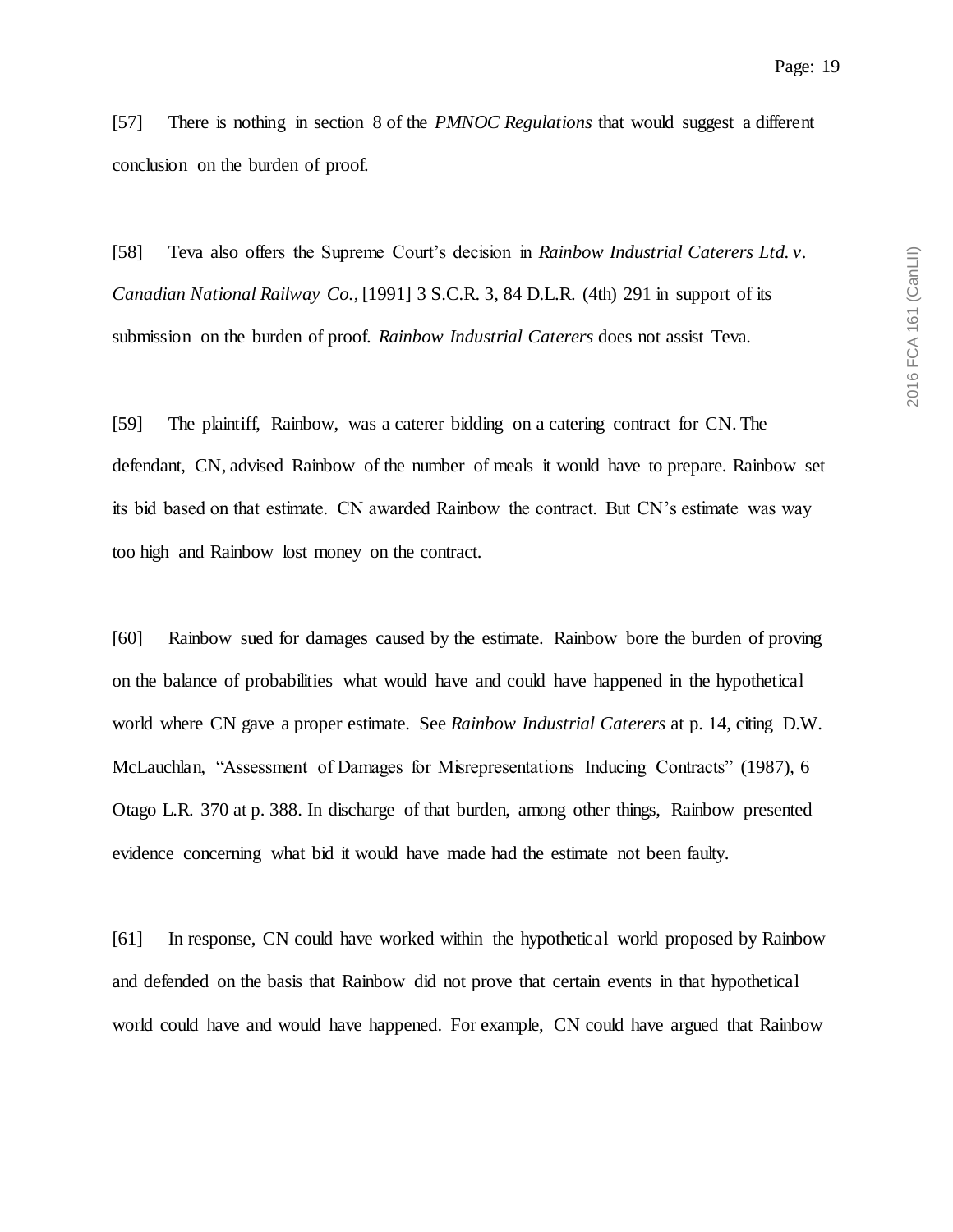2016 FCA 161 (CanLII) 2016 FCA 161 (CanLII)

did not adduce sufficient evidence of what would have transpired in the hypothetical world to meet the balance of probabilities standard or to prove its quantum of damages.

[62] But CN did not do that. Rather, CN offered a different hypothetical world, one where Rainbow still would have made a low bid to win the contract and still would have lost money. In effect, CN's submission was that the real cause of Rainbow's loss was not its faulty estimate but Rainbow's strong desire to get the contract, even if it meant proposing terms favourable to CN.

[63] The Supreme Court held that Rainbow had proven what would have happened in the hypothetical world and its quantum of loss in that world. That discharged its burden. CN, by suggesting a different hypothetical world—in effect a different view of who caused the loss—set up, in the words of the Supreme Court, a "new issue" or what others might perhaps call a positive defence. In the Supreme Court's view, a defendant that sets up a new issue bears the burden of proving it. The plaintiff, having proved its version of the hypothetical world, does not have to disprove other speculative hypotheses. The key passage in the Supreme Court's decision in *Rainbow Industrial Caterers* is at p. 15:

Once the loss occasioned by the transaction is established, the plaintiff has discharged the burden of proof with respect to damages. A defendant who alleges that a plaintiff would have entered into a transaction on different terms sets up a new issue. It is an issue that requires the court to speculate as to what would have happened in a hypothetical situation. It is an area in which it is usually impossible to adduce concrete evidence. In the absence of evidence to support a finding on this issue, should the plaintiff or defendant bear the risk of non-persuasion? Must the plaintiff negative all speculative hypotheses about his position if the defendant had not committed a tort or must the tortfeasor who sets up this hypothetical situation establish it?

…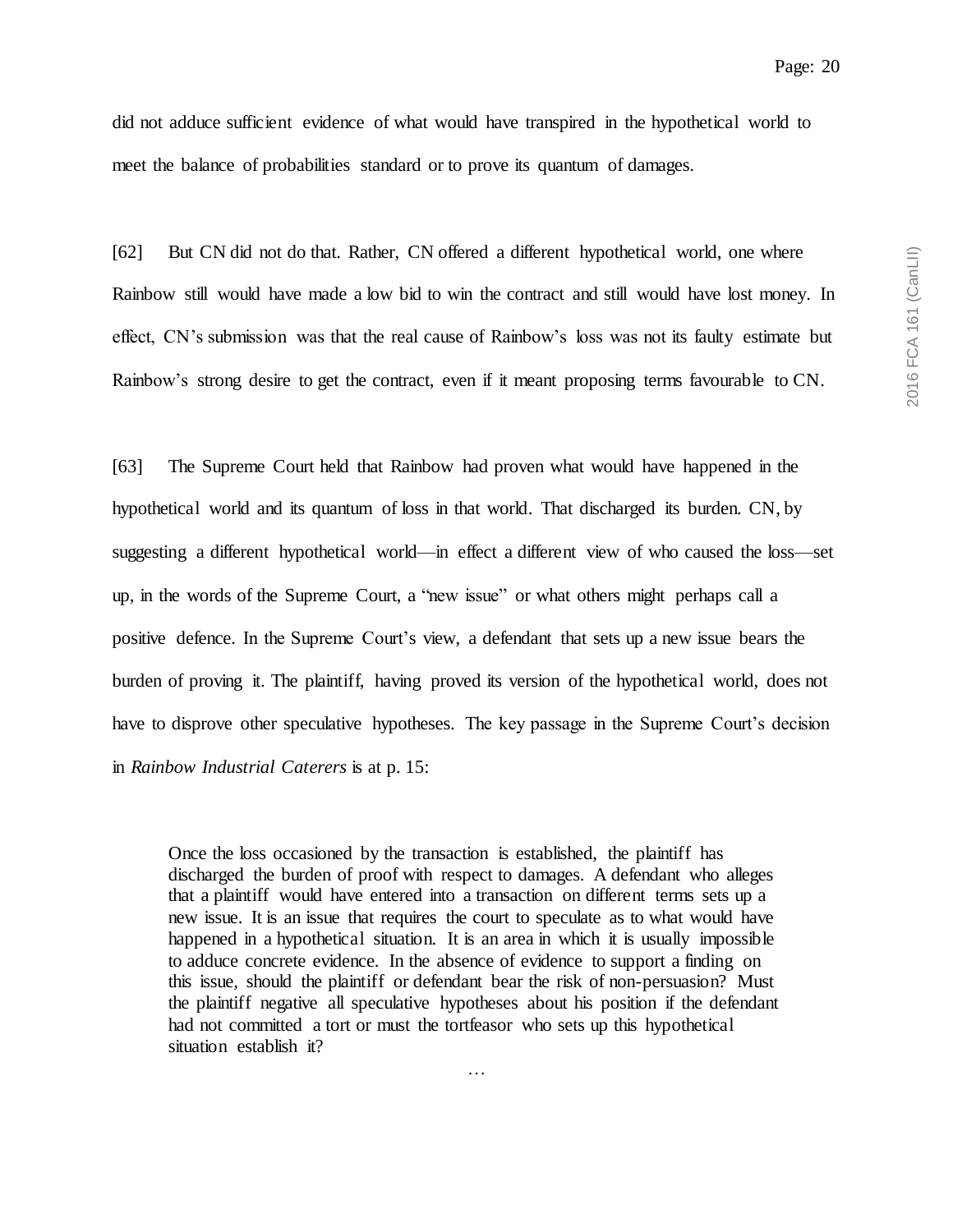… In my opinion, [the answer to these questions is no]. [T]here is good reason for such reversal [of burden] in this kind of case. The plaintiff is the innocent victim of a misrepresentation which has induced a change of position. It is just that the plaintiff should be entitled to say "but for the tortious conduct of the defendant, I would not have changed my position". A tortfeasor who says "Yes, but you would have assumed a position other than the *status quo ante*", and thereby asks a court to find a transaction whose terms are hypothetical and speculative, should bear the burden of displacing the plaintiff's assertion of the *status quo ante*.

[64] In the case at bar, Teva's position was that in the hypothetical world, Ratiopharm (Teva) could have and would have obtained venlafaxine in sufficient quantities from Alembic. As *Rainbow Industrial Caterers* tells us, Teva bore the burden of proving that as part of its general burden to prove its loss.

[65] Suppose Pfizer took the position that Ratiopharm (Teva) would not have tried to obtain venlafaxine from Alembic but instead would have given up and pursued another business objective, such as getting another generic drug to market. *Rainbow Industrial Caterers* instructs us that Pfizer, setting up a different hypothetical, would have borne the burden of proof on that point. Put a different way, Teva would not have borne the burden of proving that it would not have pursued a different business objective.

[66] But Pfizer did not do that. Rather, it contested the very hypothetical that Teva relied upon in support of its damages claim—that Ratiopharm (Teva) would have and could have obtained venlafaxine in sufficient quantities from Alembic—and it submitted that Teva failed to prove that on the balance of probabilities. It is as if, in *Rainbow Industrial Caterers*, CN took the position that Rainbow had failed to adduce enough evidence to prove its version of what could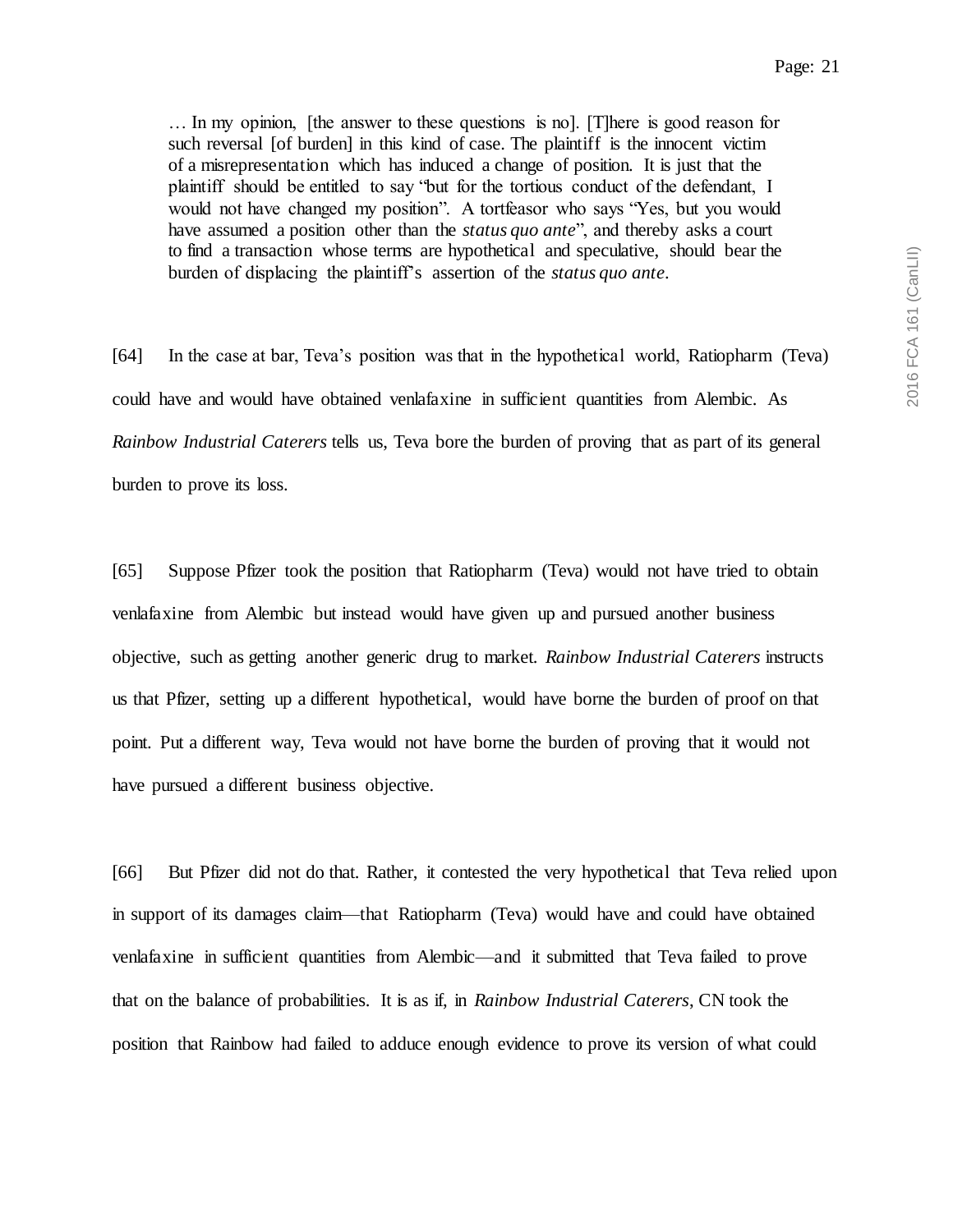have and would have happened in the hypothetical world. Under the reasoning in *Rainbow Industrial Caterers*, the burden of proof would have remained on the plaintiff, Rainbow.

#### **(d) Did the Federal Court err on these matters of principle?**

[67] Pfizer submits that the Federal Court was not mindful of the foregoing principles. It suggests that the Federal Court only had regard to Alembic's willingness and potential capacity—not actual capacity—to manufacture Ratiopharm (Teva)'s venlafaxine product at the relevant time. I disagree.

[68] Faced with an allegation that a first-instance court did not apply proper principles, an appellate court must assess what the first-instance court did by reviewing in a holistic, organic and fair way the reasons offered by the court against the record it was considering. Often firstinstance courts do not describe the principles that bear upon a case in a perfectly precise or encyclopedic way. Yet, in many such cases, a holistic, organic and fair review of their reasons against the record shows they brought to bear all correct principles.

[69] It must be remembered that judges' reasons—particularly after long complex trials involving many issues—are often the product of synthesis and distillation. When it comes time to draft reasons in a complex case, trial judges "are not trying to draft an encyclopedia memorializing every last [relevant] morsel." Rather, they are trying to "distill and synthesize masses of information, separating the wheat from the chaff," in the end "expressing only the most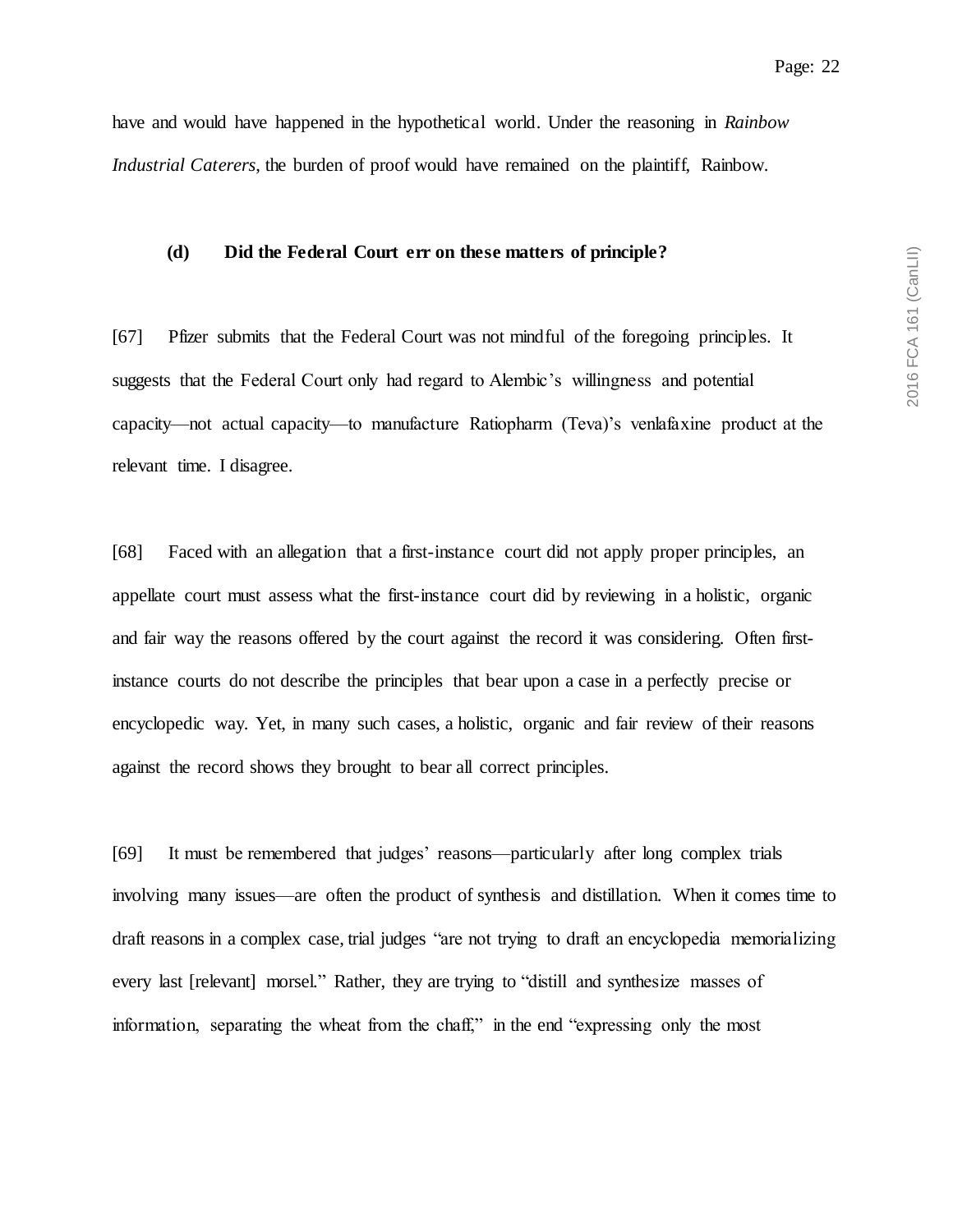important…findings and justifications for them": *Canada v. South Yukon Forest Corporation*, 2012 FCA 165, 431 N.R. 286 at para. 50.

[70] It is true that the Federal Court did not offer a great deal on the proper principles to be applied concerning the availability of s. 8 damages. However, it was mindful of these principles.

[71] It proceeded on the basis that the hypothetical world that Teva had to prove was one where Wyeth (Pfizer) did not improperly list its '778 Patent and Ratiopharm (Teva) received its notice of compliance on December 7, 2005. In part for reasons set out later, the Federal Court committed neither legal error nor palpable and overriding error in proceeding on that basis.

[72] With that hypothetical world in mind, the Federal Court held that Teva had to "show on the balance of probabilities that [Ratiopharm (Teva)] was able to supply the market" (at para. 148). This is the "could have" portion of the analysis. And at a number of portions in its reasons, it showed it was alive to the issue whether Ratiopharm (Teva) wanted to supply the market and whether Alembic was willing to produce venlafaxine. This is the "would have" portion of the analysis.

[73] Overall, the Federal Court was very much alive to the need for a firm causal link between failed proceedings under the *PMNOC Regulations* and the claimed loss. At paragraph 57, it identified the damages as "those that the plaintiff generic suffered 'by reason of the delayed market entry of its drug' as stated in the Regulatory Impact Analysis Statement" for the *PMNOC Regulations*. And at paragraph 61, it identified "[t]he question for the Court" as "whether there is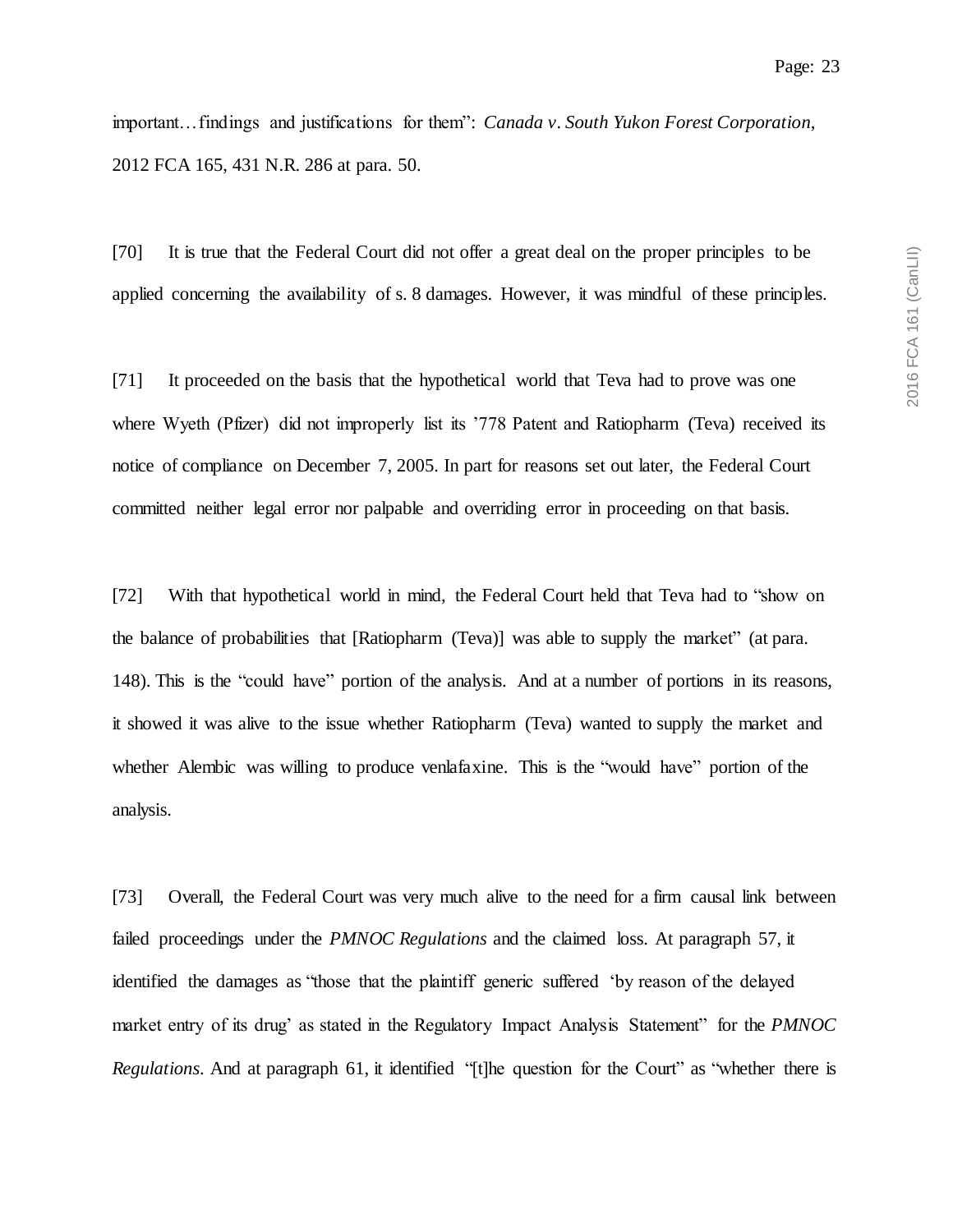a causal connection between the failed PMNOC proceedings and the loss claimed as damages," stressing again that the damages claimed must be "causally connected."

[74] Even if I am wrong in my conclusion that the Federal Court was mindful of proper principles, this is of no consequence. The redetermination I propose will take place upon the proper principles set out in these reasons.

## **(2) The hearsay issue**

[75] Pfizer submits that even if the Federal Court appreciated that Teva had to prove it could have supplied its version of venlafaxine in the hypothetical world, it wrongly admitted hearsay evidence on this point.

[76] Pfizer submitted that the Federal Court wrongly adopted hearsay evidence from Mr. Major. Putting aside the first-hand evidence Mr. Major offered from his two week visit to Alembic's manufacturing facility, some of the rest of his evidence consisted of things told to him by Alembic's personnel or information from other Ratiopharm (Teva) employees who got that information from Alembic's personnel. The former is hearsay, the latter is double hearsay. Pfizer says that the Federal Court erred in not excluding this evidence. Teva maintained that none of this evidence was hearsay and so the Federal Court properly admitted all of the evidence.

[77] I agree with Pfizer. The Federal Court improperly admitted hearsay evidence.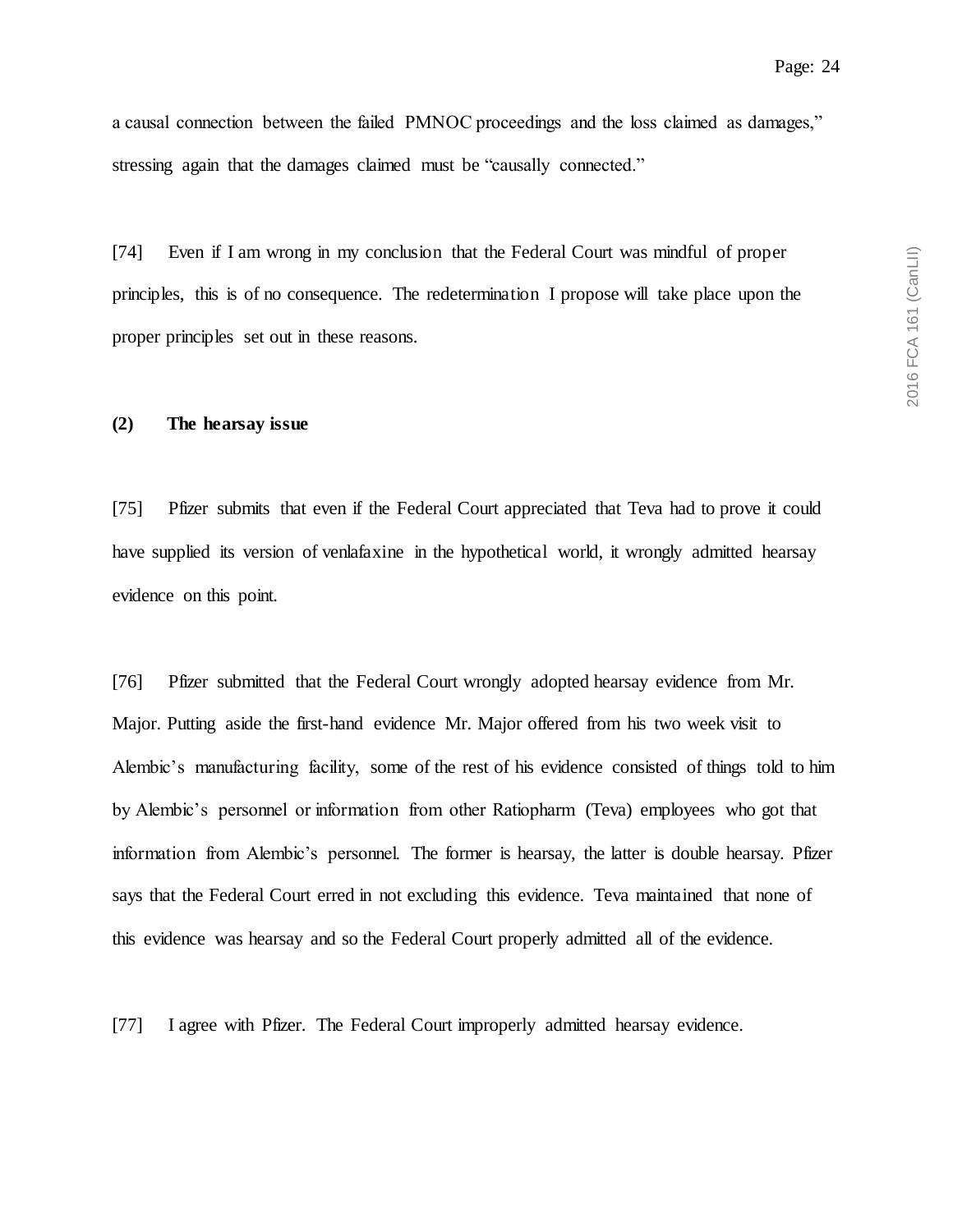#### **(a) General evidentiary principles**

[78] In considering evidentiary issues in complicated, high-stakes cases such as this, certain high-level principles are best kept front of mind.

[79] We start with a fundamental general principle: facts must be proven by admissible evidence: see *R. v. Schwartz*, [1988] 2 S.C.R. 443 at pp. 476-77, 55 D.L.R. (4th) 1; *Canadian Copyright Licensing Agency (Access Copyright) v. Alberta*, 2015 FCA 268, 392 D.L.R. (4th) 563 at para. 20; *Canada v. Kabul Farms Inc.*, 2016 FCA 143 at para. 38. Put another way, a court can act only on the basis of facts proven by admissible evidence or evidence whose admissibility has not been contested: *Kahkewistahaw First Nation v. Taypotat*, 2015 SCC 30, [2015] 2 S.C.R. 548 at paras. 26-27.

[80] There are rarely-occurring exceptions to this. These include circumstances where facts are subject to judicial notice (see, *e.g.*, *R. v. Spence*, 2005 SCC 71, [2005] 3 S.C.R. 458), facts are deemed or presumed by legislation to exist, facts have been found in previous proceedings in circumstances where they bind the court (see, *e.g.*, *Danyluk v. Ainsworth Technologies Inc.*, 2001 SCC 44, [2001] 2 S.C.R. 460), and facts have been stipulated or agreed to.

[81] In a civil case, absent one of those exceptions, admissibility must be the court's first inquiry where an objection has been made. If the evidence is not admissible, it is not before the court in any way and, thus, the court cannot deal with it in any way.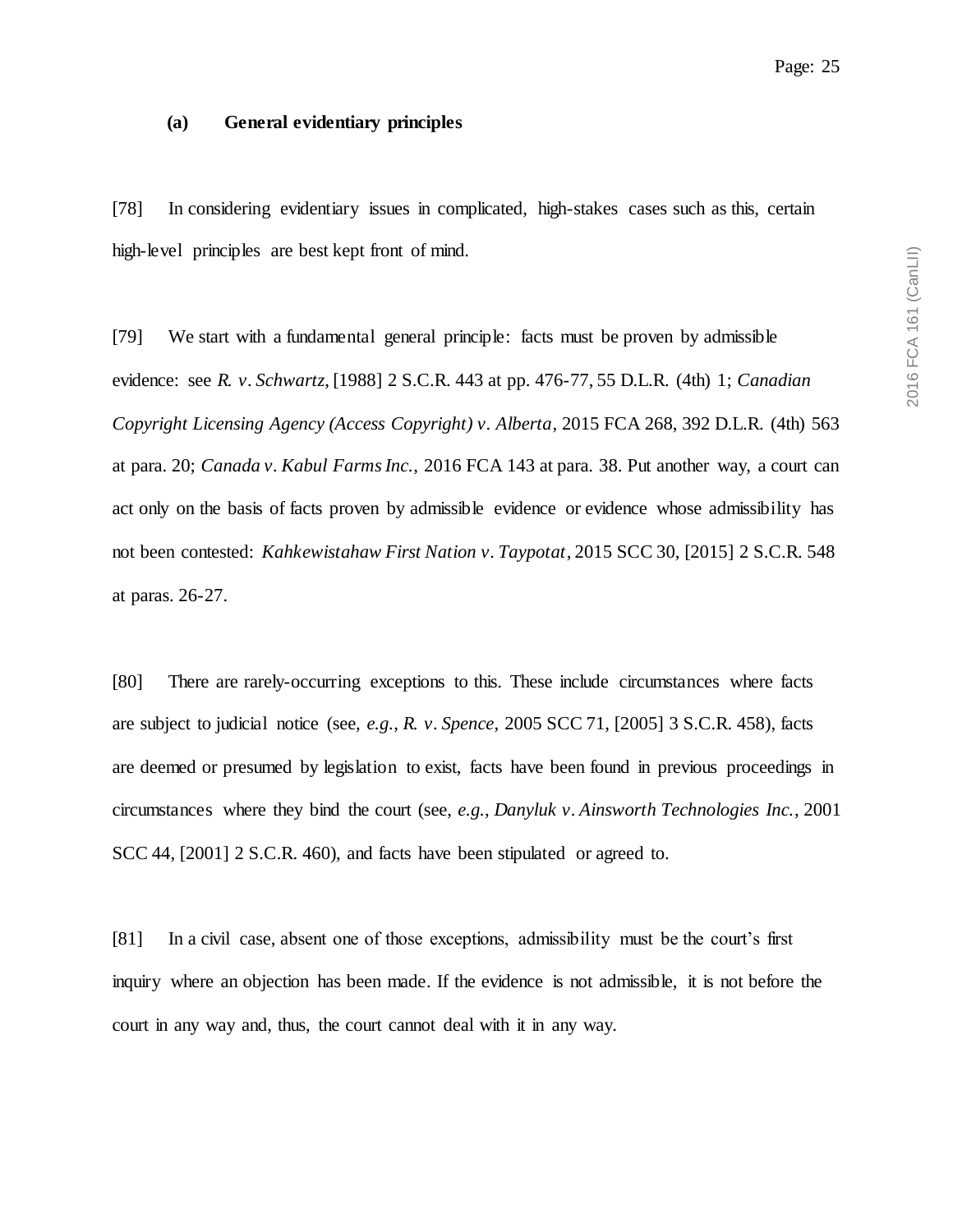[82] Appellate courts may interfere with admissibility decisions vitiated by errors of law: *R. v. Fanjoy*, [1985] 2 S.C.R. 233 at p. 238, 21 D.L.R. (4th) 321; *R. v. Evans*, [1993] 3 S.C.R. 653 at p. 664, 108 D.L.R. (4th) 32; *Housen v. Nikolaisen*, 2002 SCC 33, [2002] 2 S.C.R. 235; and in the case of hearsay evidence, see *R. v. Saddleback*, 2014 ABCA 166, 575 A.R. 203 at para. 8. Any factual findings that affect the application of a law of evidence are entitled to deference: *R. v. Youvarajah*, 2013 SCC 41, [2013] 2 S.C.R. 720 at para. 31.

[83] Recently, some rules of evidence have been liberalized, allowing for more flexibility. Seduced by this trend towards flexibility, some judges in various jurisdictions have been tempted to rule all relevant evidence as admissible, subject to their later assessment of weight. But according to our Supreme Court, this is heresy. The trend towards flexibility has not undermined the need for judges to take a rigorous approach to admissibility, separating that analytical step from others, such as determining the weight to be given to evidence: *R. v. Khelawon*, 2006 SCC 57, [2006] 2 S.C.R. 787 at para. 59.

[84] Sometimes courts—aiming to prevent trials from bogging down—provisionally receive evidence whose admissibility is challenged, reserving their rulings on admissibility until later. In some circumstances, there may be much to commend that approach; in other circumstances, the trial may be more orderly and fair if rulings are made immediately so the parties know where they stand. It is a matter of discretion. But, in the end, before a court can rely on the evidence and ascribe it any weight or draw any inferences from it, it first must determine its admissibility.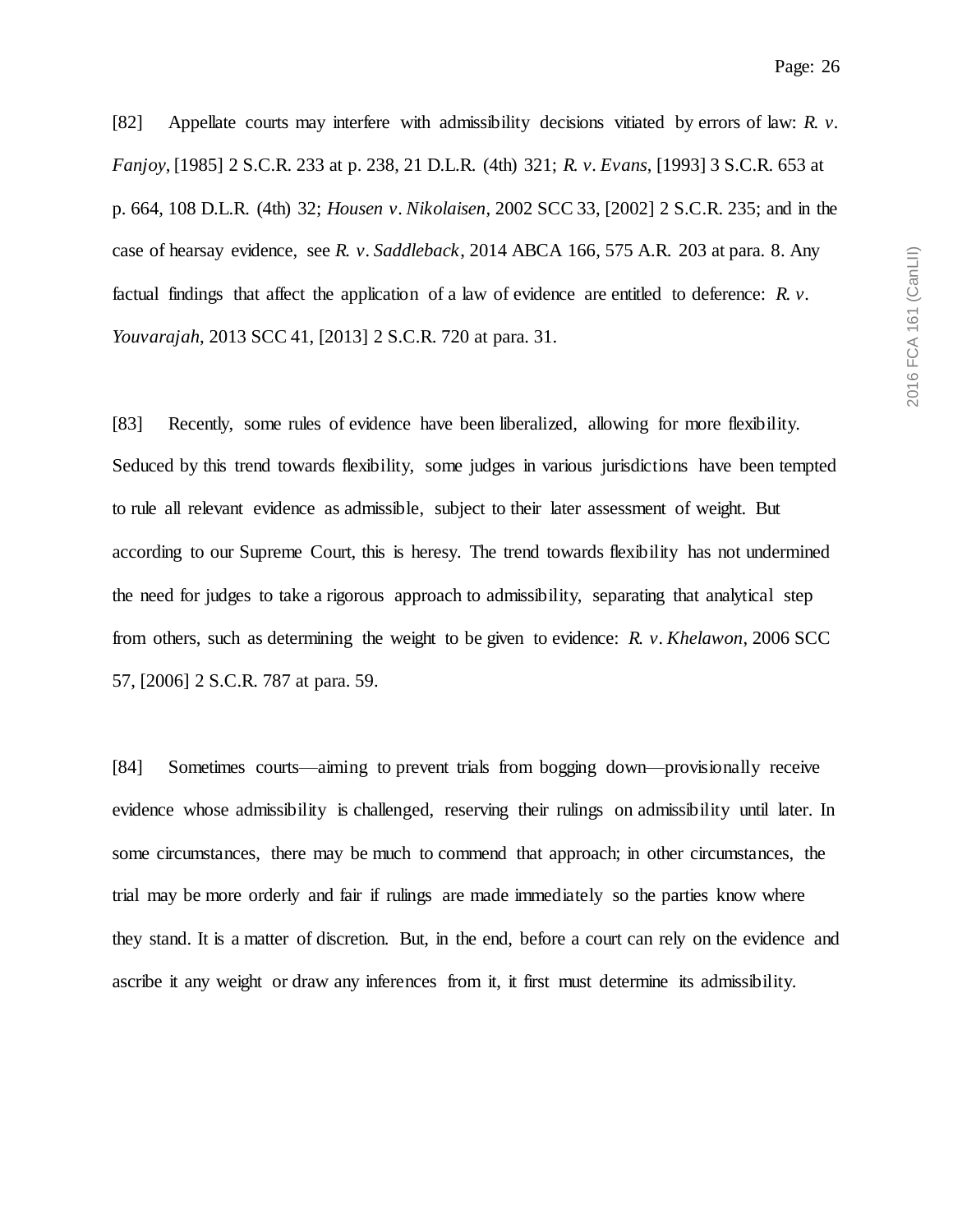[85] Now to the task of determining admissibility. The starting point is that evidence logically tending to prove a point is admissible: *The Queen v. Wray*, [1971] S.C.R. 272 at p. 297, 11 D.L.R. (3d) 673. If evidence does not logically tend to prove a point, it is irrelevant and inadmissible at the outset.

[86] But there are exceptions to that general principle, stated in the form of exclusionary rules. One such rule is that hearsay evidence shall not be admitted.

[87] In courts—civil, criminal or military—the hearsay rule remains in full force. Indeed, recently the Supreme Court has emphasized that hearsay evidence is presumptively inadmissible in court proceedings: *Khelawon*, above at paras. 3, 34, 42 and 59; *Youvarajah*, above at para. 18.

[88] It is true that some administrative decision-makers can ignore the hearsay rule: see, *e.g.*, the Supreme Court's discussion in *Quebec (Commission des droits de la personne et des droits de la jeunesse) v. Bombardier Inc. (Bombardier Aerospace Training Center)*, 2015 SCC 39, [2015] 2 S.C.R. 789 at para. 68. But that is only because legislative provisions have explicitly or implicitly given them the power to do that. Absent a specific legislative provision speaking to the matter, all courts must apply the rules of evidence, including the hearsay rule.

[89] The status of a particular piece of evidence as hearsay depends on its use. Hearsay is an oral or written statement that was made by someone other than the person testifying at the proceeding, out of court, that the witness repeats or produces in court in an effort to prove that what was said or written is true: see, *e.g.*, *Khelawon*, above at paras. 35-36; *R. v. Smith*, [1992] 2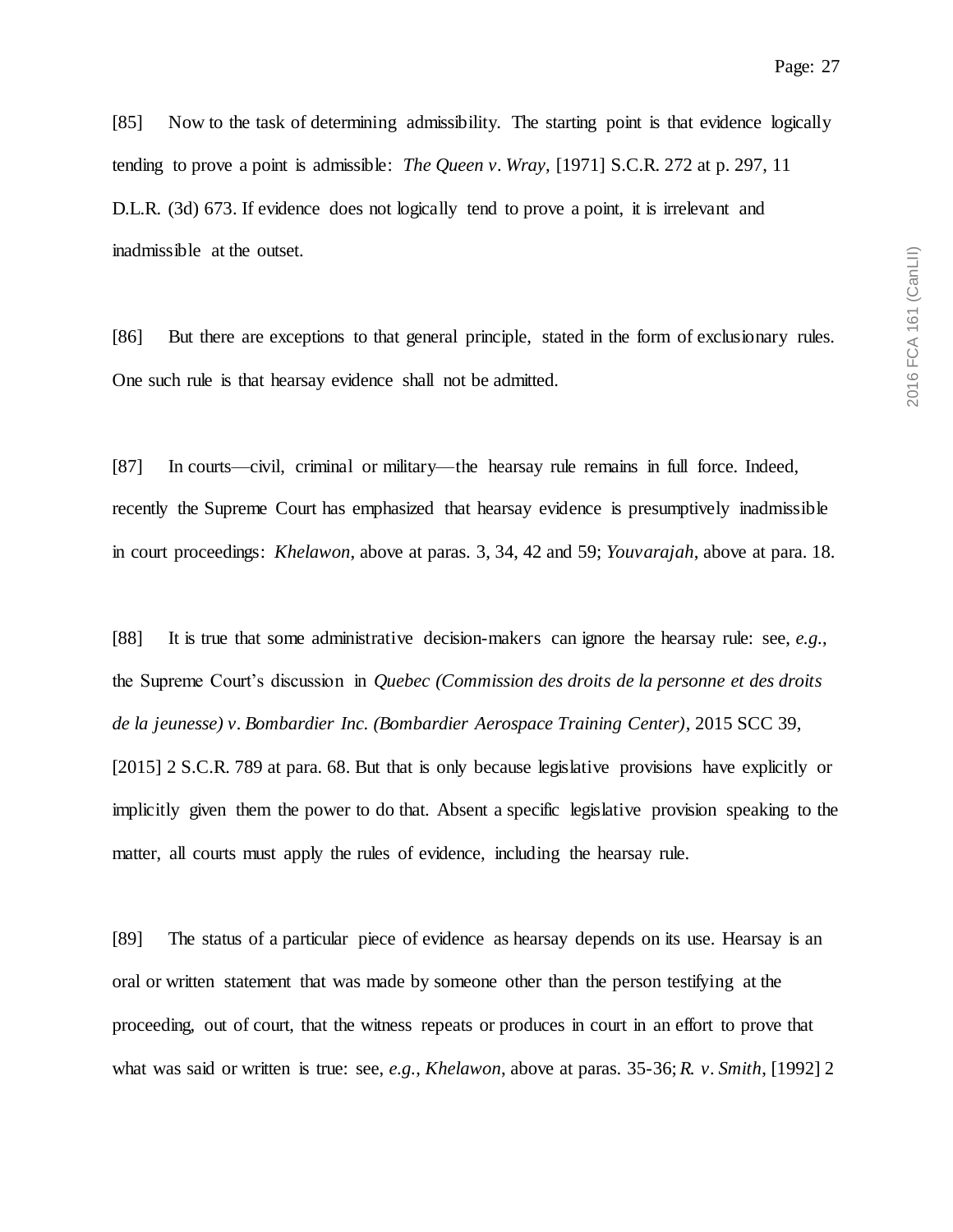S.C.R. 915 at pp. 924-925, 94 D.L.R. (4th) 590; *R. v. Starr*, 2000 SCC 40, [2000] 2 S.C.R. 144 at para. 162.

[90] This is to be distinguished from a non-hearsay use, where a witness repeats or produces a statement to prove merely that it was made. The classic expression of this distinction is as follows:

Evidence of a statement made to a witness by a person who is not himself called as a witness may or may not be hearsay. It is hearsay and inadmissible when the object of the evidence is to establish the truth of what is contained in the statement. It is not hearsay and is admissible when it is proposed to establish by the evidence not the truth of the statement but the fact that it was made.

(*Subramanian v. Public Prosecutor*, [1956] 1 W.L.R. 965 at p. 969 (P.C.).)

[91] So if a witness says that a supplier told her that it would be able to deliver supplies on date X, and if the witness' evidence is offered to prove that the supplier would be able to deliver supplies at that time, the evidence is hearsay and falls within the rule against admission of hearsay evidence.

[92] In some cases, the fact that the supplier told the witness it would supply by date X, regardless of whether or not the supplier's statement is true, might be relevant to an issue in the proceeding and be admissible for that purpose. For example, suppose that the witness, in reliance on what the supplier told her, set aside time to work with the promised supplies. The witness may use the supplier's statement to explain why she set aside the time she did. In that case, the statement is not being used to prove that the supplier would supply by date  $X$ —a hearsay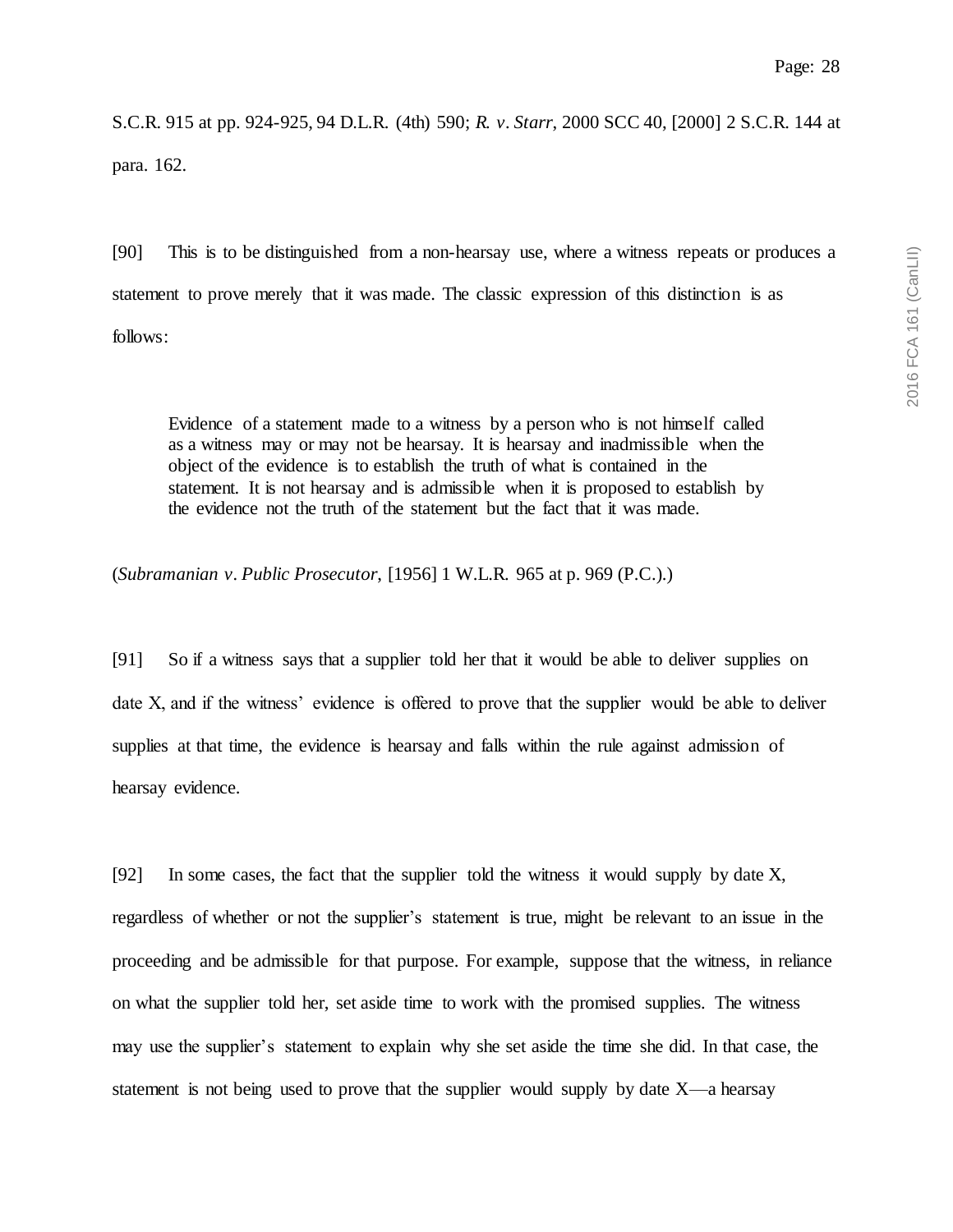purpose—but is being used for a non-hearsay purpose—it was the triggering event that caused the witness to do something.

[93] The same is true for documents, with an additional wrinkle, the requirement of authentication. Suppose a witness produces a printout of an email from the supplier to her stating that the supplier would supply. Absent the parties' agreement or a specific legislative provision speaking to the matter, the document must by authenticated by the witness or someone else: *Schwartz*, above at p. 476; *Evans*, above at pp. 664-65; *R. v. Schertzer*, 2011 ONSC 579 at para. 7; David M. Paciocco and Lee Stuesser, *The Law of Evidence*, 4th ed. (Toronto: Irwin Law, 2005) at p. 419; and in the case of electronic documents, see Graham Underwood and Jonathan Penner, *Electronic Evidence in Canada*, loose-leaf (Toronto: Carswell, July 2015) at 13-18.2 to 13-18.4 and the *Canada Evidence Act*, R.S.C. 1985, c. C-5, s. 31.1. For example, to authenticate the document, the witness could testify that she received the email and the printout is an exact copy of what she received. But after the document is authenticated, the communication is still hearsay if it is tendered to show that the supplier would supply.

[94] There can be multiple layers of hearsay. If a witness has a printout of an email on which she was not copied sent by the supplier to one of her colleagues assuring that colleague that supplies would be delivered by date X, the document is double hearsay if tendered to prove that the supplier would supply by date X. Someone other than the witness is reporting to the witness that the supplier told him that it would deliver by date X.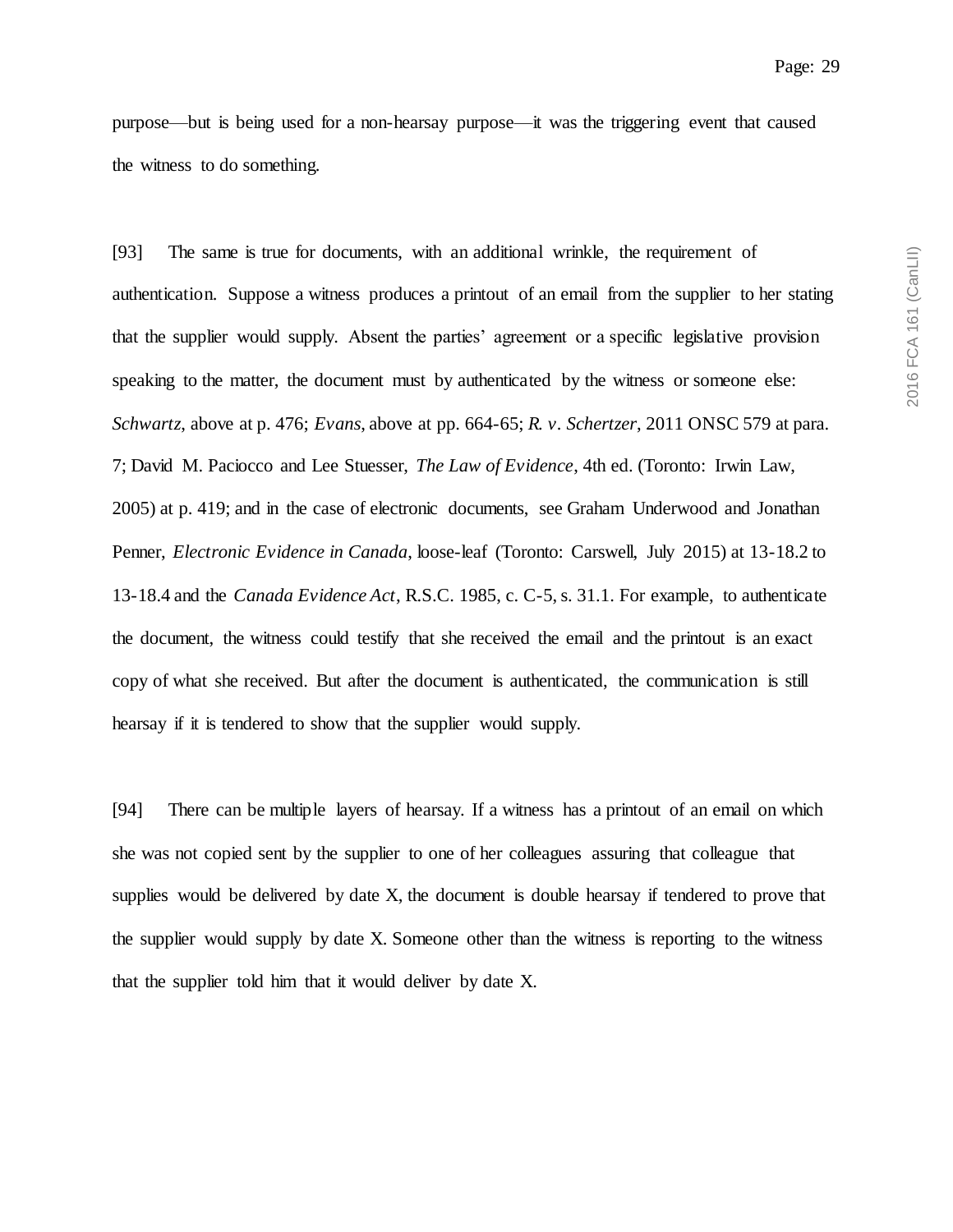[95] When faced with hearsay objections, courts must not only appreciate the terms of the hearsay rule but should keep in mind the rationales underlying it: the need for trials to be effective in discovering the truth while ensuring procedural fairness to all parties.

[96] On this, the right of parties in a civil action to confront evidence presented against their positions is paramount. Their main instrument is cross-examination—what Wigmore has called "beyond any doubt the greatest legal engine ever invented for the discovery of truth" and what the Supreme Court has called "a vital element of the adversarial system applied and followed in our legal system…since the earliest times," of "essential importance in determining whether a witness is credible": *Wigmore on Evidence* (Chadbourne rev. 1974) vol. 5, p. 32, para. 1367; *Innisfil Township v. Vespra Township*, [1981] 2 S.C.R. 145 at p. 167, 123 D.L.R. (3d) 530; *R. v. Osolin*, [1993] 4 S.C.R. 595 at p. 663, 109 D.L.R. (4th) 478. For this reason, counsel are given the greatest latitude in cross-examination and restrictions are rare: see, *e.g.*, *C.H.D v. C.R.H.*, 2007 NSCA 1, 250 N.S.R. (2d) 138 at para. 41.

[97] To be effective, cross-examination must be able to test many aspects of witnesses' testimony—their observation, perception, memory and narration of events or facts, their accuracy in recounting or perceiving them, and their sincerity and honesty as witnesses.

[98] All of these vital objectives are lost when witnesses testify second-hand about an event. When that happens, only their sincerity and honesty about what they were told can be tested. The person who actually knows first-hand about the event or fact is out of court, shielded from any testing of their observation, memory, accuracy, sincerity or honesty.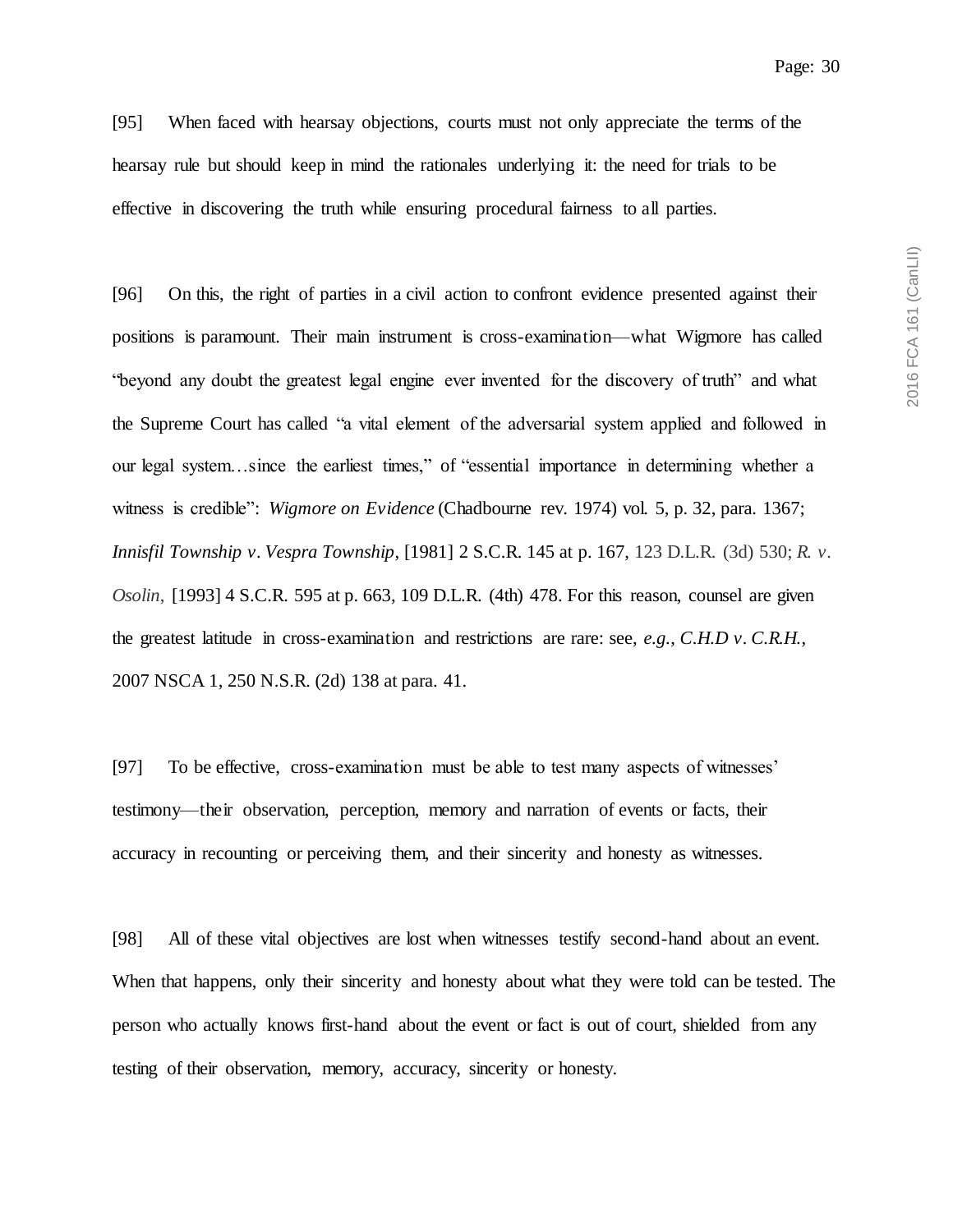## [99] The Supreme Court recently expressed this idea as follows:

Our adversary system puts a premium on the calling of witnesses, who testify under oath or solemn affirmation, whose demeanour can be observed by the trier of fact, and whose testimony can be tested by cross-examination. We regard this process as the optimal way of testing testimonial evidence. Because hearsay evidence comes in a different form, it raises particular concerns. The general exclusionary rule is a recognition of the difficulty for a trier of fact to assess what weight, if any, is to be given to a statement made by a person who has not been seen or heard, and who has not been subject to the test of cross-examination. The fear is that untested hearsay evidence may be afforded more weight than it deserves.

(*Khelawon*, above, at para. 35.)

[100] Even more recently, the Supreme Court confirmed that those who try to test hearsay evidence face "difficulties inherent in testing the reliability of the declarant's assertion": *R. v. Baldree*, 2013 SCC 35, [2013] 2 S.C.R. 520 at para. 31. An out of court declarant may have supplied inaccurate information but, unless in court as a witness, that possibility can never be tested:

First, the declarant may have *misperceived* the facts to which the hearsay statement relates; second, even if correctly perceived, the relevant facts may have been *wrongly remembered*; third, the declarant may have narrated the relevant facts in an *unintentionally misleading manner*; and finally, the declarant may have *knowingly made a false assertion*. The opportunity to fully probe these potential sources of error arises only if the declarant is present in court and subject to crossexamination.

(*Baldree*, above at para. 32. [emphasis in original])

[101] The exclusionary rule against the admission of hearsay, however, does not stand alone.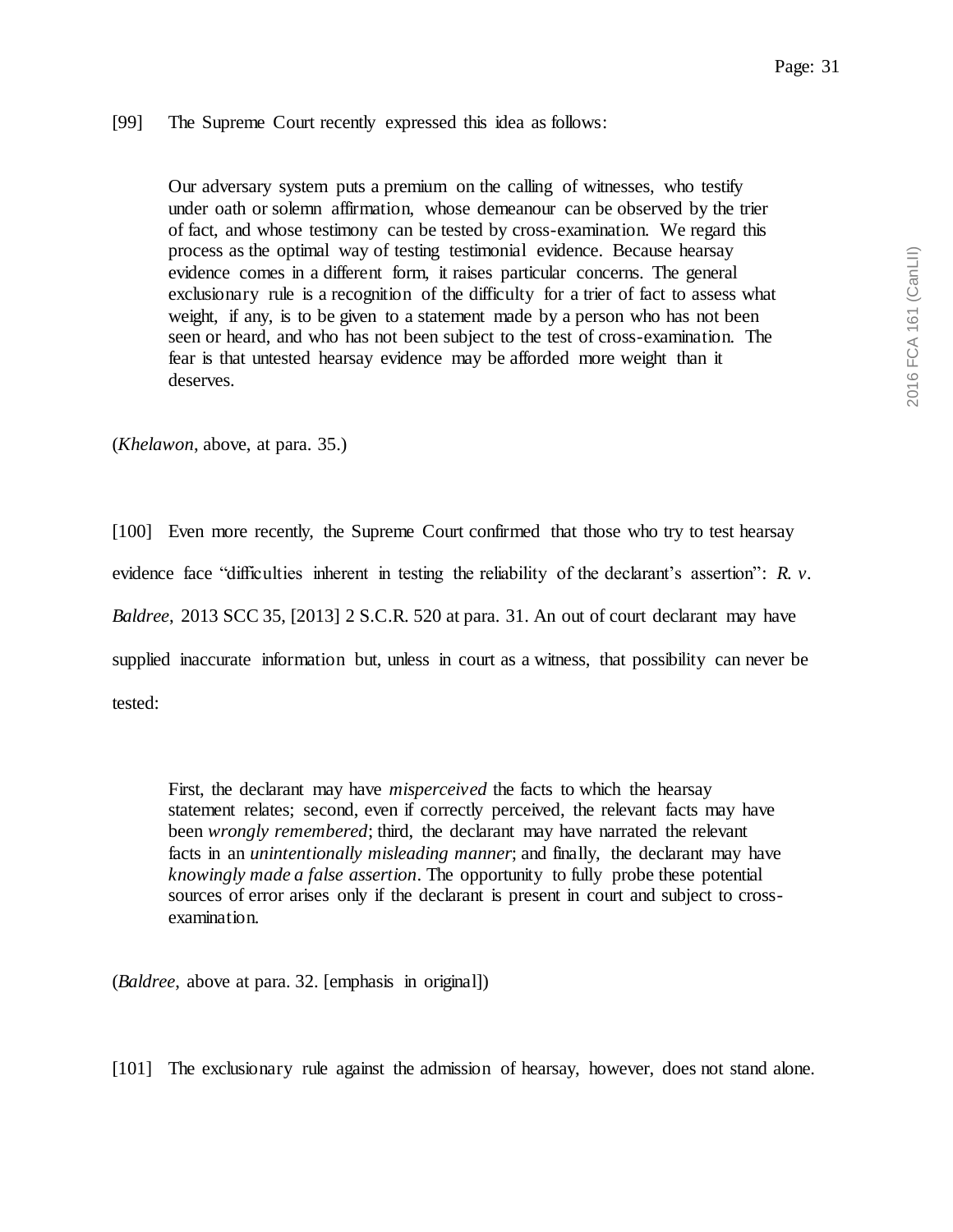[102] Over time, the law has recognized that, in certain circumstances, it is safe for courts to rely on out-of-court statements for the truth of their contents even though a party is unable to test the evidence by way of cross-examination. So certain exceptions to the hearsay rule have developed. For example, a witness could report another person's statement made against interest because of the unlikelihood of that person falsely saying something against interest.

[103] Aside from those exceptions, the Supreme Court has recently developed a more general, principled exception to the exclusionary hearsay rule. Under that broader exception, courts can admit hearsay evidence if it is necessary and reliable. See, *e.g.*, *R. v. Khan*, [1990] 2 S.C.R. 531, 59 C.C.C. (3d) 92; *Smith*, above; *R. v. B. (K.G.)*, [1993] 1 S.C.R. 740, 79 C.C.C. (3d) 257; *R. v. U. (F.J.)*, [1995] 3 S.C.R. 764, 128 D.L.R. (4th) 121; *R. v. Blackman*, 2008 SCC 37, [2008] 2 S.C.R. 298.

### **(b) Applying the evidentiary principles to this case**

[104] No current or former Alembic employees testified at trial. Teva did not adduce any direct evidence from Alembic. Instead, Teva relied upon the testimony of Mr. Major.

[105] At all material times, Mr. Major was the vice-president for development management and regulatory affairs and a member of the executive management committee with Ratiopharm (Teva). A fair reading of the Federal Court's reasons is that the Federal Court was satisfied that Mr. Major, acting in that capacity, would have had first-hand knowledge of the corporate wishes and objectives of Ratiopharm (Teva), the steps it took to achieve those objectives, commercial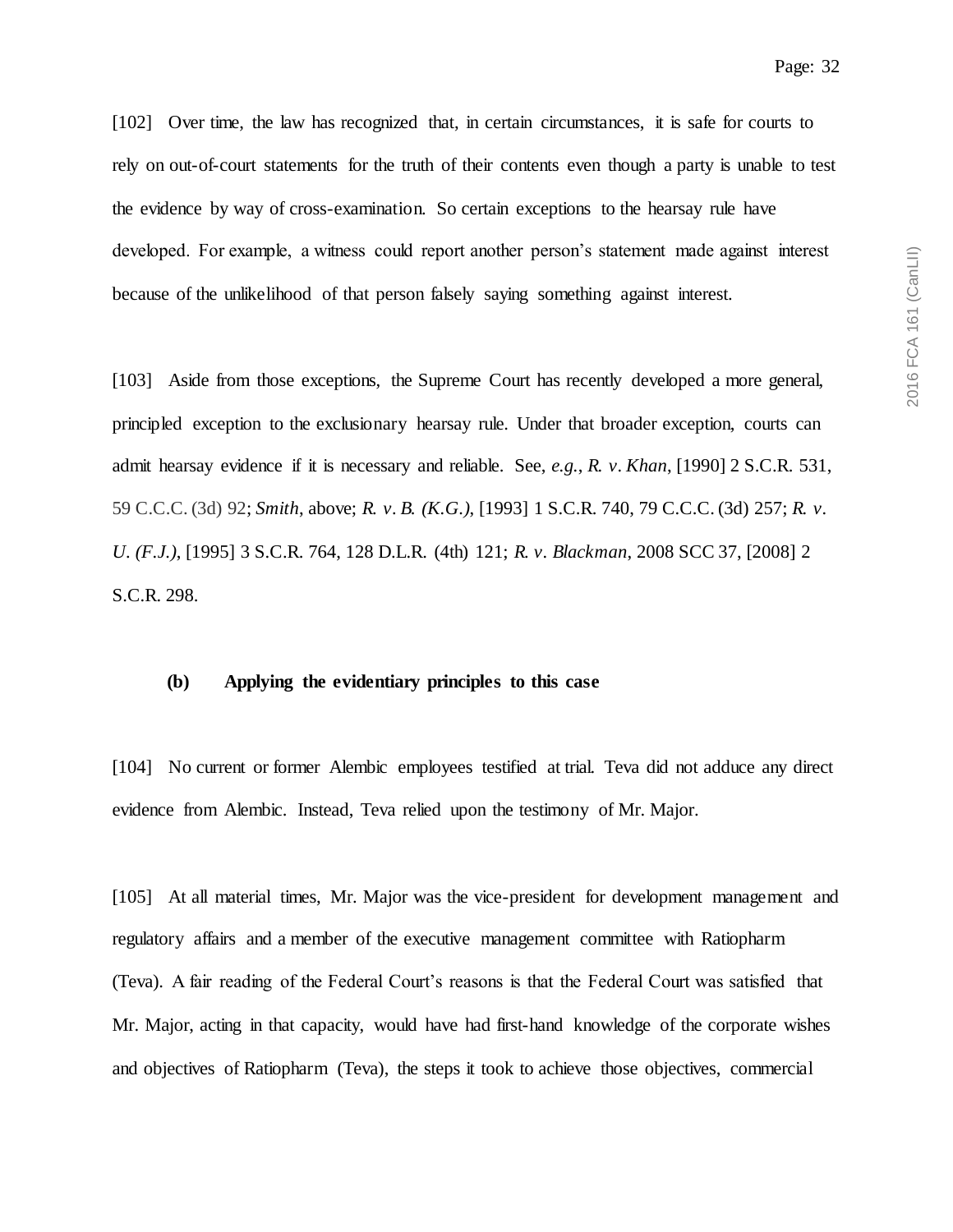2016 FCA 161 (CanLII) 2016 FCA 161 (CanLII)

Page: 33

arrangements Ratiopharm (Teva) had made, and the state of the market (*i.e.*, evidence of the sort described in the transcript at pages 475-478 of the Appeal Book). As part of this, a venlafaxine supply agreement between Ratiopharm (Teva) and Alembic and another related agreement were placed before the Court: see Appeal Book at pp. 462-463. No objection was taken to this.

[106] The Federal Court took some of Mr. Major's testimony as showing that Ratiopharm (Teva) had the corporate objective of securing adequate supply of venlafaxine from Alembic, manifested that objective by making inquiries and sending documents to Alembic regarding the supply of venlafaxine should the need arise, and assured Alembic that it would redirect equipment to Alembic should the need arise at a particular time. The Federal Court considered that sort of evidence admissible on the issue of Ratiopharm (Teva)'s general intentions in the hypothetical world and evidence of the general steps it took to prepare itself for entry into the market. In this respect, the Federal Court did not err. In the words of the Federal Court during the hearing, "He does have the expertise having been employed there for a number of years to say, this is what we [Ratiopharm (Teva)] would have done [in the hypothetical world] or this is what I believe we would have done": see Appeal Book, p. 487.

[107] Similarly, by virtue of his position, Mr. Major had first-hand knowledge of the general relationship between Ratiopharm (Teva) and Alembic. He testified that the relationship was a warm, long-trusted one: see Appeal Book, p. 479.

[108] The Federal Court also properly admitted another category of evidence from Mr. Major. In 2004, over a year before the relevant supply times in the hypothetical world, Mr. Major visited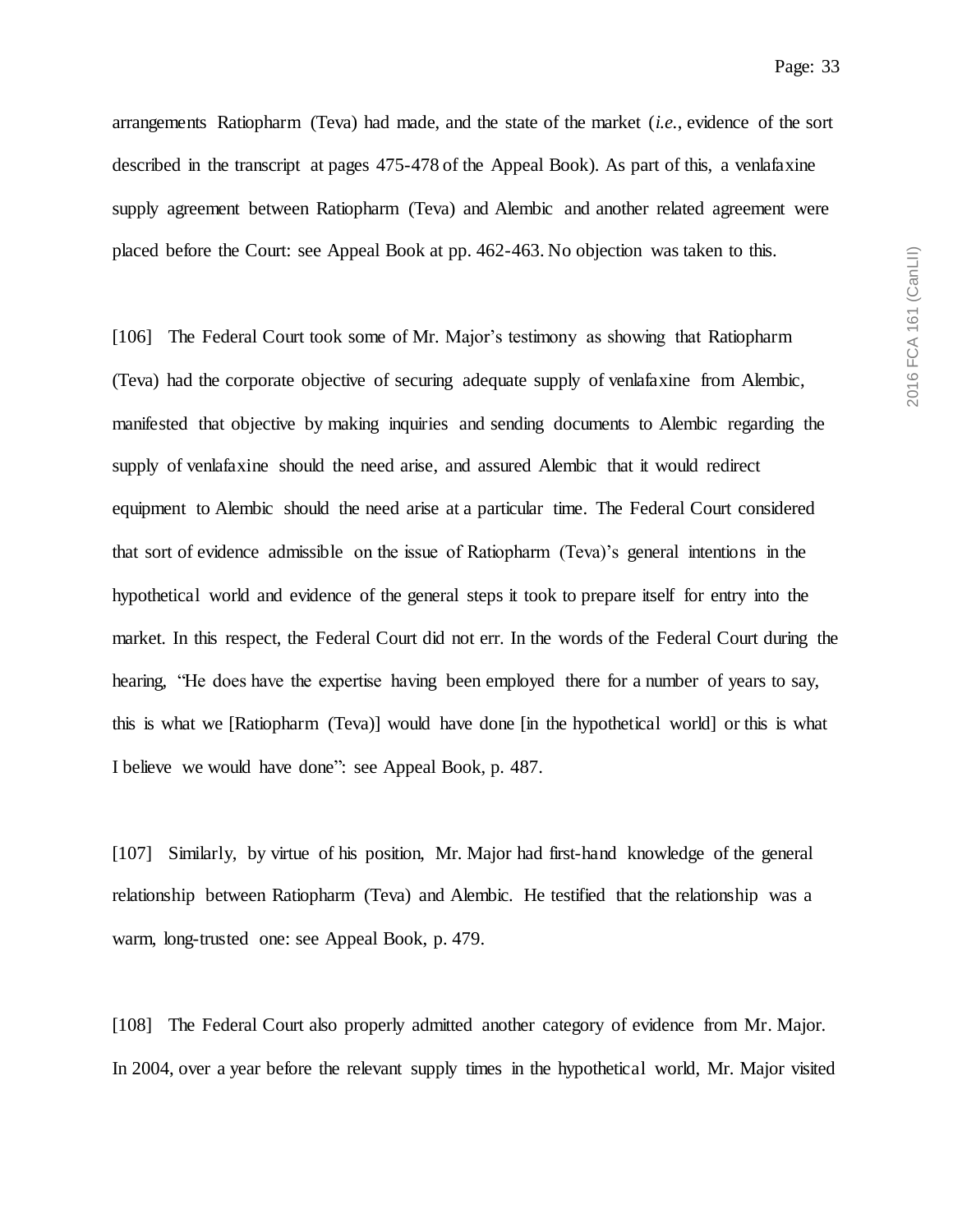Alembic's manufacturing facility in Gujarat, India for two weeks. From this visit, he developed the view that Alembic was eager to please Ratiopharm (Teva) and was keen to do what it could to satisfy Ratiopharm (Teva)'s need for venlafaxine as it arose. Based on his visit, Mr. Major testified at trial about the capacity of Alembic's manufacturing facility and Alembic's desire to supply venlafaxine to Canada. It was open to the Federal Court judge on this record to admit the evidence of what Mr. Major saw and the conclusions he drew from his observations; however, any reports made to Mr. Major by Alembic personnel during his visit could not be used as evidence of the truth of those reports, as that would be a hearsay use.

[109] In his testimony, Mr. Major could not supply evidence based on direct, first-hand knowledge or observation of at least the following: the operating capacity of Alembic's facility during the relevant time, Alembic's actual ability and willingness to redirect or add equipment at the relevant time, and how long production at Alembic would have taken at the relevant time. Yet there is admissible evidence or evidence that was not objected to in the record that might conceivably bear on these matters, such as the venlafaxine supply agreement, Alembic's production of venlafaxine at other times, and Mr. Major's impressions, observations and conclusions he drew from his visit to Alembic's manufacturing facility. The inferences that could permissibly be drawn from the admissible evidence, in conjunction with other admissible evidence about Alembic's ability to supply venlafaxine at the relevant time, is a question I shall return to later in these reasons.

[110] During the course of his testimony, Mr. Major was presented with emails and documents, such as a spreadsheet setting out Teva's marketing forecast and associated documents, and was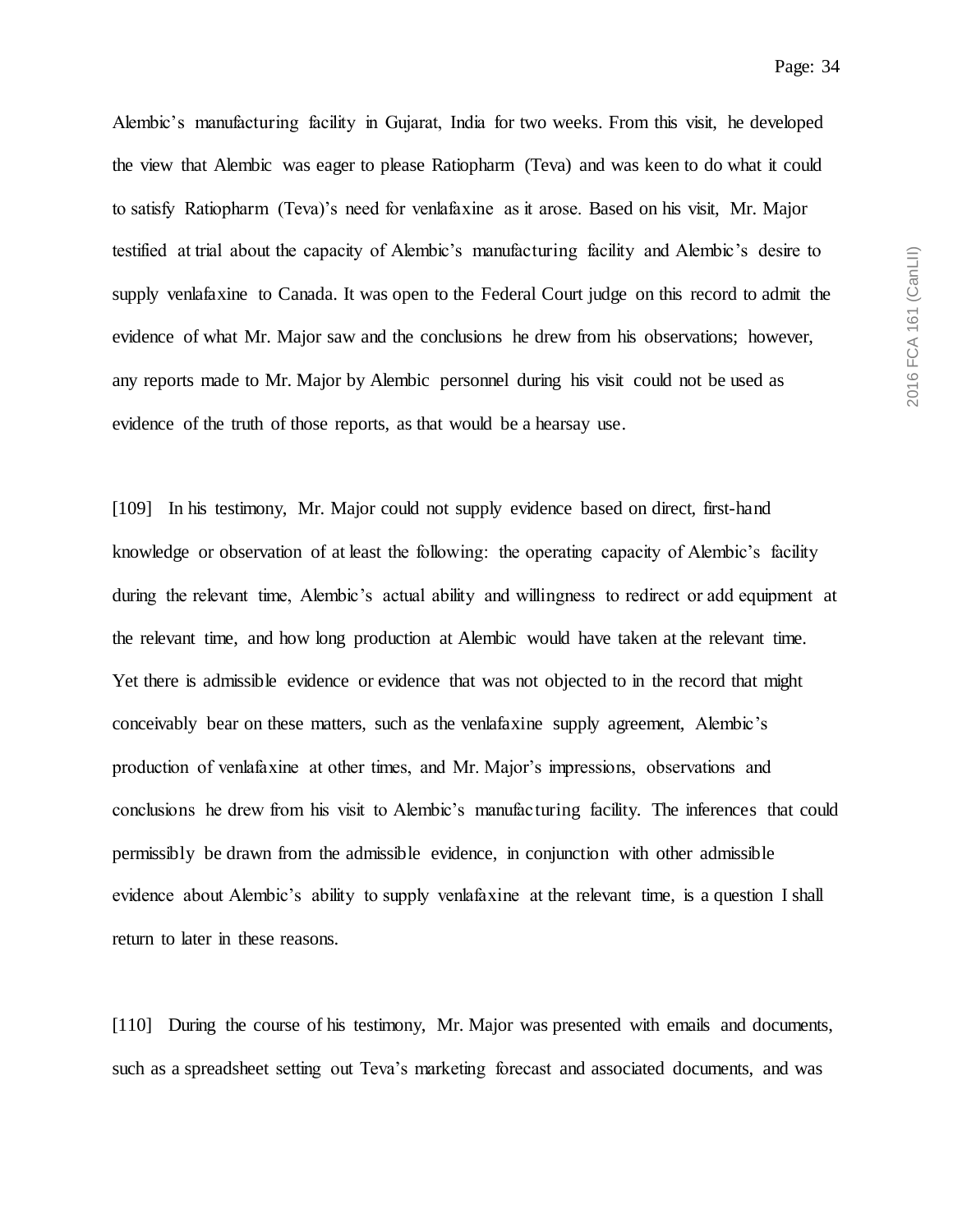asked to comment on them: see Appeal Book, pp. 466-467. Many spoke to Alembic's capacity to produce in the abstract. He neither authored nor received many of the emails and documents. In fact, out of all of the emails, he authored only one—a meeting request—that the Federal Court did not cite in its reasons. The other emails contained particular statements made by various employees of Alembic and Ratiopharm (Teva) and the documents were prepared by others or by persons unknown. Mr. Major was not in a position to authenticate emails or documents that he neither received nor sent.

[111] At the outset, counsel for Pfizer raised an objection stating that "[w]e haven't admitted these documents" and added, in the case of the first document, that "I haven't heard my friend properly identify it through this witness, other than through hearsay." He warned that he would be "standing up for a few of these documents." See Appeal Book, p. 465. I construe the objection as a warning that if Teva sought to have the documents admitted as evidence, it would have to authenticate them.

[112] Teva submits that Mr. Major could use the emails and documents to refresh his memory. I accept that if Mr. Major had some first-hand memory of matters responsive to questions posed to him, he could use unauthenticated emails and documents to refresh his memory, even if those emails and documents were themselves inadmissible: *R. v. Fliss*, 2002 SCC 16, [2002] 1 S.C.R. 535 at paras. 60-68. For example, the spreadsheet setting out Teva's marketing forecast, prepared by persons other than Mr. Major and an unauthenticated document, is not admissible through Mr. Major. But Mr. Major's knowledge of Ratiopharm (Teva)'s marketing expectations, if first-hand, is something to which Mr. Major can testify given his role (see paras. 105-108, above) and he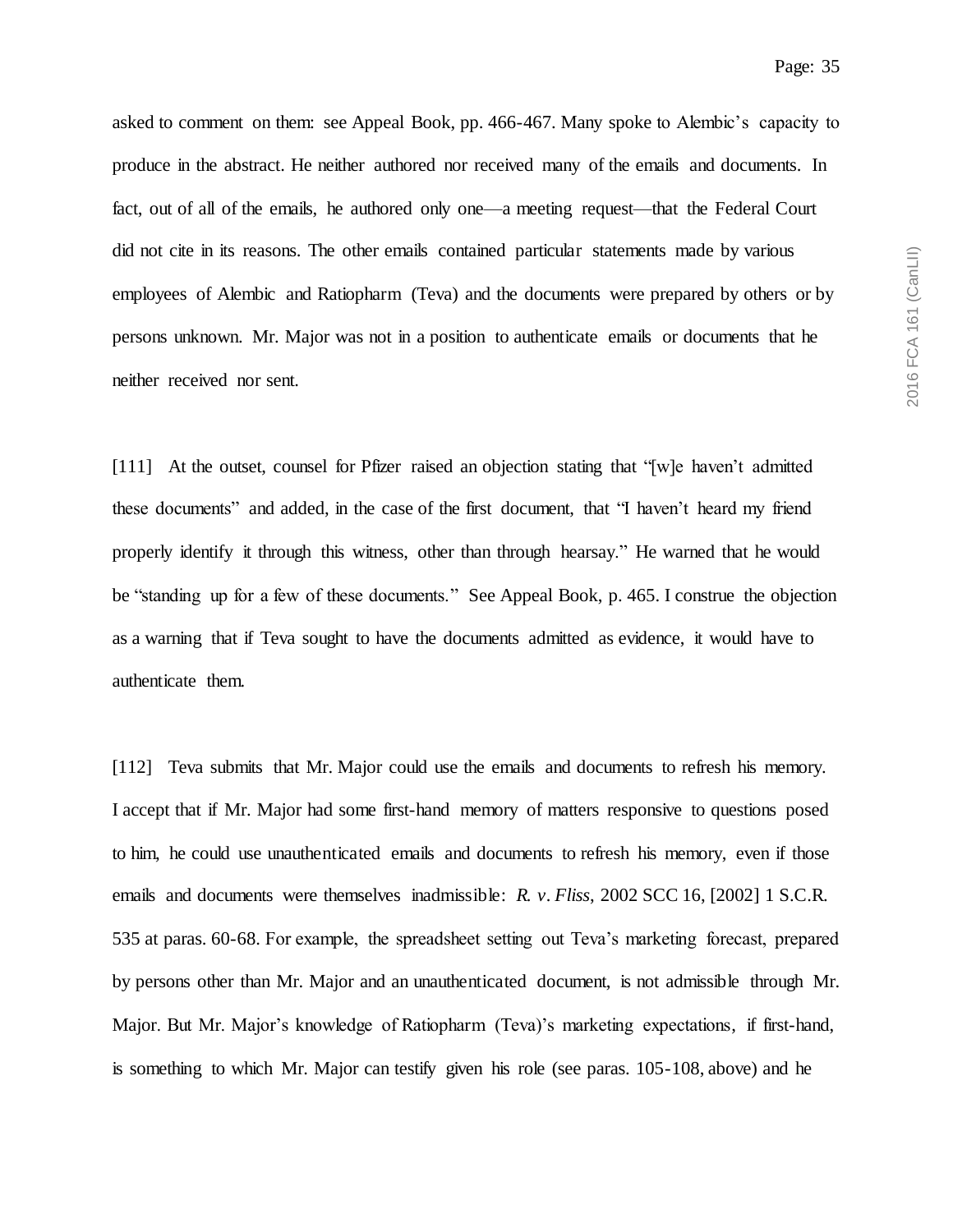2016 FCA 161 (CanLII) 2016 FCA 161 (CanLII)

was free to refresh his memory using this spreadsheet. But on the issue of Alembic's production capacity, his first-hand knowledge was limited to what he saw on his visit to Alembic's manufacturing facility in 2004.

[113] At one point, Mr. Major was asked whether Mr. Woloschuk, Ratiopharm (Teva)'s Vice-President for Business Development, reported to him about Alembic's capacity to supply venlafaxine: see Appeal Book, p. 495. Pfizer objected to the question on the basis Teva was seeking to elicit hearsay evidence. If the evidence were offered as truth of Alembic's actual capacity to supply, it was. Pfizer registered similarly meritorious hearsay objections to Tabs 12- 15 and 21 in the book of documents put before Mr. Major, some of which the Federal Court relied upon: Appeal Book, p. 496.

[114] Teva submits that it was not using some of the emails for the truth of their contents. It said that at best they were just corroboration of Mr. Major's testimony as to his personal knowledge of the production capacity of Alembic. But hearsay they were: whether being used as primary evidence or corroborative evidence, these emails recounting the statements of others sometimes recounting the recounting of statements of others—were tendered for the purpose of proving what Alembic would and could have done in the hypothetical world, not just to prove the fact that they were made. And corroborative evidence must itself be evidence that is admissible: *Khelawon*, above at para. 100. There is no "corroborative evidence" exception to hearsay.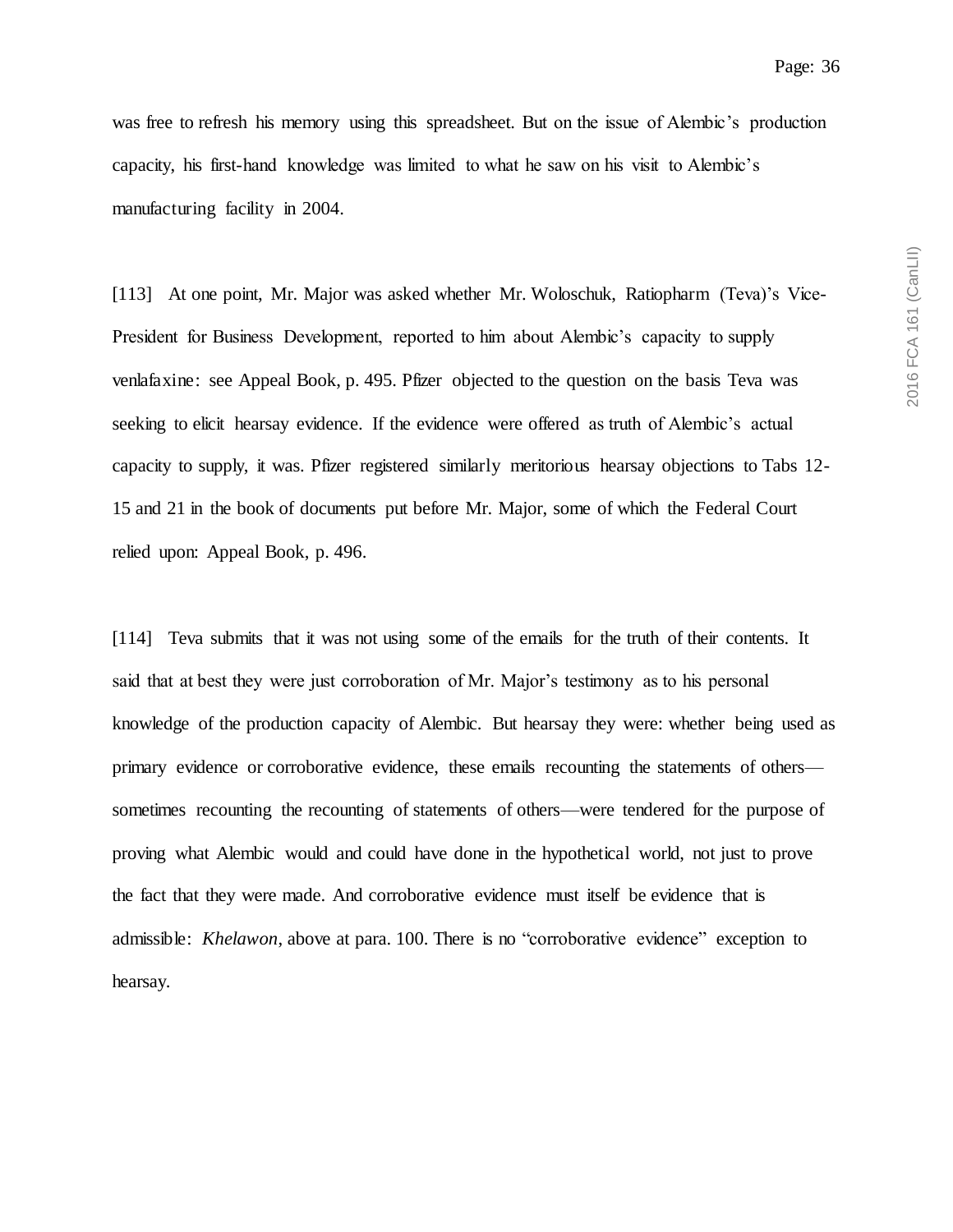[115] Teva also suggests that statements in emails written to and from personnel in Mr. Major's department or area could be admitted as truth of their contents through Mr. Major. As discussed above, Mr. Major, by virtue of his position, could be found—as the Federal Court found— to have first-hand knowledge of the corporate wishes and objectives of Ratiopharm (Teva), how it went about achieving those objectives, and Ratiopharm (Teva)'s willingness to redirect equipment to Alembic. But he does not have first-hand knowledge of the truth of particular statements made by employees in emails they write to each other. Tendering particular statements in emails between employees in Ratiopharm (Teva) through a separate witness, such as Mr. Major, to prove the truth of the statements is a hearsay use. There is no "department head" exception to hearsay whereby specific statements in emails passing between underlings in the department can be admitted through the department head for the truth of their contents.

[116] In this case, the Federal Court explicitly relied upon some of these inadmissible emails to support its conclusions about what would have transpired in the hypothetical world: an email from Kavit Tyagi of Alembic, to Jim Mihail, a product manager with Ratiopharm (Teva)'s marketing group (at para. 154), an email exchange between Alembic and Bob Woloschuk, Ratiopharm (Teva)'s Vice-President for Business Development that reported that Alembic was only operating at 40 per cent capacity and that it was planning to expand its manufacturing plant to "double its capacity to handle at least 2 billion capsules" (at para. 156), and an email exchange between Ratiopharm (Teva) representatives and Alembic that said that had Ratiopharm (Teva) not called off production in October 2005, Alembic would have produced 6.6 million capsules by December 2005 (at para. 157). In each case, the emails are unauthenticated and are statements of others, not Mr. Major, reporting on statements made by others at Alembic. They are at least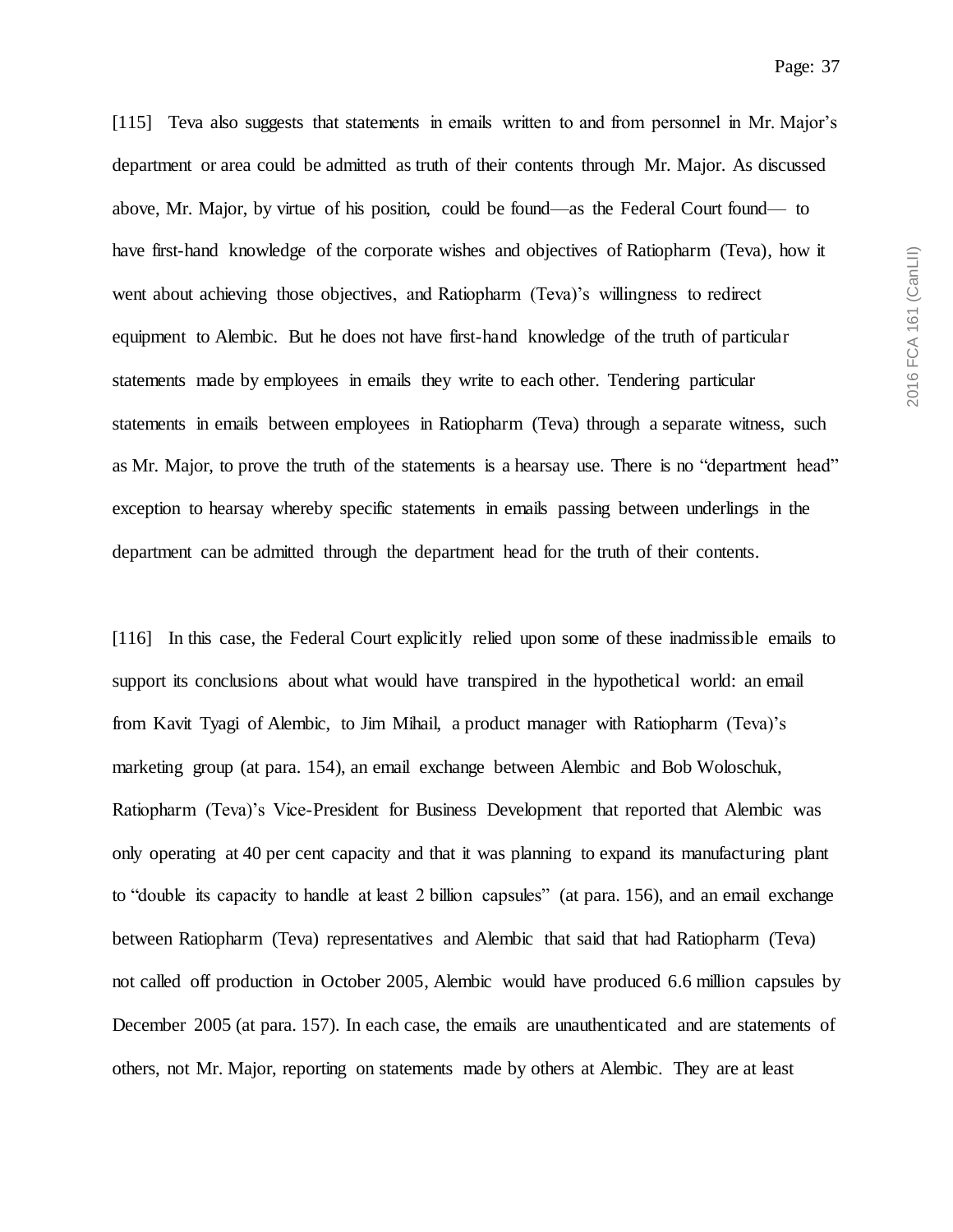double hearsay on the issue of what Alembic could have or would have done. And depending on whether the people at Alembic had first-hand knowledge of the matters they were describing, they might be triple hearsay or even more.

[117] Teva also invokes the state of mind exception to hearsay in support of the admissibility of emails where Alembic employees expressed a willingness or optimism about the supply of venlafaxine in the required quantities when required. It is true that an out-of-court declarant's statement tendered to show the declarant's state of mind or intention is admissible: *Brisco Estate v. Canadian Premier Life Insurance Company*, 2012 ONCA 854, 113 OR (3d) 161, citing *Smith* and *Starr*, both above. However, the emails Mr. Major referred to in his testimony communications from colleagues about what Alembic employees said—are double hearsay: even if the state of mind exception applies, the emails remain a hearsay report by an out-of-court declarant and the emails remain unauthenticated. A further problem is that the state of mind of an Alembic employee is not necessarily the state of mind of Alembic, the corporate entity: *Canadian Dredge & Dock Co. v. The Queen*, [1985] 1 S.C.R. 662, 19 D.L.R. (4th) 314; *Rhône (The) v. Peter A.B. Widener (The)*, [1993] 1 S.C.R. 497, 101 D.L.R. (4th) 188. So proof of the employee's state of mind may be irrelevant to the issue of Alembic's state of mind and inadmissible on that basis. Finally, as *Brisco Estate* shows, the evidence goes no higher than what the employee believed or wished at that time: an inference must be drawn to extend that belief into a different time and that may not be possible. On this, again, the issue of when inferences are permissible from evidence is discussed below.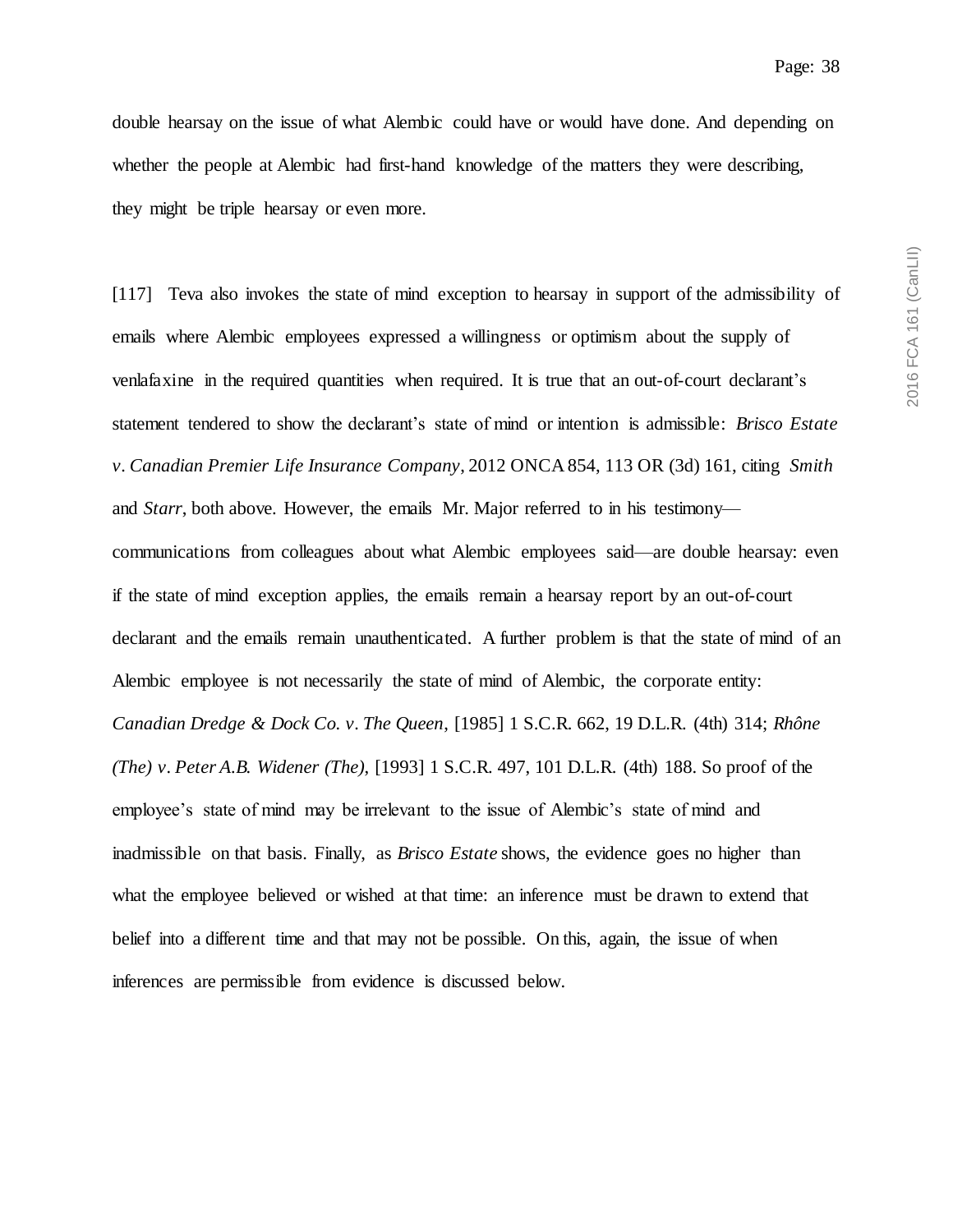[118] In both this Court and the Federal Court, Teva did not provide evidence or submissions to the effect that the hearsay evidence nevertheless was admissible because it was reliable or necessary. Nor could it:

- *Necessity.* Many of the emails Mr. Major testified about disclose the names of many Alembic employees who might have been able to give direct testimony on Alembic's ability to supply during the relevant time. Those emails also disclose the names of personnel at Ratiopharm (Teva) who also could have been called. Teva offered no evidence or submissions as to why these individuals or others could not be called to testify. Instead, Teva called Mr. Major, who had no direct, first-hand knowledge of Alembic or its operations at the relevant time.
- *Reliability.* The hearsay evidence tendered by Mr. Major did not possess circumstantial guarantees of trustworthiness. Quite the contrary. Ratiopharm (Teva) was Alembic's client and one may presume that Alembic had an incentive to say whatever needed to be said to keep its customer pleased and give it the impression that it could satisfy its customer's needs at any time it asked.

[119] All of the mischief associated with admitting hearsay evidence is present in this case. Confronted with the hearsay evidence, all that Pfizer could do was test Mr. Major's sincerity and honesty about what he was reading from documents he did not author, what he had heard from Alembic personnel, and what colleagues were saying Alembic personnel were saying. In a highstakes case such as this, that was hardly any sort of meaningful or fair test.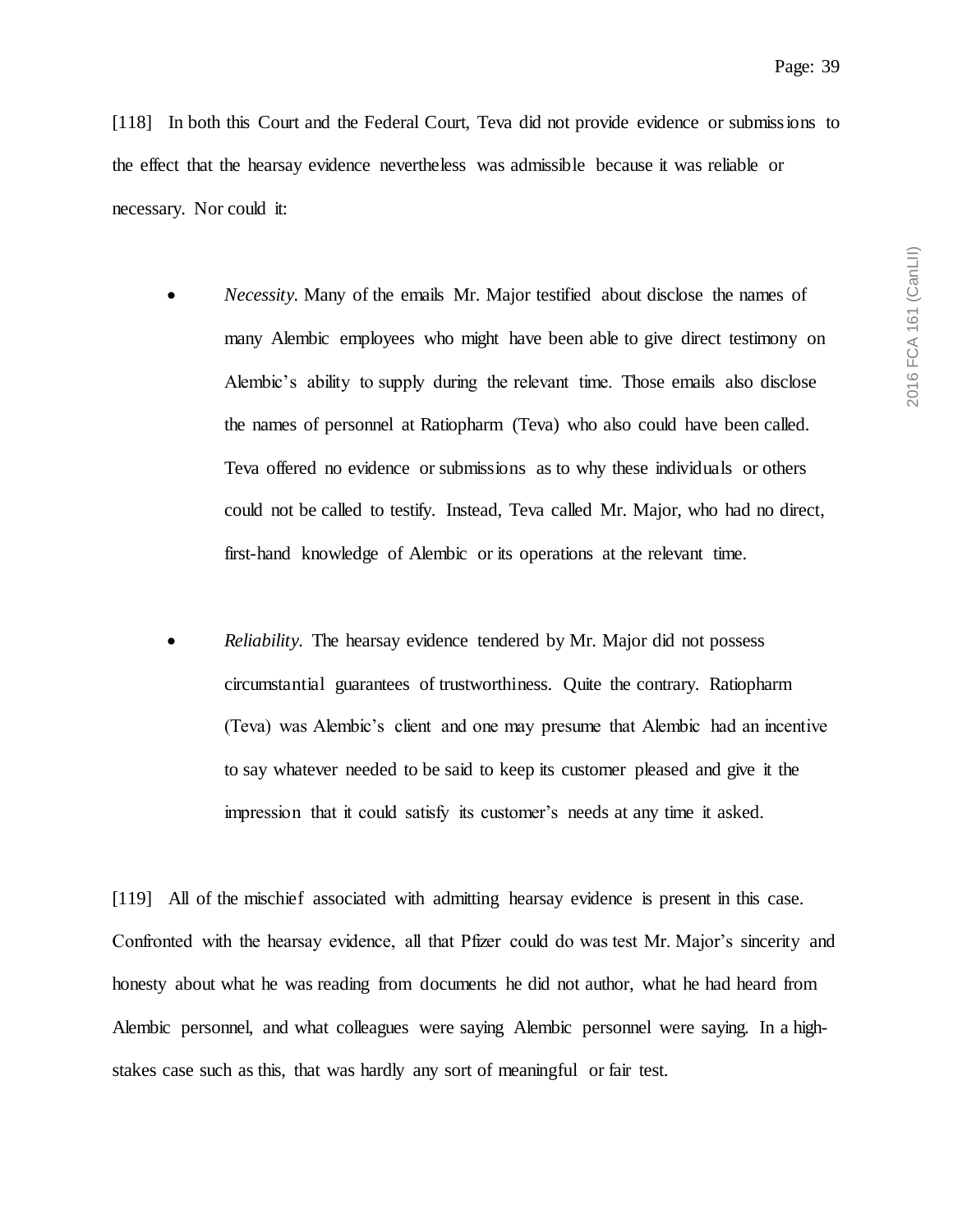Page: 40

[120] Those who actually knew first-hand about whether Alembic could supply the desired quantities of venlafaxine at the relevant times in the hypothetical world—personnel at Alembic—were out of court, shielded from any testing of their observation, memory, accuracy, sincerity or honesty, but their say-so on that issue—recounted or recorded by others—was admitted into these proceedings. This worked great unfairness to Pfizer.

[121] Pfizer frequently objected to the admissibility of hearsay evidence. It was largely right to do so: in my view, every hearsay objection it made during Mr. Major's testimony was correct, except on the subject-matters discussed at paras. 105-108 and 112, above. But on a number of occasions, the Federal Court said that it would consider the weight of the evidence or it said that Pfizer's objection was one of weight, not admissibility. On one occasion, it said that because Mr. Major's name did not appear on a document, the document would "probably just go to weight." The Federal Court admitted this evidence when it should have been excluded. This was an error that might have affected the outcome of the case. Therefore, the Federal Court's judgment must be set aside.

#### **(3) The issue whether there was palpable and overriding error on a factual finding**

[122] Pfizer attacks one of the bases upon which the Federal Court found that Ratiopharm (Teva) could have supplied its product in the hypothetical world.

[123] At one point in its reasons, the Federal Court considered (at para. 152) whether any "bottleneck" in Alembic's manufacture of Ratiopharm (Teva)'s venlafaxine product in the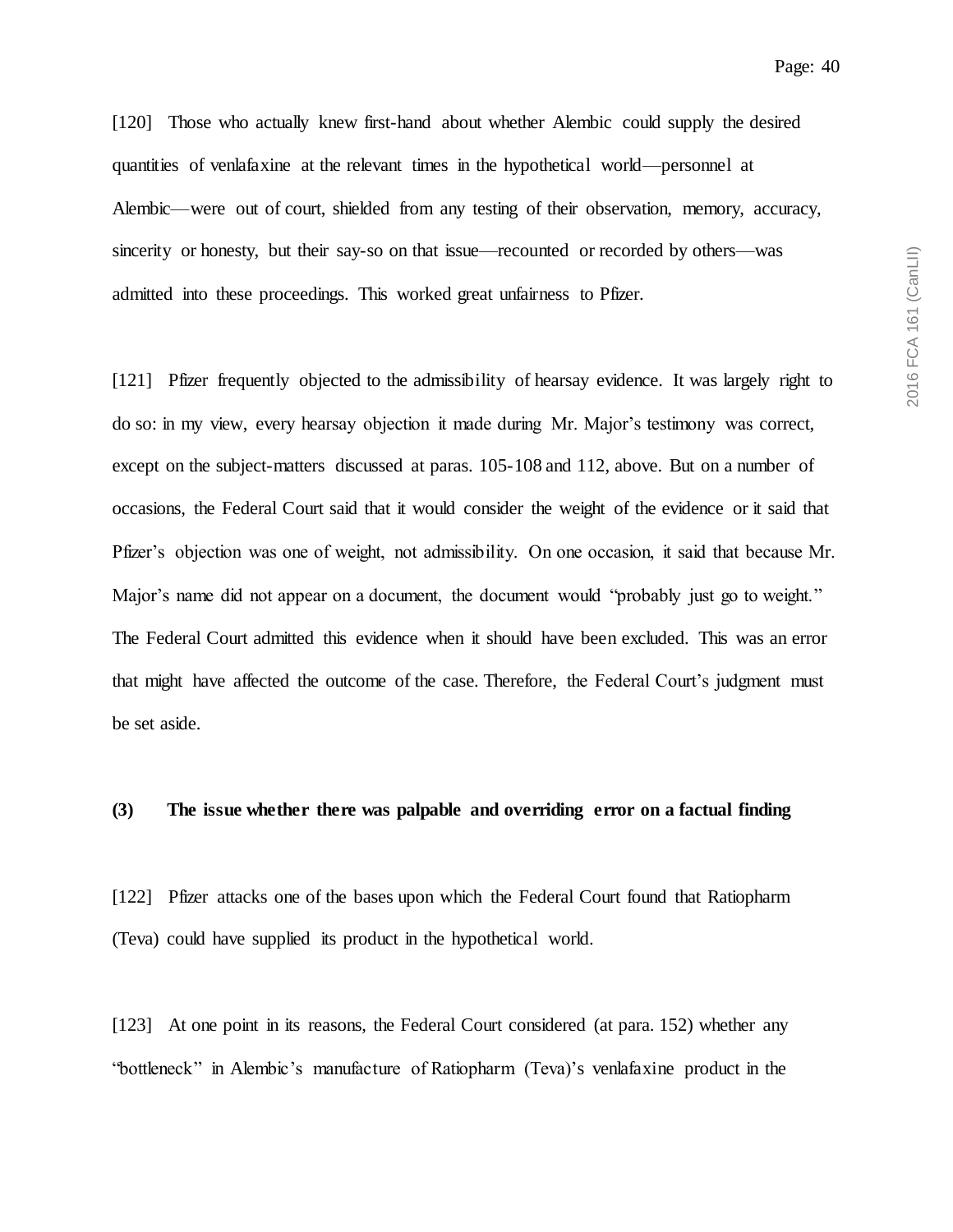hypothetical world would have come at the stage of encapsulation. In finding that no bottleneck would have taken place at that stage, the Federal Court relied in part on the fact that Alembic had many fluid bed processors. But, as Pfizer notes, fluid bed processors are not used for encapsulation. Teva does not disagree.

[124] However, Teva suggests that any error by the Federal Court here was inconsequential, not overriding, and so it does not vitiate the Federal Court's judgment. Based on this Court's decision in *South Yukon*, above at paragraph 46, I agree:

"Overriding" means an error that goes to the very core of the outcome of the case. When arguing palpable and overriding error, it is not enough to pull at leaves and branches and leave the tree standing. The entire tree must fall.

[125] In the course of its reasons on this point (at para. 152), the Federal Court also accepted and relied upon Mr. Major's non-hearsay testimony that if necessary, his then-employer, Ratiopharm (Teva), would have "bought equipment, put equipment in place" to avoid any bottleneck. Thus, to the extent the Federal Court misunderstood the use of fluid bed processors, I am not persuaded that its overall finding was vitiated by palpable and overriding error.

#### **(4) Other section 8 damages issues**

[126] Pfizer submits that the Federal Court erred in selecting January 10, 2006 as the start of the period of loss, or, in other words, the time when Ratiopharm (Teva) would have been legally able to start selling its venlafaxine product in the market.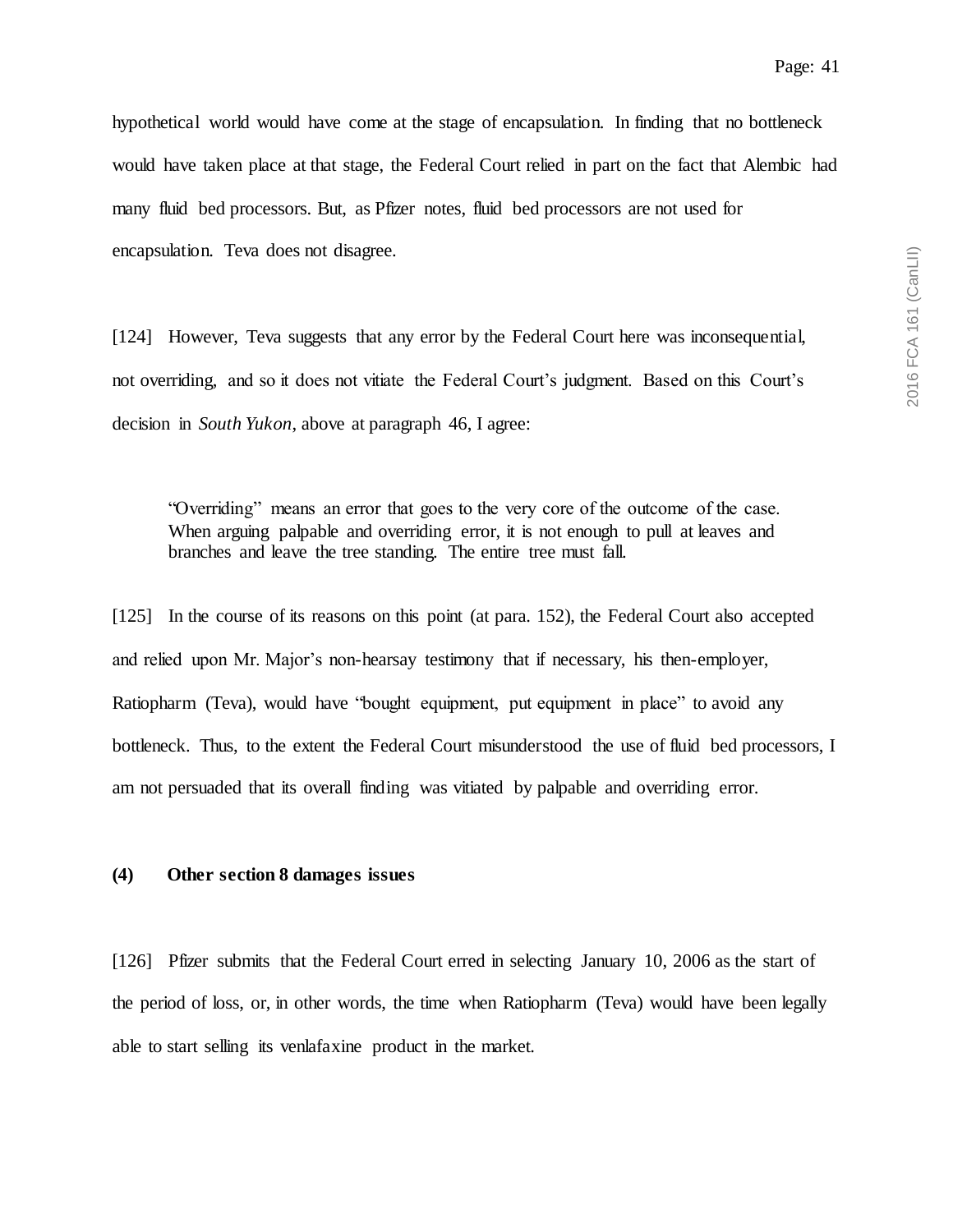[127] It submits that in the hypothetical world, Ratiopharm (Teva) would not have received a notice of compliance allowing it to sell its venlafaxine product before February 13, 2006. It says that when the '778 Patent was listed on the patent register, Ratiopharm (Teva) would have had to serve a notice of allegation addressing it and the Minister would then be prohibited from issuing a notice of compliance until 45 days had passed: see *PMNOC Regulations*, para. 7(1)(*d*).

[128] The Federal Court selected January 10, 2006, the expiry of the '540 Patent as the start date. This was the soonest Ratiopharm (Teva) could have marketed its venlafaxine product given that the Minister had certified that, but for the *PMNOC Regulations*, it would have given Ratiopharm (Teva) its notice of compliance on December 7, 2005.

[129] In my view, the Federal Court committed no error in principle in setting January 10, 2006 as the start date.

[130] In essence, Pfizer's submission is that in the hypothetical world the *PMNOC Regulations* should not be disregarded for the purpose of determining the start of Ratiopharm (Teva)'s period of loss.

[131] This submission runs counter to the express wording of paragraph 8(1)(*a*) of the *PMNOC Regulations*. That paragraph provides that the section 8 liability period begins "on the date, as certified by the Minister, on which a notice of compliance would have been issued in the absence of these Regulations unless the court concludes [under subparagraph  $8(1)(a)(ii)$ ] that ... a date other than the certified date is more appropriate" [my emphasis]. Thus, it is only in circumstances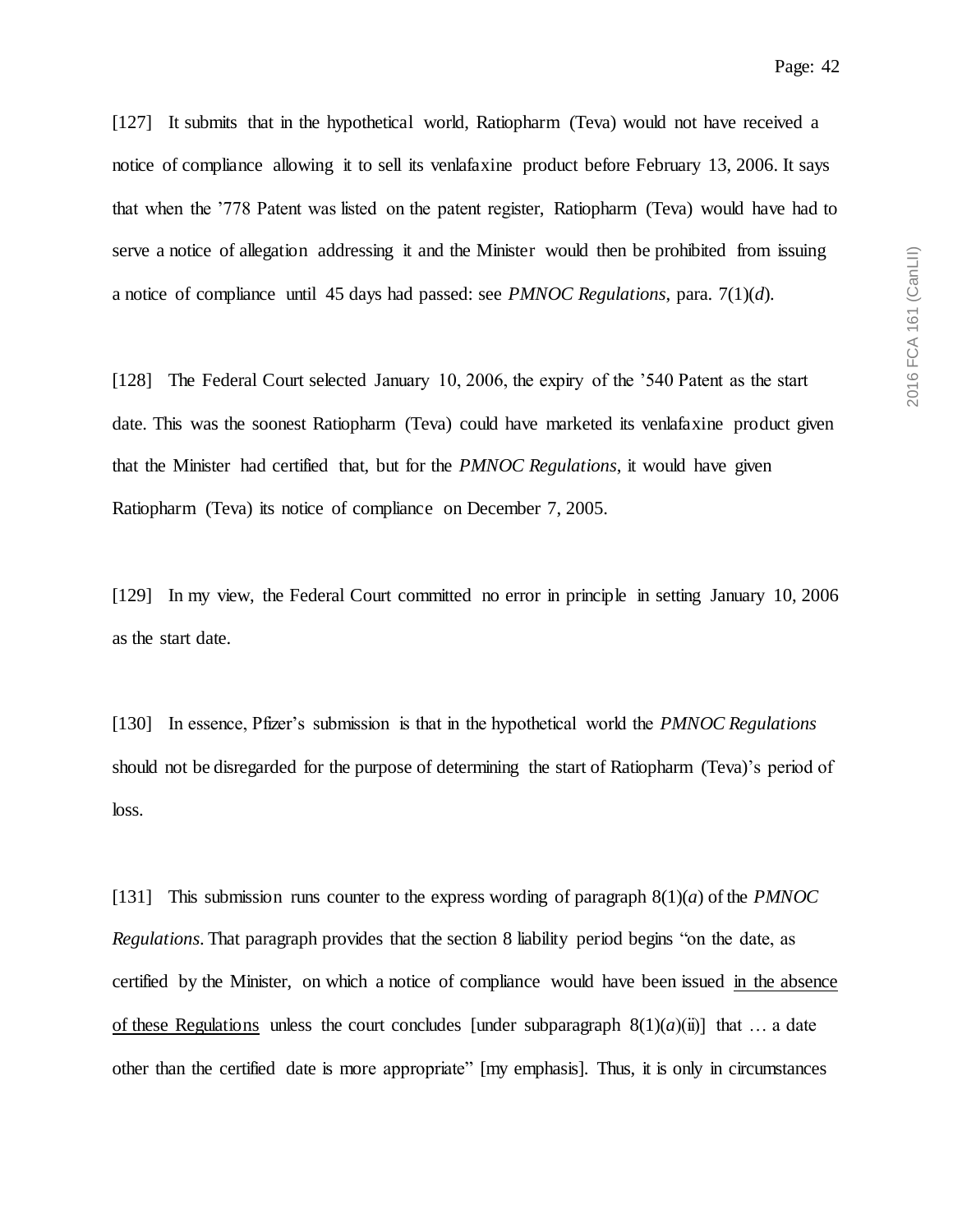where, under subparagraph  $8(1)(a)(ii)$ , the Court deems that another date is more appropriate that this default date can be set aside.

[132] Pfizer's submission is also precisely the opposite of what a majority of this Court held in

*Apotex Inc. v. Sanofi-Aventis*, 2014 FCA 68, 125 C.P.R. (4th) 403 at paragraph 170 (*Apotex* 

*Ramipril s. 8 FCA*): "the [*PMNOC Regulations*] are to be disregarded in determining the

beginning of the section 8 liability period." On appeal, the Supreme Court of Canada affirmed

those reasons: *Sanofi-Aventis v. Apotex Inc.*, 2015 SCC 20, [2015] 2 S.C.R. 136.

[133] Pfizer's submission is also contrary to the holding of a majority of this Court in *Teva Canada Limited v. Sanofi-Aventis Canada Inc.*, 2014 FCA 67, 126 C.P.R. (4th) 1 at paragraph 145 (*Teva Ramipril s. 8 FCA*):

[145] My view, in summary, is that in the hypothetical world constructed for the purposes of determining section 8 damages, the *NOC Regulations* should not be assumed away except to the extent required by paragraph  $8(1)(a)$ , that is, for the purpose of determining the beginning of the section 8 liability period. For all other purposes, the *NOC Regulations* should be assumed to exist in the hypothetical world, and all steps that were actually taken under the *NOC Regulations* should be assumed to have been taken in the hypothetical world unless there is evidence upon which the trier of fact may reasonably conclude that different steps would have been taken. [my emphasis]

[134] Pfizer also takes issue with the Federal Court's conclusions concerning the entry and participation of Ratiopharm (Teva)'s generic competitors in the venlafaxine market in the hypothetical world.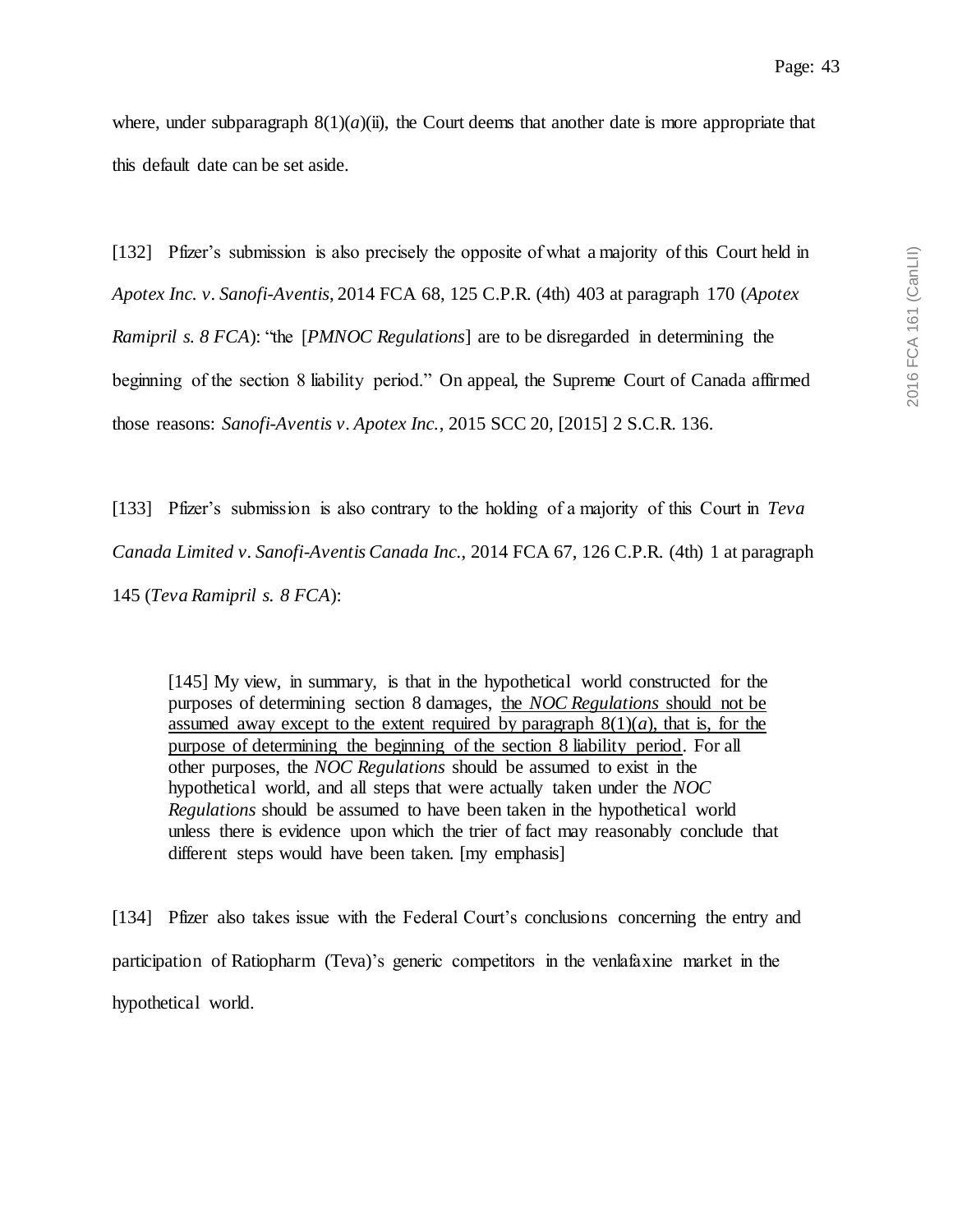2016 FCA 161 (CanLII) 2016 FCA 161 (CanLII)

[135] In the Federal Court, Pfizer submitted that Teva's damages claim would be reduced because in the hypothetical world Novopharm and Pharmascience would have entered into the market, cutting down Ratiopharm (Teva)'s market share.

[136] In dealing with this submission, the Federal Court did not have the benefit of *Apotex Ramipril s. 8 FCA*. In that case, this Court held that the regulatory barriers to entry, including the *PMNOC Regulations*, which all generic manufacturers face in the real world, also affect all generic manufacturers in the hypothetical world. Thus, in order to assess whether and when other generic manufacturers could have and would have entered the market in the hypothetical world, the Federal Court had to assess, among other things, whether regulatory barriers stood in their way.

[137] Although the Federal Court did not have the benefit of *Apotex Ramipril s. 8 FCA*, it applied principles consistent with it and committed no error in principle. It proceeded on the basis that other generic manufacturers entering the market would have had to follow the *PMNOC Regulations*. It considered all of the evidence, in part guided by real world events and based on the evidence before it, to determine whether "any other generics would have entered the market during the Relevant Period" and, if so, when (at para. 89).

[138] This was precisely in accordance with *Apotex Ramipril s. 8 FCA*. At paragraph 159 of *Apotex Ramipril s. 8 FCA*, the majority of this Court (whose reasons were adopted on appeal by the Supreme Court) agreed with the methodology the Federal Court adopted in that case. It described the methodology as follows (at para. 158):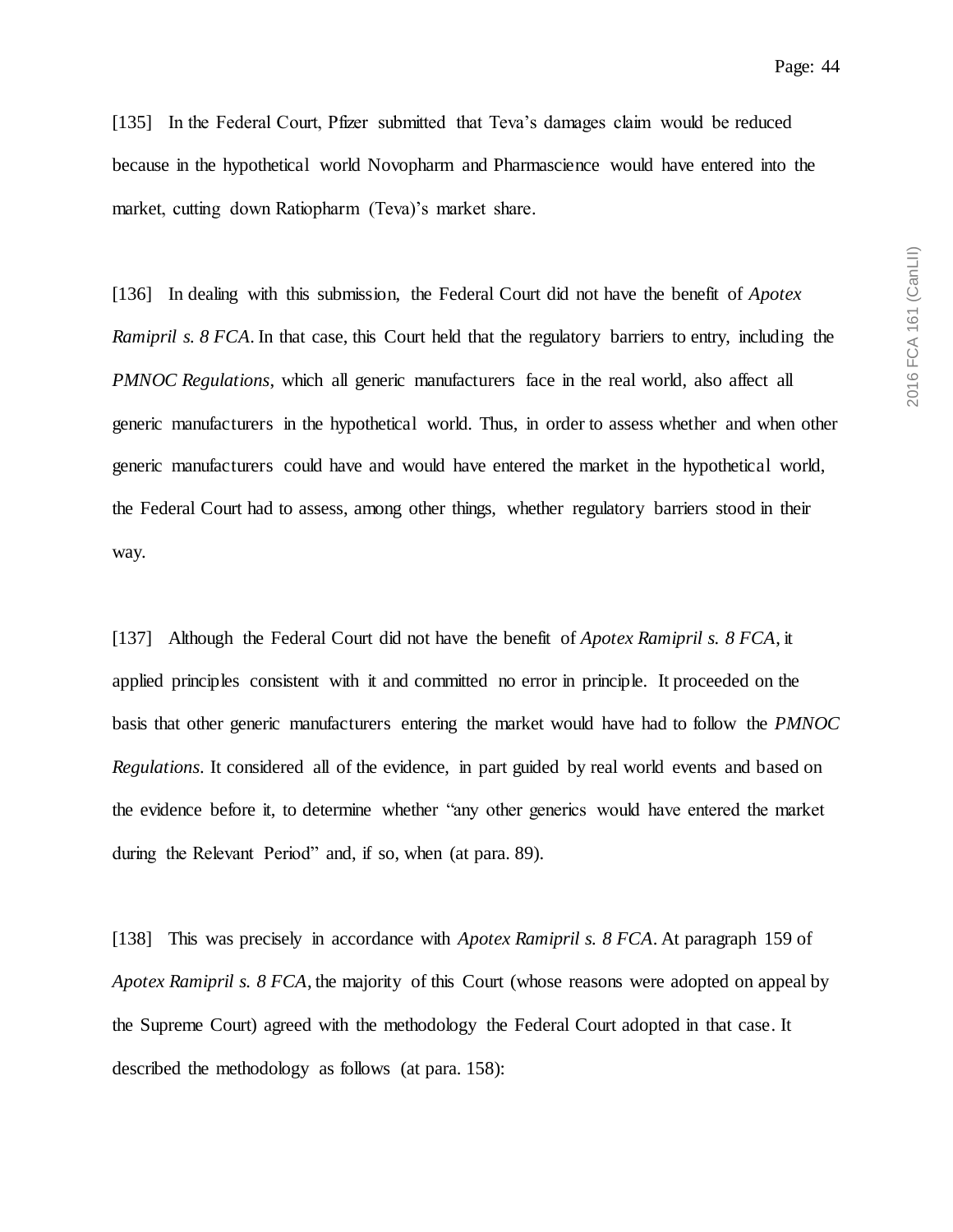[I]n the hypothetical world, the competitors of a section 8 damages claimant are bound by the [*PMNOC*] *Regulations*, and…[they must be taken to] act as they did in the real world in relation to the [*PMNOC*] *Regulations* except to the extent that there is evidence upon which the trier of fact can reasonably conclude that they would have acted differently.

And a few paragraphs later, the majority confirmed the state of the law on this point (at

para. 162):

It follows that in the hypothetical market, the behaviour of competing generic drug manufacturers must be determined on the basis that the [*PMNOC*] *Regulations* exist, and each generic drug manufacturer will conduct itself accordingly.

[139] On the evidence, the Federal Court found (at para. 94) that in the hypothetical world Novopharm would have received a notice of compliance shortly after Ratiopharm (Teva). Novopharm had entered into an agreement with Wyeth (Pfizer). Under this agreement, Novopharm could obtain a notice of compliance and take steps to obtain listing on formularies soon after Ratiopharm (Teva) could. But it noted (at para. 111) that Novopharm faced problems in manufacturing venlafaxine. Considering the evidence before it, it found (at para. 129) that "Novopharm would have entered the market with Novo-Venlafaxine on December 1, 2006 in the [hypothetical] world, as it did in the real world."

[140] In the case of Pharmascience, the main question for the Federal Court was whether it would have served a notice of allegation in the hypothetical world. The Federal Court answered this in the negative (at para. 132). Pharmascience intended to time the launch of its product to coincide with a decision on the '778 Patent in favour of Ratiopharm (Teva). It was adverse to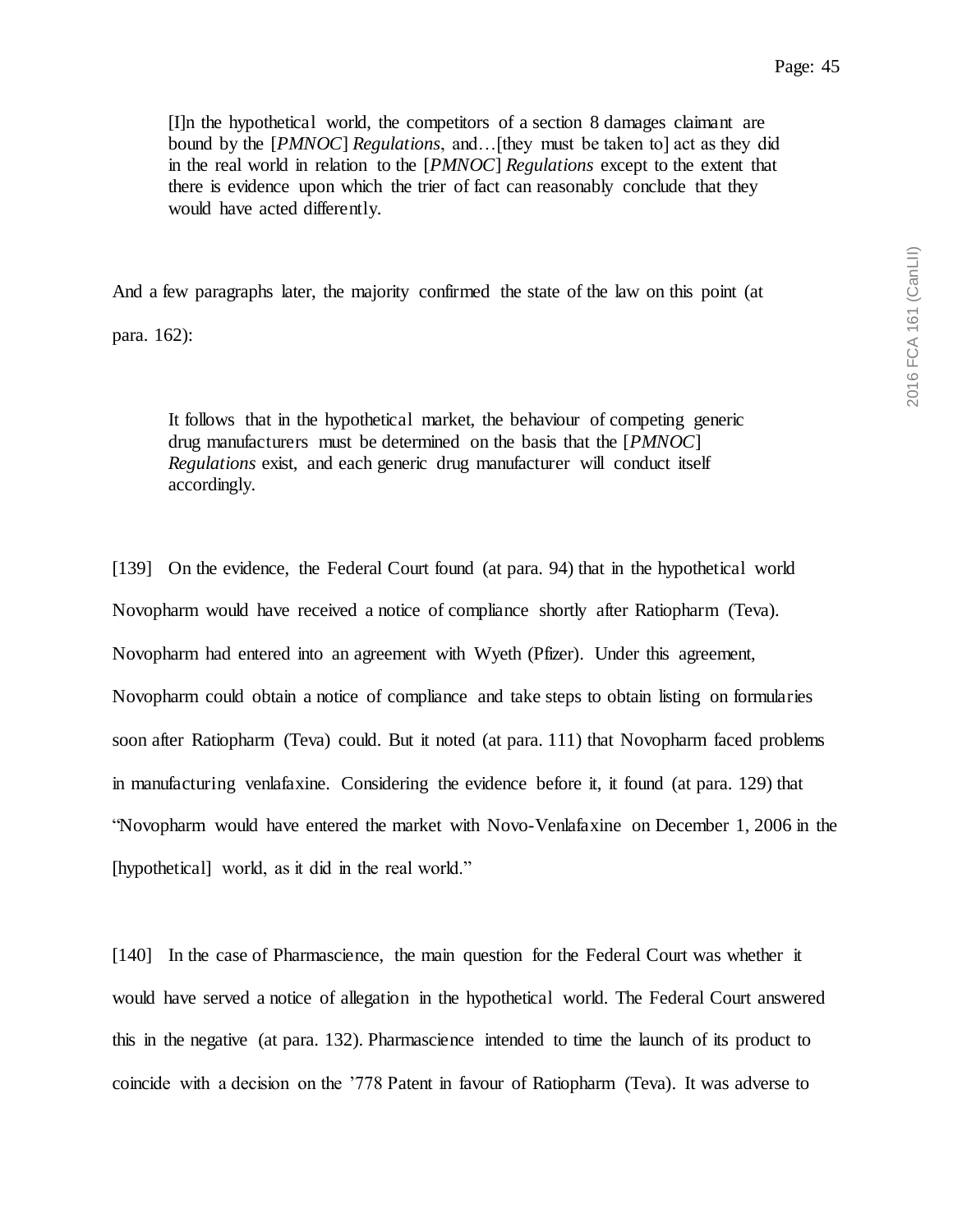litigation and would not act sooner (at para. 141). Therefore, the Federal Court concluded that Pharmascience would not have been ready to launch earlier than it did in the real world.

[141] Pfizer submits that in assessing what Pharmascience would have done in the hypothetical world, the Federal Court failed to sufficiently take into account real world events. In my view, this is a complaint about how the Federal Court weighed the evidence. But appellate courts are not entitled to interfere based on their own weighing of the evidence short of palpable and overriding error: *Housen*, above. In my view, the record shows real world evidence of an intention on the part of Pharmascience to delay or avoid litigation concerning the '778 Patent.

[142] Overall, in its analysis on this point, the Federal Court did not err in principle. And, in applying the principles to the evidence before it, it did not commit any palpable and overriding error.

[143] Pfizer also says that the Federal Court erred during its calculation of damages by attributing Novopharm's market share to Ratiopharm (Teva) without also attributing Novopharm's rebates to Ratiopharm (Teva). Pfizer also advanced this submission below. The Federal Court dealt with it (at various places in paras. 209-227) by considering and weighing the evidence of a number of witnesses and considering what weight should be given to Novopharm's sole-source and multi-source trade spend rates in determining Ratiopharm (Teva)'s sole-source and multi-source trade spend rates in the hypothetical world. On this issue it also preferred the testimony of Teva's expert and made an adverse credibility finding against Pfizer's expert (at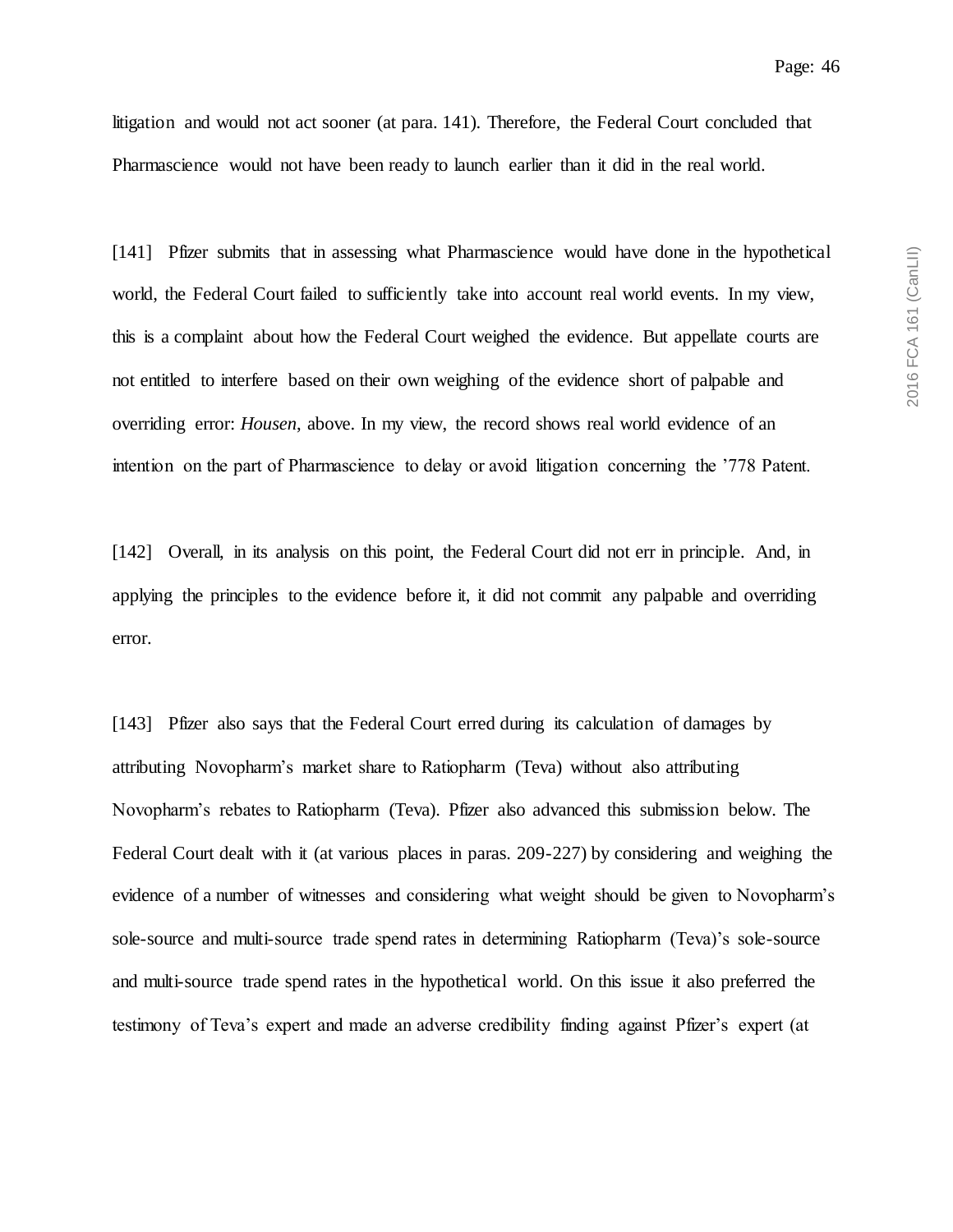para. 38). Pfizer has not persuaded me that there is any palpable and overriding error in the Federal Court's analysis on this point.

#### **(5) Pre-judgment interest**

[144] On the issue of pre-judgment interest, the parties dispute the date the cause of action arose. Pfizer submits that the cause of action arose on August 1, 2007 when this Court dismissed Wyeth (Pfizer)'s prohibition application. At that point, the requirements for a claim under section 8 of the *PMNOC Regulations* were met.

[145] The Federal Court disagreed with Pfizer. In its view, the cause of action arises on the date that the damages that are the basis for the claim actually begin to be suffered. Here that was January 10, 2006. It rejected Pfizer's submission that the dismissal of the prohibition application is the relevant start date. It offered the following basis (at para. 258), with which I agree:

The disposition of a Prohibition Application does not ground liability, it simply confirms that liability exists. The cause of action arises on the date that damages that are the basis for the claim begin to be suffered. Typically, this will coincide with when the Relevant Period begins, as it did in *Pantoprazole FC 2012* [*Apotex Inc v. Takeda Canada Inc*., 2013 FC 1237, 123 C.P.R. (4th) 261] and as it does in this case. However, because the Relevant Period may begin before damage is actually suffered, this need not always be the case. For that reason, prejudgment interest must be tied to when the loss actually begins to be suffered irrespective of whether that date is the same as the start of the Relevant Period.

[146] On two occasions, the Federal Court has found that the cause of action under section 8 arises on the patent hold date because that is when the period of liability commences: *Apotex Inc.*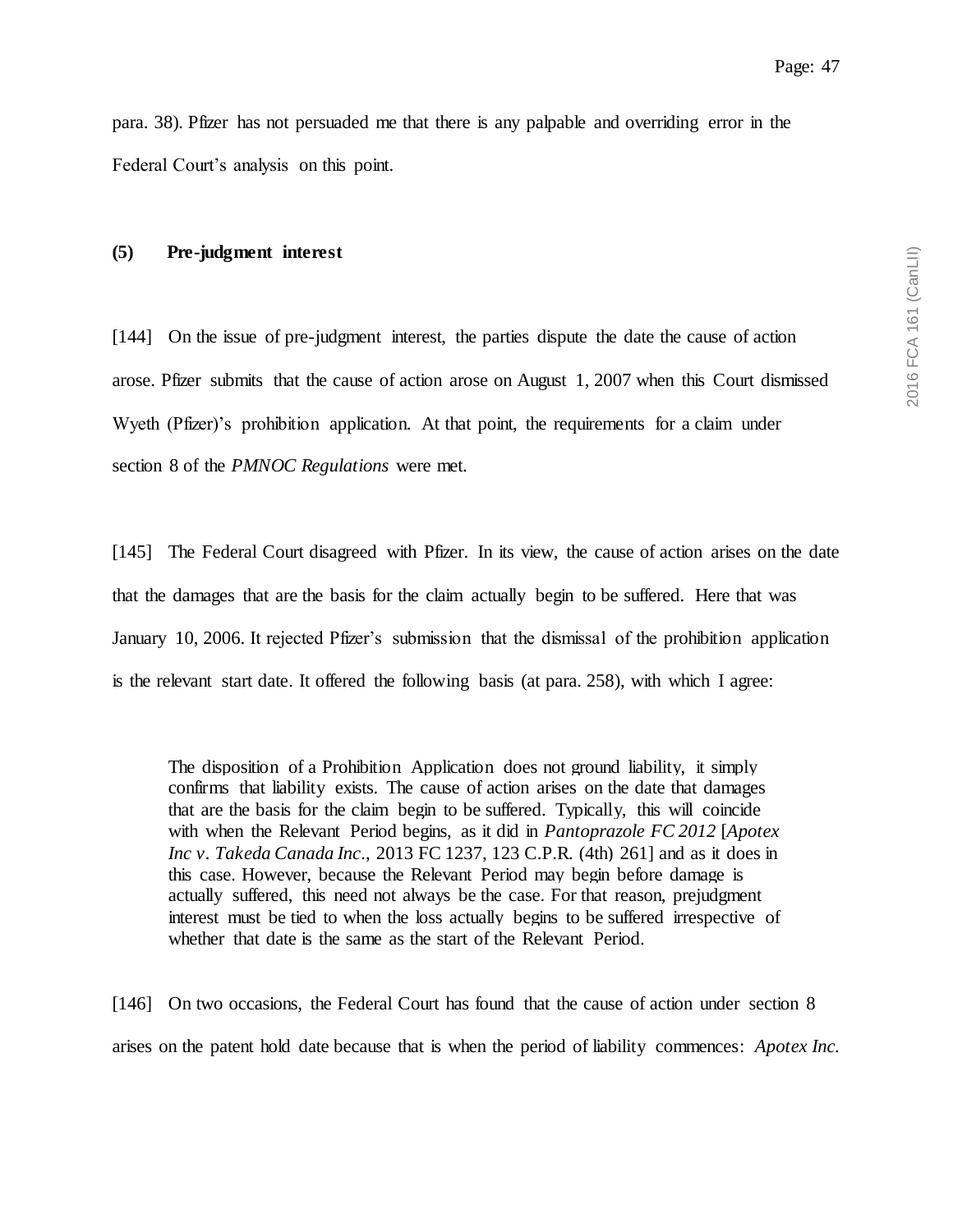*v. Takeda Canada Inc.*, 2013 FC 1237, 123 C.P.R. (4th) 261 at paras. 173-174; *Sanofi-Aventis Canada v. Teva Canada*, 2012 FC 552, 410 F.T.R. 1 at paras. 297-299.

[147] Section 8 damages—damages suffered during the period when a notice of compliance could have been issued but was not by reason of the automatic stay—are analogous to an undertaking to the court to pay damages in the event a successful applicant for an interlocutory injunction should ultimately fail at trial: *Apotex Inc. v. AstraZeneca Canada Inc.*, 2012 FC 559, 410 F.T.R. 168 at para. 58, aff'd 2013 FCA 77, 444 N.R. 254; *Apotex Inc. v. Merck & Co. Inc.*, 2009 FCA 187, [2010] 2 F.C.R. 389 at para. 48. This Court has held that pre-judgment interest on an undertaking in damages runs from the date an interlocutory injunction is granted, not from the day it is set aside, because that is when the damages start to arise: *Algonquin Mercantile Corp. v. Dart Industries Canada Ltd.*, [1988] 2 F.C. 305, 16 C.P.R. (3d) 193 at para. 27 (C.A.).

[148] Pfizer also challenges the Federal Court's decision to calculate pre-judgment interest from the beginning of each month on the entire amount of Teva's lost profits in that month, rather than at the end of each month.

[149] In this case, the Federal Court followed the calculation of pre-judgment interest in subsection 128(3) of the *Courts of Justice Act*, R.S.O. 1990, c. C.43 as it was bound to do: *Federal Courts Act*, R.S.C. 1985, c. F-7, ss. 36(1). It applied the principles set out by the Court of Appeal for Ontario in *Celanese Canada Inc. v. Canadian National Railway Co.* (2005), 196 O.A.C. 60, 138 A.C.W.S. (3d) 23 at para. 17: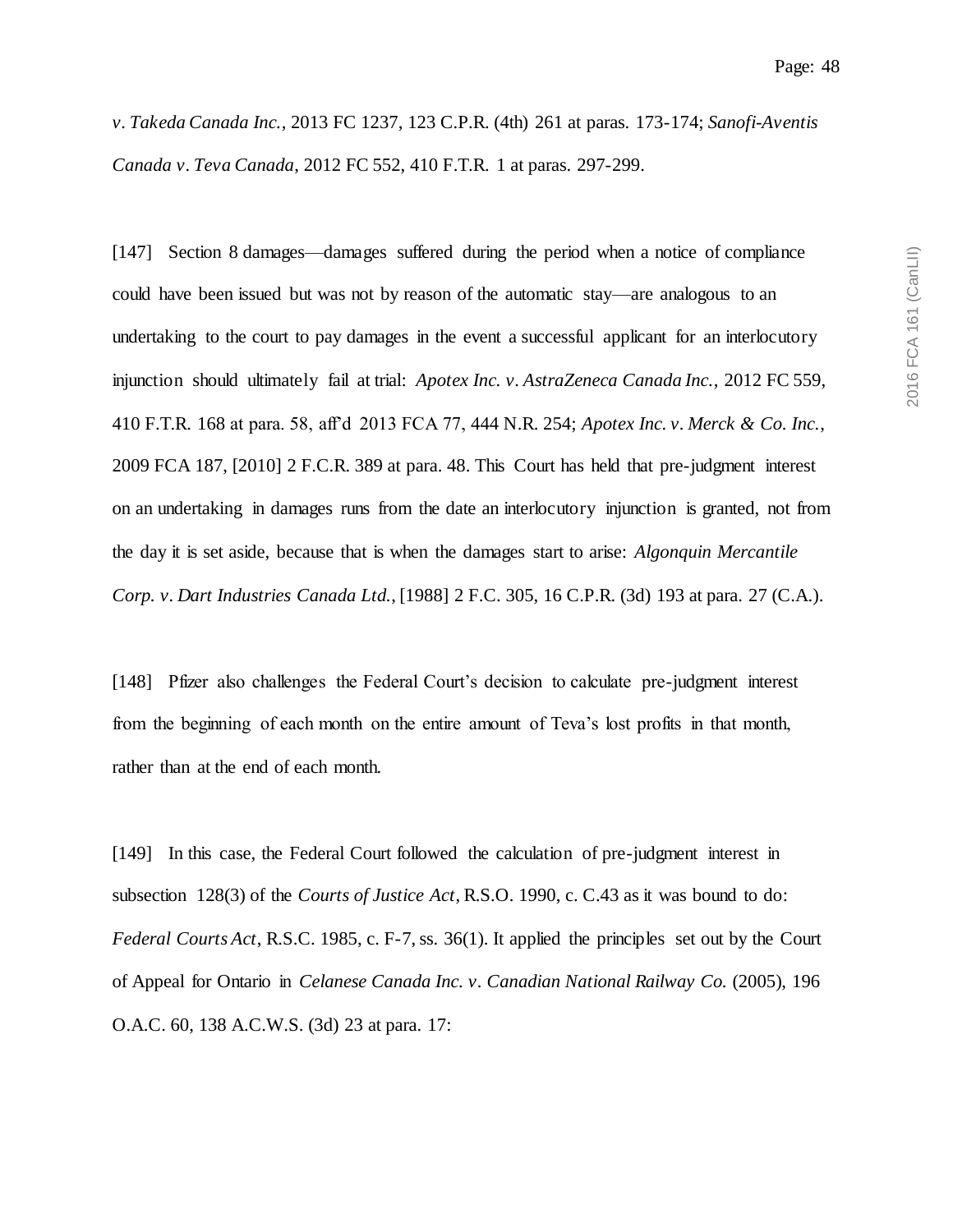Page: 49

The purpose of s. 128(3) is to achieve fairness in the payment of the prejudgment interest on pecuniary damages by ensuring that a plaintiff will not recover a windfall that would otherwise result were s. 128(1) to be applied. It does so by providing a formula for the accrual of interest on pecuniary damages as they are incurred, in lieu of requiring the court to conduct a series of individual calculations. Section 128(3) accords with the underlying compensatory principle for awarding prejudgment interest, which is to compensate a party for the loss of the use of its money.

[150] The Federal Court also noted that an award of interest is meant to compensate rather than punish: *Bank of America Canada v. Mutual Trust Co*, 2002 SCC 43, [2002] 2 S.C.R. 601.

[151] It also adopted the statement in *Chandran v. National Bank*, 2011 ONSC 4369, 95 C.C.E.L. (3d) 322 at para. 8, aff'd 2012 ONCA 205, 99 C.C.E.L. (3d) 277 on a different point, that "[i]nterest is due for a month as soon as the payment is owed, not after the payment has been outstanding for a month": see also *Lowndes v. Summit Ford Sales Ltd.* (2006), 206 O.A.C. 55, 47 C.C.E.L. (3d) 198.

[152] In the circumstances of this case, I see no legal error in the Federal Court's approach, nor any palpable and overriding error that would vitiate its decision. The award of interest is a discretionary matter: *Courts of Justice Act*, above, s. 130. There is no principle of law requiring that pre-judgment interest be calculated at some other date in the month.

#### **(6) The disposition of this appeal: what should happen now?**

[153] After this Court finds that a trial court erred in admitting evidence, this Court may make the judgment the trial court should have made on the basis of the remaining admissible evidence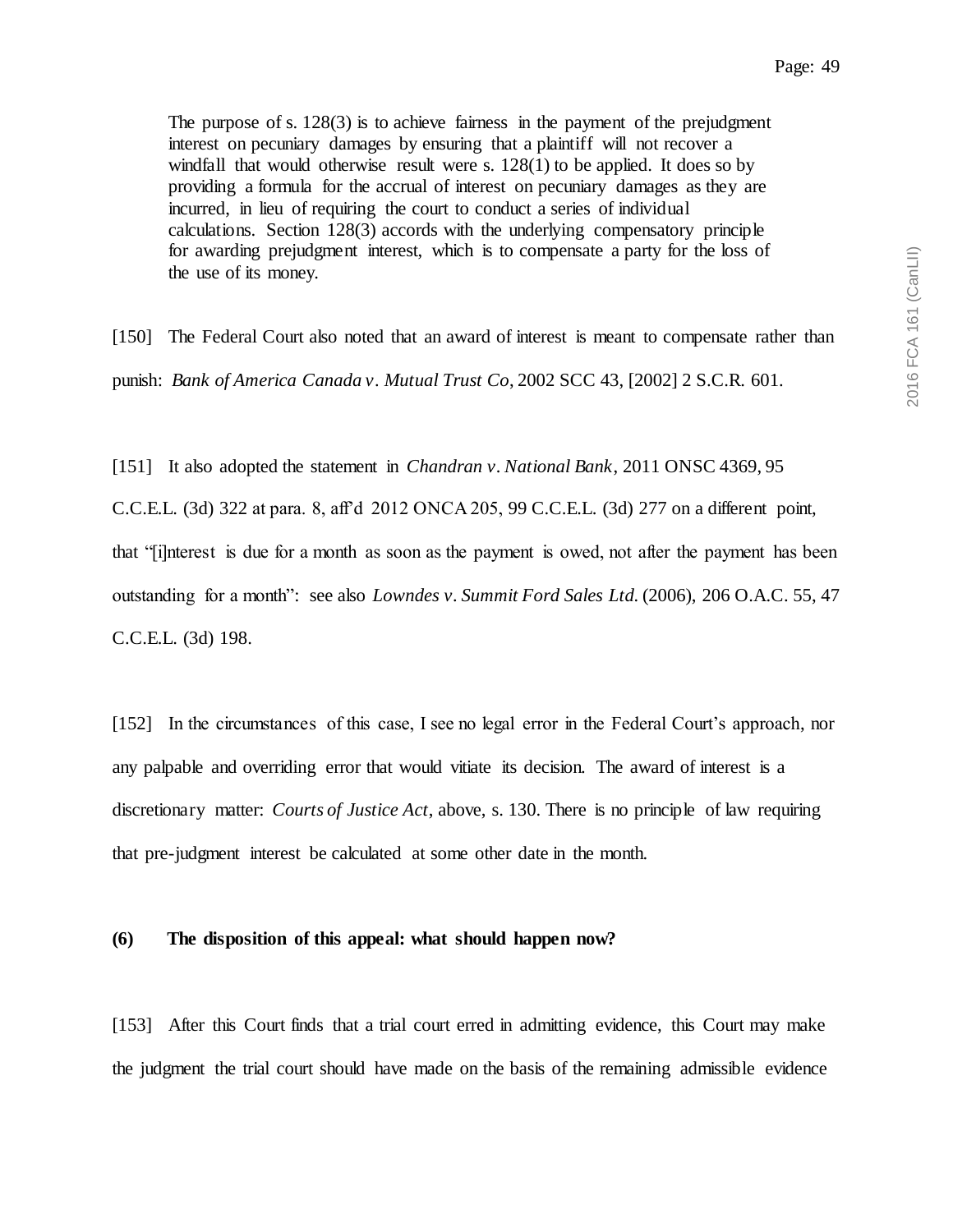in the record: *Federal Courts Act*, above, para. 52(b)(*i*). In other words, this Court itself can redetermine the matter.

[154] Both parties made submissions, albeit rather brief, on the redetermination. Pfizer has asked this Court to exercise its power under paragraph 52(b)(*i*) of the *Federal Courts Act* and decide that the section 8 damages claim must fail on the basis of the evidentiary record left after the hearsay evidence has been excluded. It says the remaining evidence is insufficient to support a claim for damages under section 8 of the *PMNOC Regulations*. Teva disagrees.

[155] Complicating matters is the presence in the record of some conflicting evidence that may not have been adjudicated upon before but, if admissible in accordance with the principles set out in these reasons, now may have to be adjudicated upon: see, *e.g.*, the evidence cited at Pfizer's memorandum of fact and law at para. 90.

[156] I note that on occasion this Court has declined to conduct the redetermination itself and instead has remitted it to the Federal Court: see, *e.g.*, *Kelly v. Canada*, 2013 FCA 171, 446 N.R. 339 at paras. 66-72; *Janssen-Ortho Inc. v. Apotex Inc.*, 2009 FCA 212, 75 C.P.R. (4th) 411 at para. 80; *Zero Spill Systems (Int'l) Inc. v. 614248 Alberta Ltd.*, 2015 FCA 115, 130 C.P.R. (4th) 291 at para. 107. Redetermination by the Federal Court is a further "process" that this Court may "award" within the meaning of paragraph 52(b)(*i*) of the *Federal Courts Act*.

[157] The Federal Court is more experienced and adept in fact-finding than is this Court. Allowing it to redetermine the matter makes sense where the case is factually complex and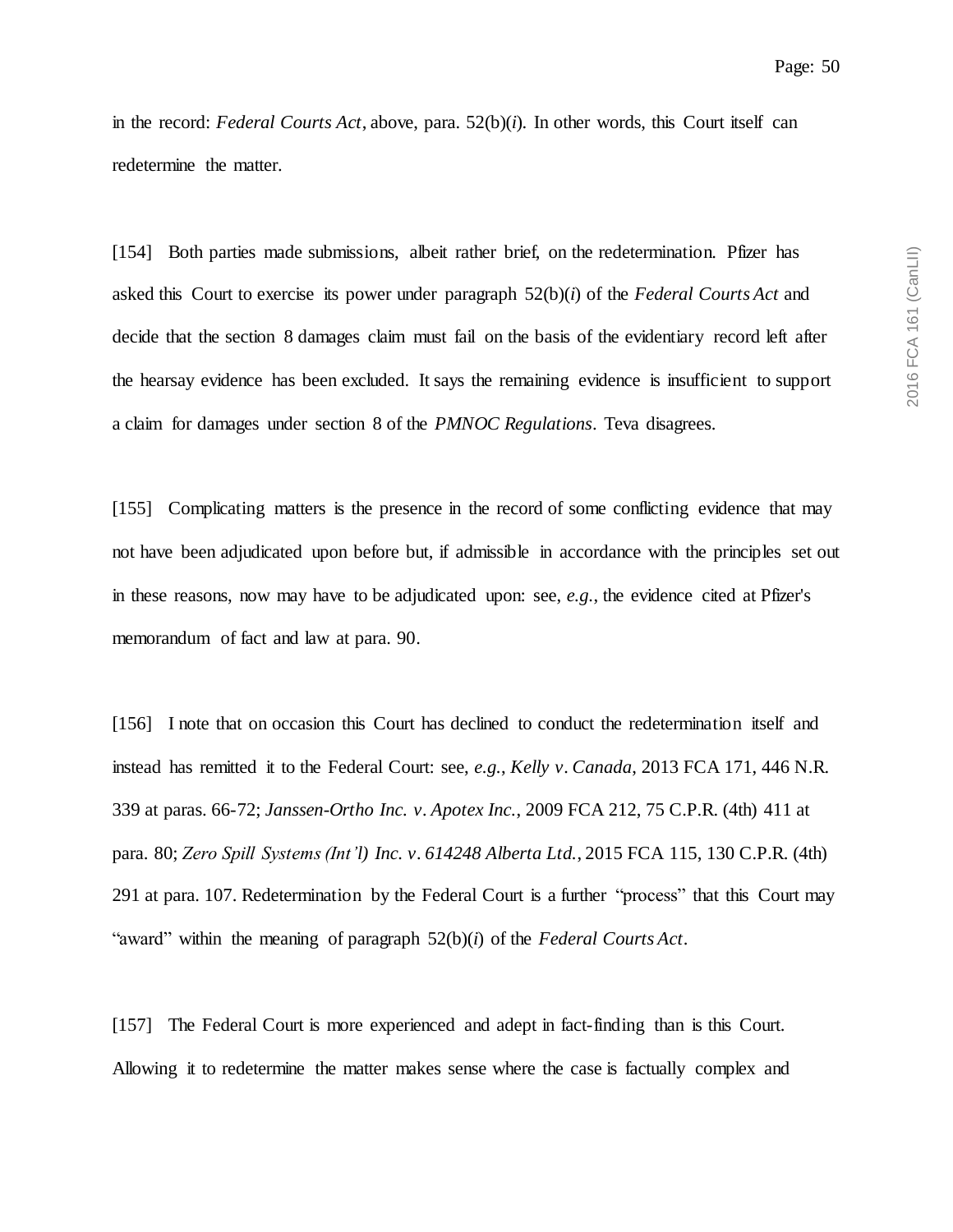2016 FCA 161 (CanLII) 2016 FCA 161 (CanLII)

factually voluminous, the Federal Court has seen the witnesses and has developed views on their credibility, and the result is uncertain and factually suffused: *Turberfield v. Canada*, 2012 FCA 170, 433 N.R. 236; *Canada v. Brokenhead First Nation*, 2011 FCA 148, 419 N.R. 289; *Kelly*, above. This is often true for damages issues: *Wells v. Newfoundland*, [1999] 3 S.C.R. 199, 177 D.L.R. (4th) 73 at para. 67. As *Kelly* shows, this option has even more merit where the parties have not offered substantial or meaningful submissions to the appellate court on the redetermination.

[158] In the case at bar, all of these factors are present. In particular, to conduct the redetermination ourselves and to make the judgment the Federal Court should have made, the parties would have had to provide far more detailed submissions to us concerning the specific admissible evidence remaining in the record after the hearsay evidence is disregarded, the inferences we can permissibly draw from that evidence, and the facts that we should find based on that evidence. Even then, we might still have deferred to the Federal Court's role as a factfinder.

[159] Thus, as a matter of discretion, in this case I would remit the redetermination to the Federal Court.

[160] Neither party has asked for the opportunity to adduce further evidence in that redetermination, *i.e.*, something akin to a retrial under paragraph 52(b)(*ii*) of the *Federal Courts Act*. The parties were right not to ask. As paragraph  $52(b)(ii)$  suggests, that remedy is granted as a matter of discretion only when required by the interests of justice. One possible circumstance is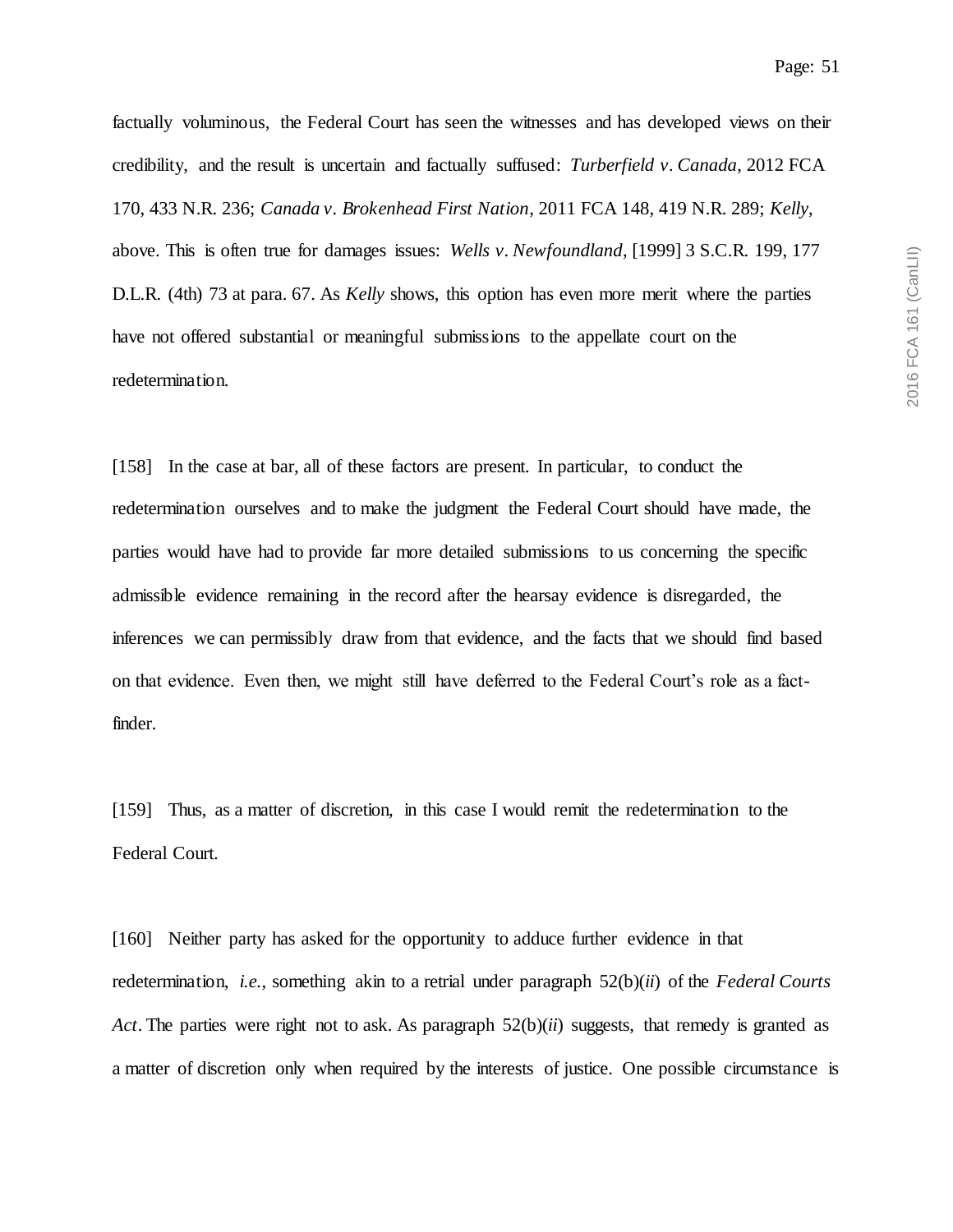where the trial court's error has undercut the integrity, viability or fairness of much if not all of the trial. Another possible circumstance is where a legal test has been materially changed since the trial, with the result that the parties did not have a chance at trial to adduce evidence responsive to it: see, *e.g.*, *Kelly*, above.

[161] Neither circumstance is here. In particular, the issue whether Ratiopharm (Teva) could have had and would have had sufficient quantities of its version of venlafaxine to supply the market at the relevant time was a live issue in the Federal Court; indeed, as I have held, the Federal Court understood that was the operative principle. The parties made legal, practical and tactical choices regarding the evidence they should adduce or not adduce concerning that point. The interests of justice do not support relieving them of the choices they made. This Court has never done so in circumstances like this.

[162] Of course, before redetermining the matter, the Federal Court will need to receive submissions from the parties.

[163] I wish to offer some further comments to guide the Federal Court in its redetermination.

[164] The redetermination is to decide upon whether and to what extent Ratiopharm (Teva) is entitled to section 8 damages and is to be conducted by applying proper legal principles to the admissible evidence in the record. Without limiting the foregoing, the key issue for redetermination is whether in the hypothetical world Ratiopharm (Teva) would have had and could have had access to sufficient quantities of venlafaxine at the relevant time.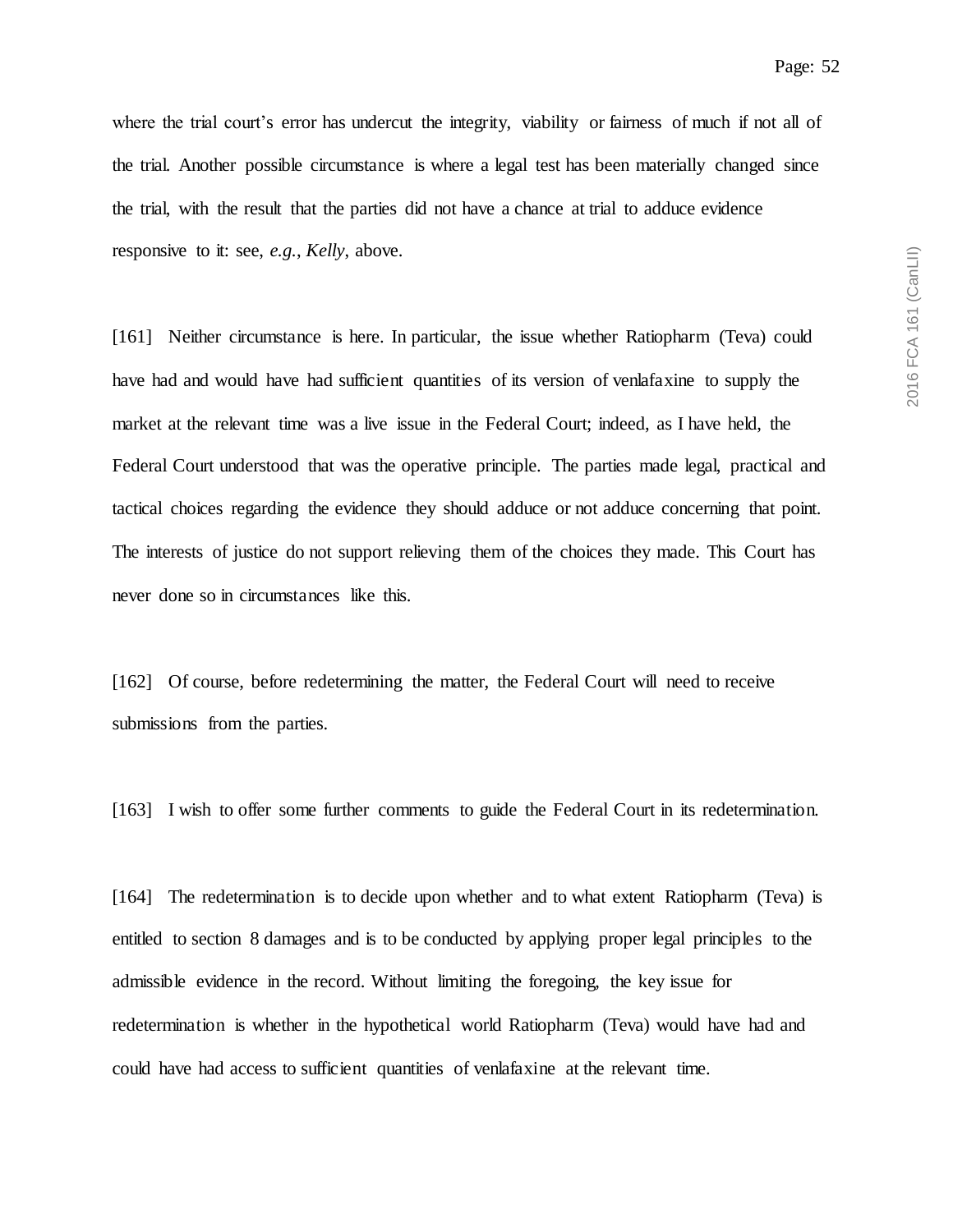[165] In my view, it is not enough to establish this on the balance of probabilities by pointing *only* to sufficient manufacturing capacity a long time (here over a year) before the relevant time and Alembic's general willingness to keep its customer, Ratiopharm (Teva), happy. Perhaps as part of the totality of the admissible evidence and permissible inferences therefrom, Teva can establish its case on the balance of probabilities. That will be for the Federal Court to determine.

[166] The inadmissible hearsay evidence, identified above, of course is to be excluded. These reasons have dealt with specific pieces of evidence used by the trial judge. But it has described some other evidence generically because, for the most part, the parties spoke of the evidence in that way. As a result, disputes might arise during the redetermination concerning the admissibility of specific pieces of evidence. The Federal Court may rule on those disputes using the principles set out in these reasons.

[167] Further, viewing the remaining evidentiary record, I note that there does not appear to be direct evidence from Alembic on a number of matters, including whether it had other commitments that would have restricted or prevented its ability to supply product, whether it could have acquired sufficient quantities of raw material to manufacture the product, and whether the length of the manufacturing process would have affected Alembic's ability to supply product at the relevant time. Despite these gaps, the redetermination should examine whether other evidence in the record, taken together, along with any permissible inferences, proves that in the hypothetical world Ratiopharm (Teva) would have and could have had access to sufficient quantities of venlafaxine at the relevant time. As mentioned above, Teva bears the persuasive burden on this. And also as mentioned above, the standard of proof on this is the balance of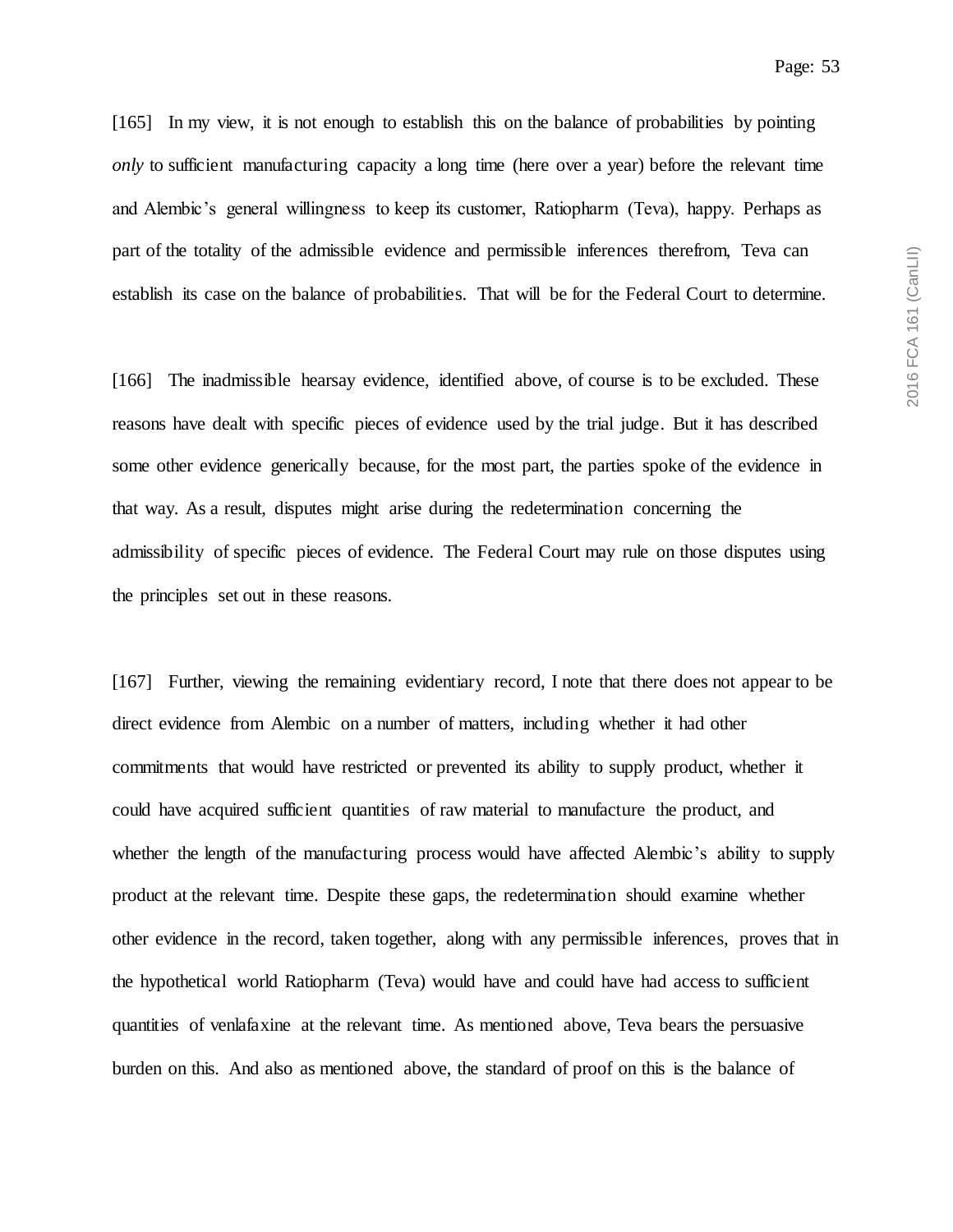probabilities, not just mere possibilities: *Tervita*, above at paras. 49-51 and 66; *F.H. v. McDougall*, above at paras. 40 and 49.

[168] Excluding the inadmissible hearsay evidence from the evidentiary record leaves a smaller body of admissible evidence for the Federal Court to bring to bear in its redetermination. The Federal Court will want to identify the admissible evidence that forms that body, and then assess it in accordance with the principles set out in these reasons. In assessing it, the Federal Court may consider, with the benefit of submissions, whether it can and should draw any positive or negative inferences about what Alembic could have and would have done at the relevant time. In doing so, it should ensure that any inferences it draws are legally permissible, and offer clear reasons for why it did or did not draw a positive or negative inference.

[169] To assist the redetermination, by way of non-exhaustive guidance concerning legal limits on what inferences can be drawn from evidence, the parties and the Federal Court might wish to consider *R. v. Munoz* (2006), 86 O.R. (3d) 134, 38 C.R. (6th) 376 at paragraphs 23-31 (and authorities cited therein)—an authority now applied approvingly by several appellate courts (*District of West Vancouver (Corporation of) v. Liu*, 2016 BCCA 96, 47 M.P.L.R. (5th) 1; *United States v. Viscomi*, 2015 ONCA 484, 126 O.R. (3d) 427; *R. v. G.S.*, 2013 NUCA 5, 100 C.R. (6th) 397), the Federal Court (*K.K. v. Canada (Citizenship and Immigration)*, 2014 FC 78, 446 F.T.R. 209), and virtually every other Canadian trial court.

[170] And by way of non-exhaustive guidance on when the Court might draw adverse inferences, the parties might have regard to *Lévesque v. Comeau*, [1970] S.C.R. 1010, 16 D.L.R.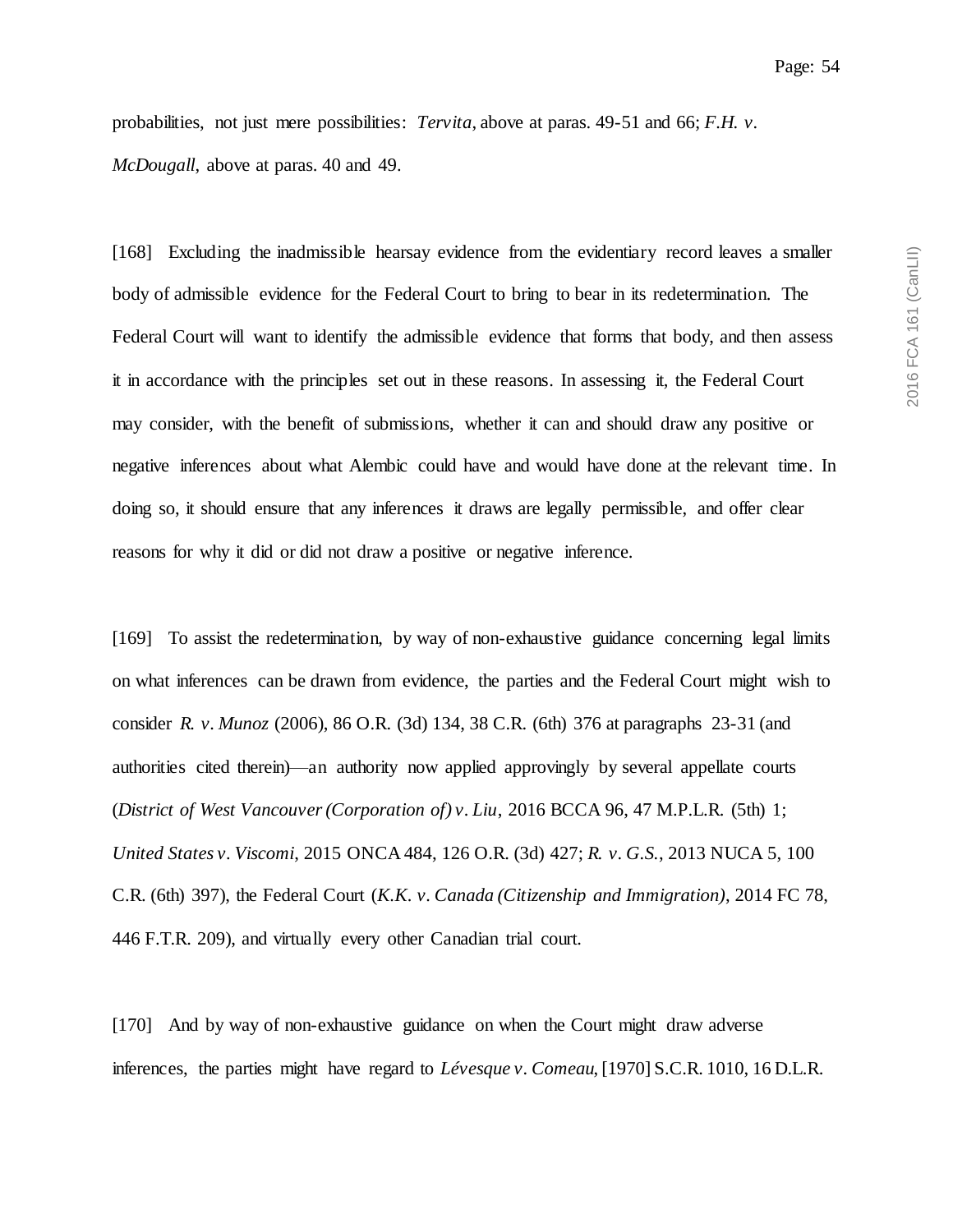(3d) 425; *R. v. Jolivet*, 2000 SCC 29, [2000] 1 S.C.R. 751 at paragraphs 22-30; and, in this Court, authorities that apply *Lévesque* and *Jolivet* such as *Merck & Co., Inc. v. Apotex Inc.*, 2003 FCA 488, [2004] 2 F.C.R. 45.

## **E. Proposed judgment**

[171] For the foregoing reasons, I would set aside the judgment of the Federal Court and remit to the Federal Court for redetermination the issue whether Teva is entitled to damages and, if so, to what extent.

[172] Pfizer has been substantially successful on appeal. I would grant it its costs of the appeal.

[173] As I propose to set aside the Federal Court's judgment, the Federal Court's award of trial costs in favour of Teva would also fall away. But I would decline to make any award of trial costs in its place. Rather, at the end of its redetermination, after it has decided who has prevailed on the merits, the Federal Court should make that award.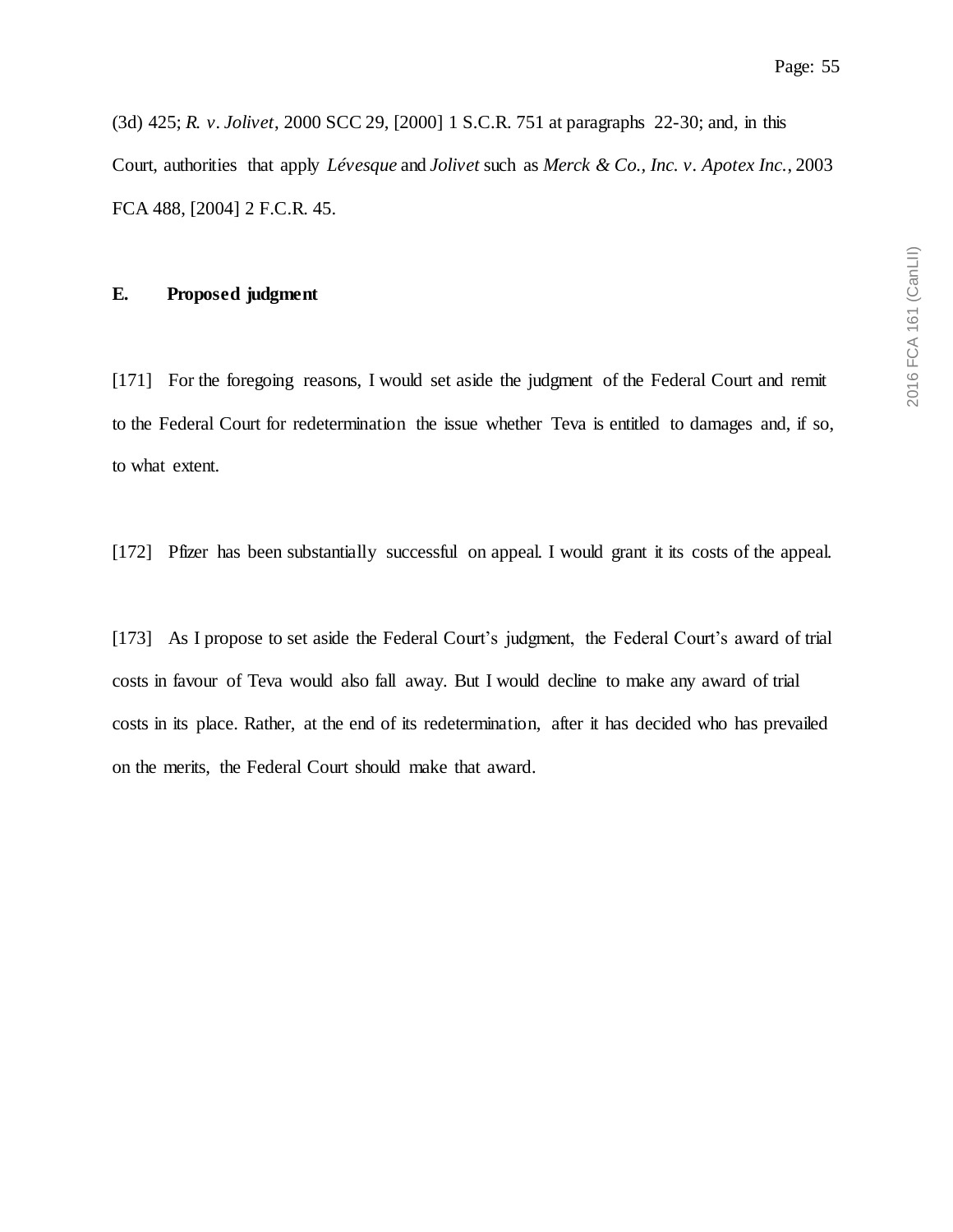[174] Therefore, I would allow the appeal, set aside the judgment of the Federal Court, and remit the matter to the Federal Court for redetermination in accordance with these reasons. I would grant Pfizer its costs of the appeal.

"David Stratas"

J.A.

"I agree

C. Michael Ryer J.A."

"I agree

Mary J.L. Gleason J.A."